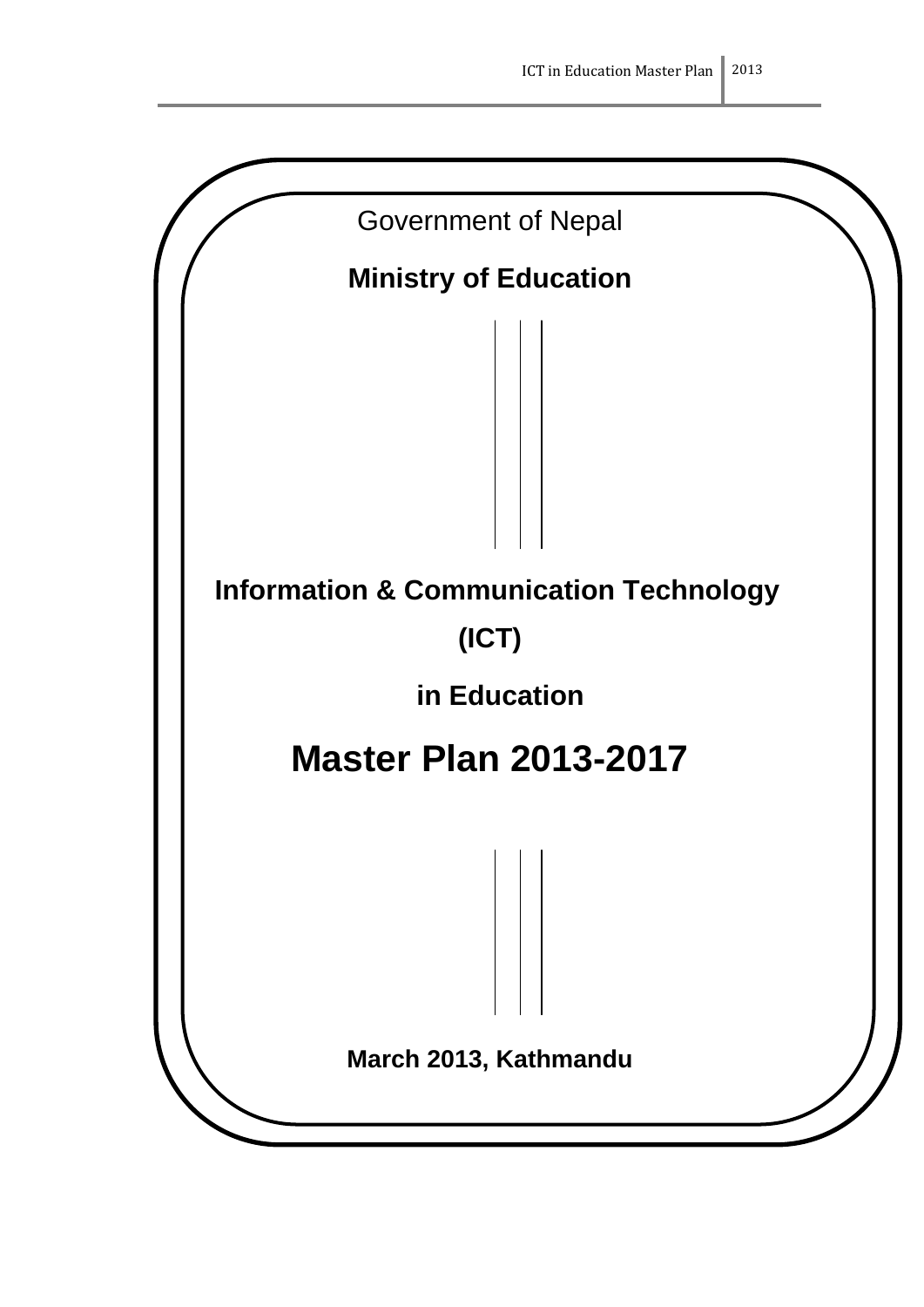Approved by the Government of Nepal, Ministry of Education on March 2013

Government of Nepal

# **Ministry of Education**

# **Information & Communication Technology (ICT)**

# **in Education**

# **Master Plan 2013-2017**

**March 2013, Kathmandu**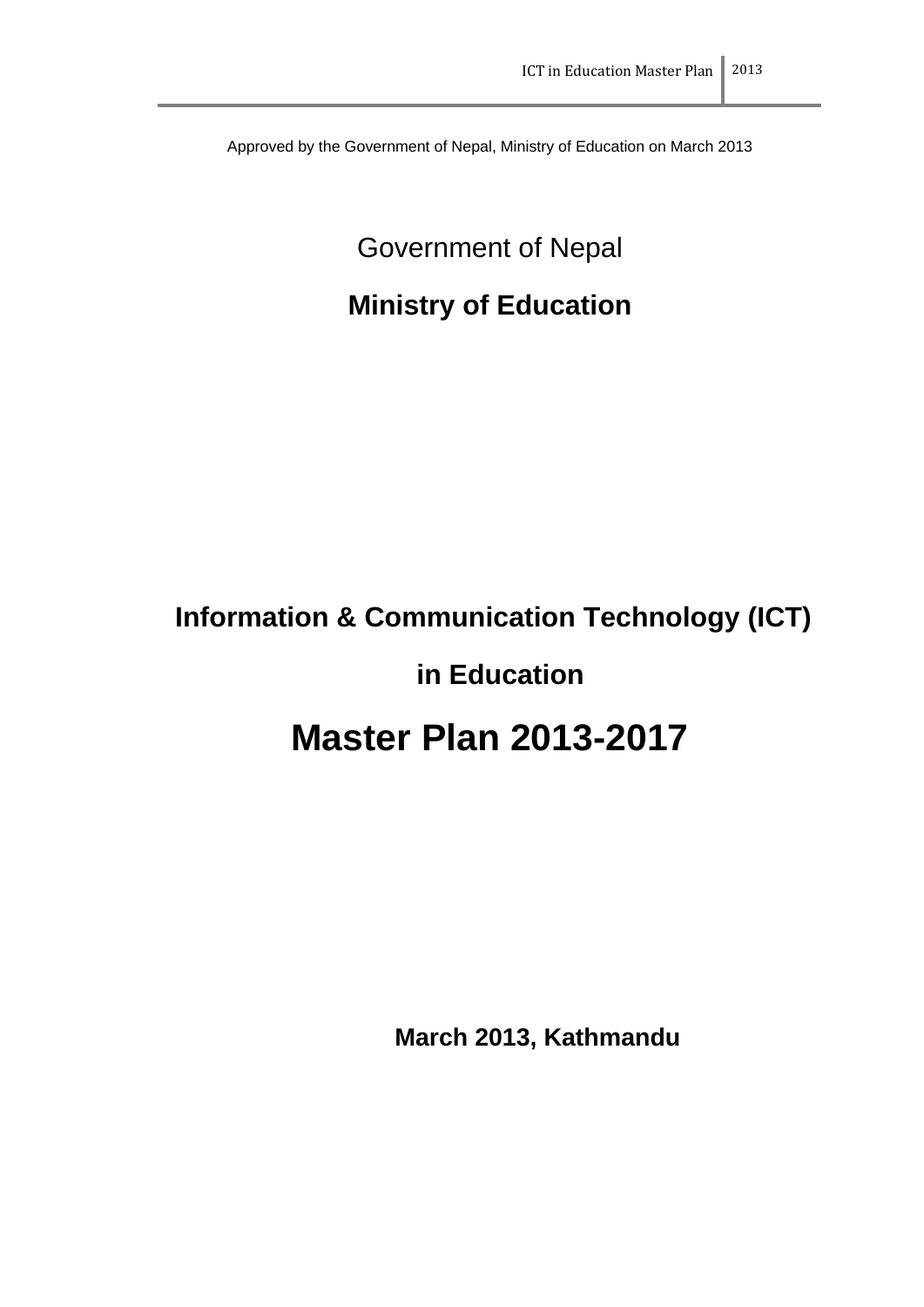# **Preface**

The long term goal of education in Nepal is to provide citizens with appropriate knowledge, skills and attitude require to work actively in the development of the country and to integrate Nepal into the global community through ensuring equitable access to and quality of education for all. In order to achieve the long term goal the Government of Nepal has been working to ensure the access to and quality of basic education for all and to develop work and job market relevant education so that educational graduate can easily get job in the job market. In this context, the Ministry of Education has considered the use Information and Communication Technology is essential to achieve the .goals of education.

The Ministry of Education aims at providing necessary skills on Information and Communication Technology to the students as well as using Information and Communication Technology as an important tool to improve classroom delivery, increase access to learning materials and improve effectiveness and efficiency of overall educational governance and management. Considering the above focus and aim, the Ministry of Education has prepared this Master Plan on Information and Communication Technology in Education. This Plan will guide for the activities and programmes on Information and Communication Technology in education in Nepal for next five years. Detail activities and implementation plan will be prepared each year by the concern agencies in which this Master Plan provides guidelines and framework.

This Plan has been prepared through consultative process. Various stakeholders including teachers, educational managers, policy makers and development partners were participated in the Plan preparation process. A team in the Ministry of Education coordinated the whole process of the Plan preparation and prepared a draft plan. The draft has been finalised with the input received from various agencies' representatives, policy makers and experts.

The Ministry of Education expresses sincere appreciation to all contributors including members of the Master Plan preparation team, teachers, experts and development partners. In order to implement this Plan the Ministry of Education seek request for effective cooperation and collaboration and active participation to all concern agencies and persons, including parents, communities, teachers, experts, private sector, government agencies and development partners.

**Ministry of Education**

**Singadurbar, Kathmandu March 2013**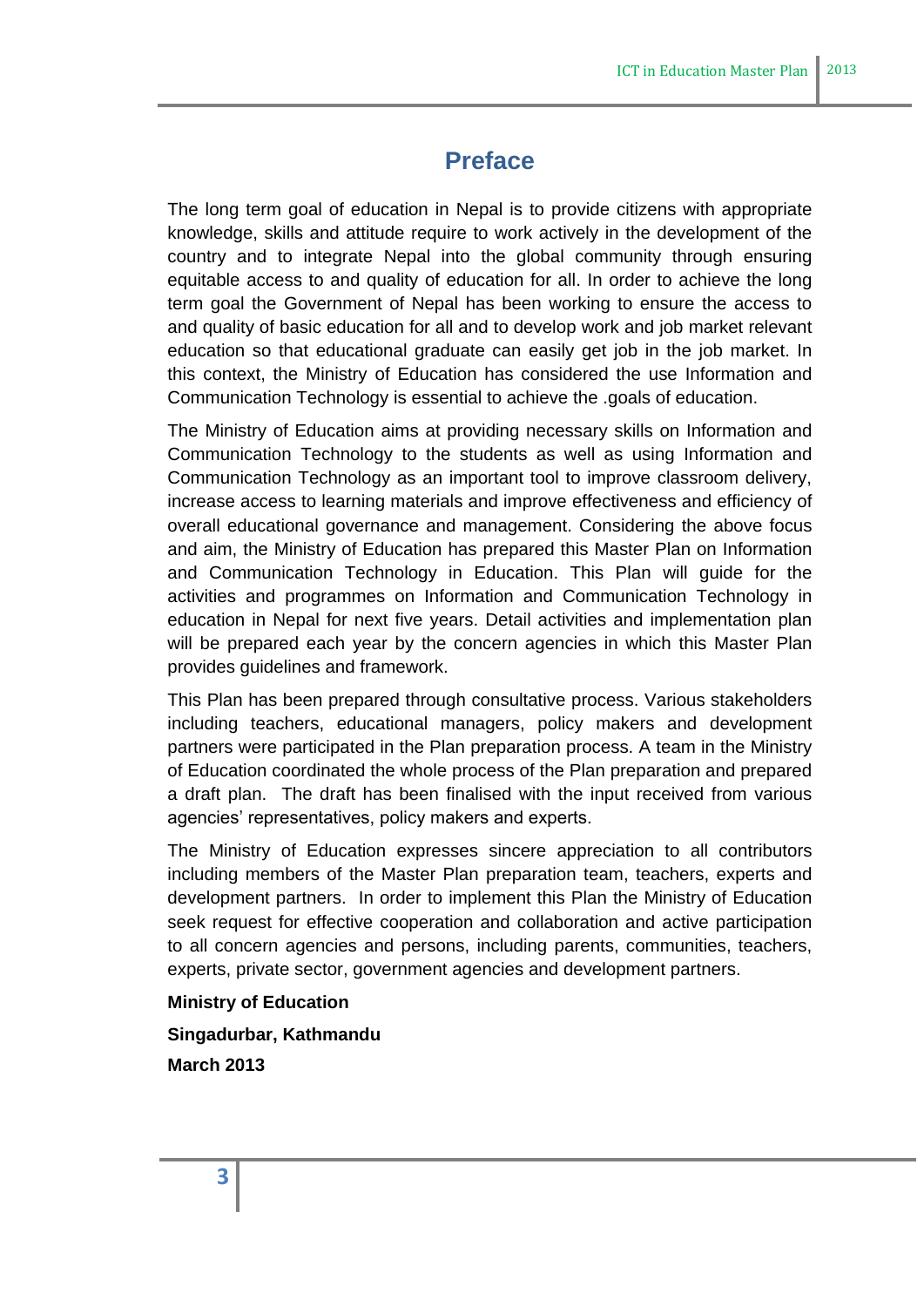# **Table of Contents**

| 1. |  |
|----|--|
|    |  |
|    |  |
|    |  |
|    |  |
| 2. |  |
| 3. |  |
|    |  |
|    |  |
|    |  |
| 4. |  |
|    |  |
|    |  |
|    |  |
|    |  |
| 5. |  |
|    |  |
|    |  |
|    |  |
| 6. |  |
| 7. |  |
| 8. |  |
|    |  |
|    |  |
|    |  |
|    |  |
|    |  |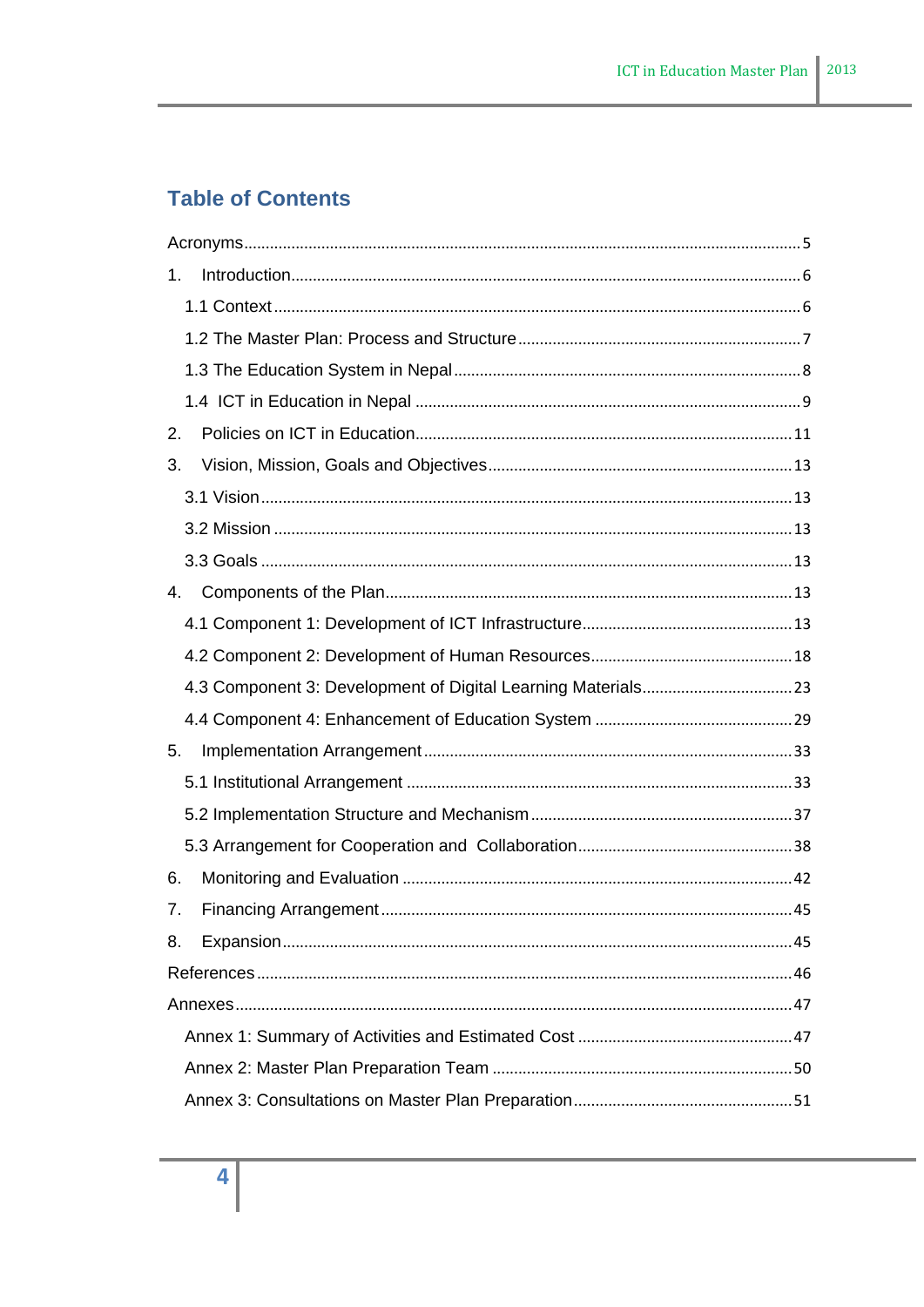# <span id="page-4-0"></span>**Acronyms**

| CD            | : Compact Disk                                                        |
|---------------|-----------------------------------------------------------------------|
| <b>CDC</b>    | : Curriculum Development Centre                                       |
| <b>DEO</b>    | : District Education Office                                           |
| <b>DOE</b>    | : Department of Education                                             |
| <b>DVD</b>    | : Digital Versatile Disk                                              |
| <b>EFA</b>    | : Education for All                                                   |
| E-libraries   | : Electronic Libraries                                                |
| <b>GIDC</b>   | : Government Integrated Data Centre                                   |
| <b>GON</b>    | : Government of Nepal                                                 |
| <b>IAC</b>    | : Industry-Academia Collaboration                                     |
| <b>ICT</b>    | : Information and communication Technology                            |
| <b>ISP</b>    | : Internet Service Providers                                          |
| IT            | : Information Technology                                              |
| <b>MOE</b>    | : Ministry of Education                                               |
| <b>MPhil</b>  | : Masters in Philosophy                                               |
| <b>NAST</b>   | : Nepal Academy for Science and Technology                            |
| <b>NCED</b>   | : National Centre for Education and Development                       |
| <b>NCF</b>    | : National Curriculum Framework                                       |
| <b>NPA</b>    | : National Plan of Action                                             |
| <b>OLPC</b>   | : One Laptop Per Child                                                |
| <b>PRSP</b>   | : Poverty Reduction Strategy Paper                                    |
| R&D           | : Research & Development                                              |
| <b>SRRP</b>   | : School Sector Reform Plan                                           |
| <b>TSLC</b>   | : Technical School Leaving Certificate                                |
| <b>TYIP</b>   | : Three Year Interim Plan                                             |
| <b>TYP</b>    | : Three Year Plan                                                     |
| <b>UNESCO</b> | : United Nations Educational, Scientific and Cultural<br>Organization |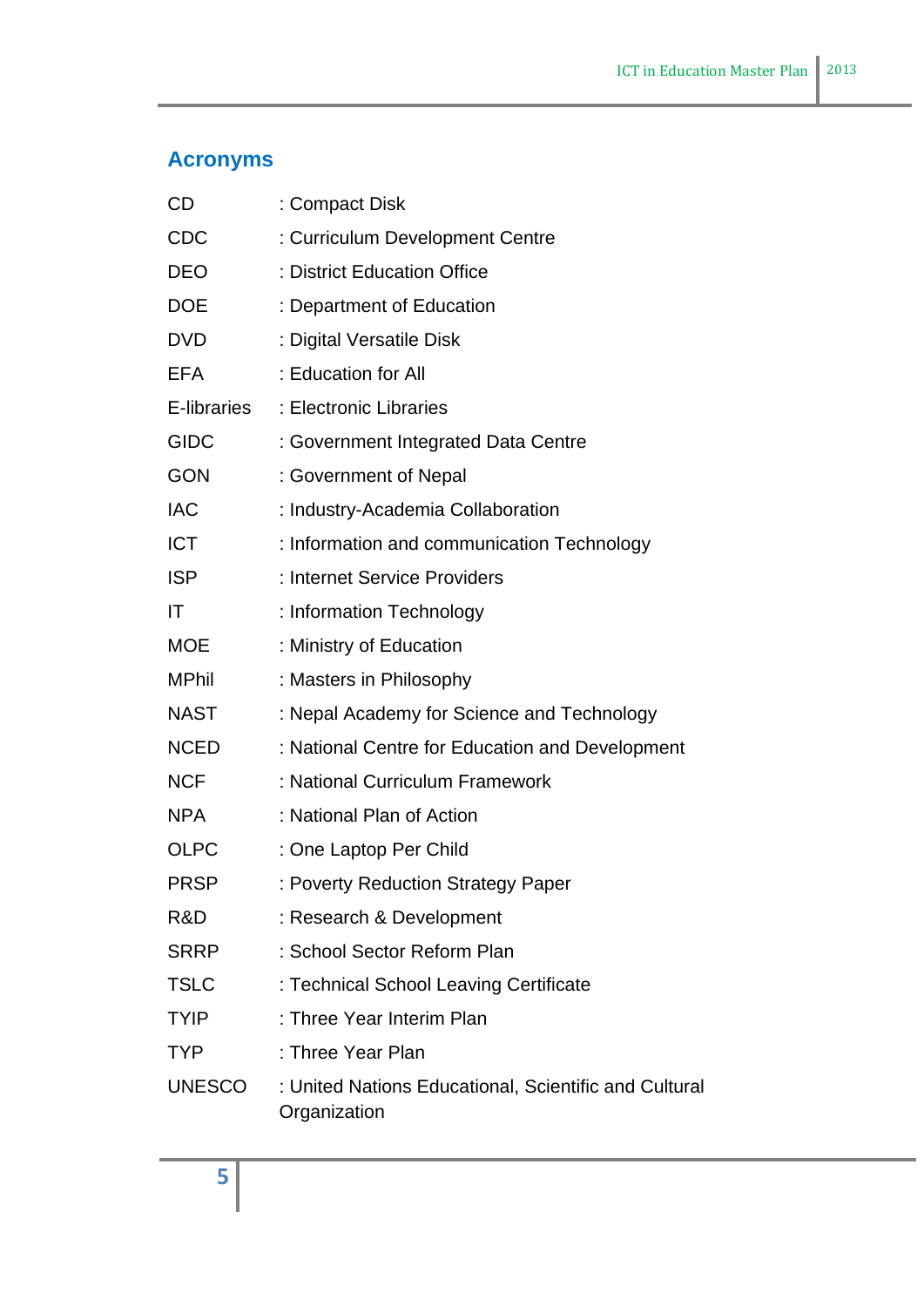## <span id="page-5-0"></span>**1. Introduction**

#### <span id="page-5-1"></span>**1.1 Context**

The long-term goal of Education in Nepal is to provide citizens with appropriate knowledge, skills and attitude require to work actively in the development of the country and to integrate Nepal into the global community through ensuring equitable access to and quality of education for all, particularly focusing on basic education. Education has been considered as a fundamental right of the people by the Interim Constitution of Nepal 2007. Current National Plans on education: Education for All (EFA) National Plan of Action/NPA (2001-2015), Three Year Plan (2011-2013) and School Sector Reform Plan/SSRP (2009-2015) have identified some of the strategies to ensure equitable access to education. The Government of Nepal (GON), Ministry of Education (MOE) has introduced various interventions in order to achieve the goal of education in Nepal. Use of Information and Communication Technologies (ICT) in education has been considered as one of the strategies to achieve the broader goals of education.

The SSRP has envisioned for implementing and expanding ICT assisted teaching/learning process in all schools. ICT in education has been identified as an innovative and effective means of teaching and learning. Students of schools in urban areas have easier access to ICT whereas those students who are studying in remote areas have hardly any access to these technologies, which eventually is creating a digital divide. In this regard, there should be a comprehensive ICT in education Master Plan to introduce ICT as a tool to expand access to and enhance quality of education, particularly using ICT as a tool for instruction. Besides, ICT can itself be a literacy that enables children, youth and every one to get benefit from the global environment. The Master Plan intends to mitigate both the gaps in an equitable manner.

**6**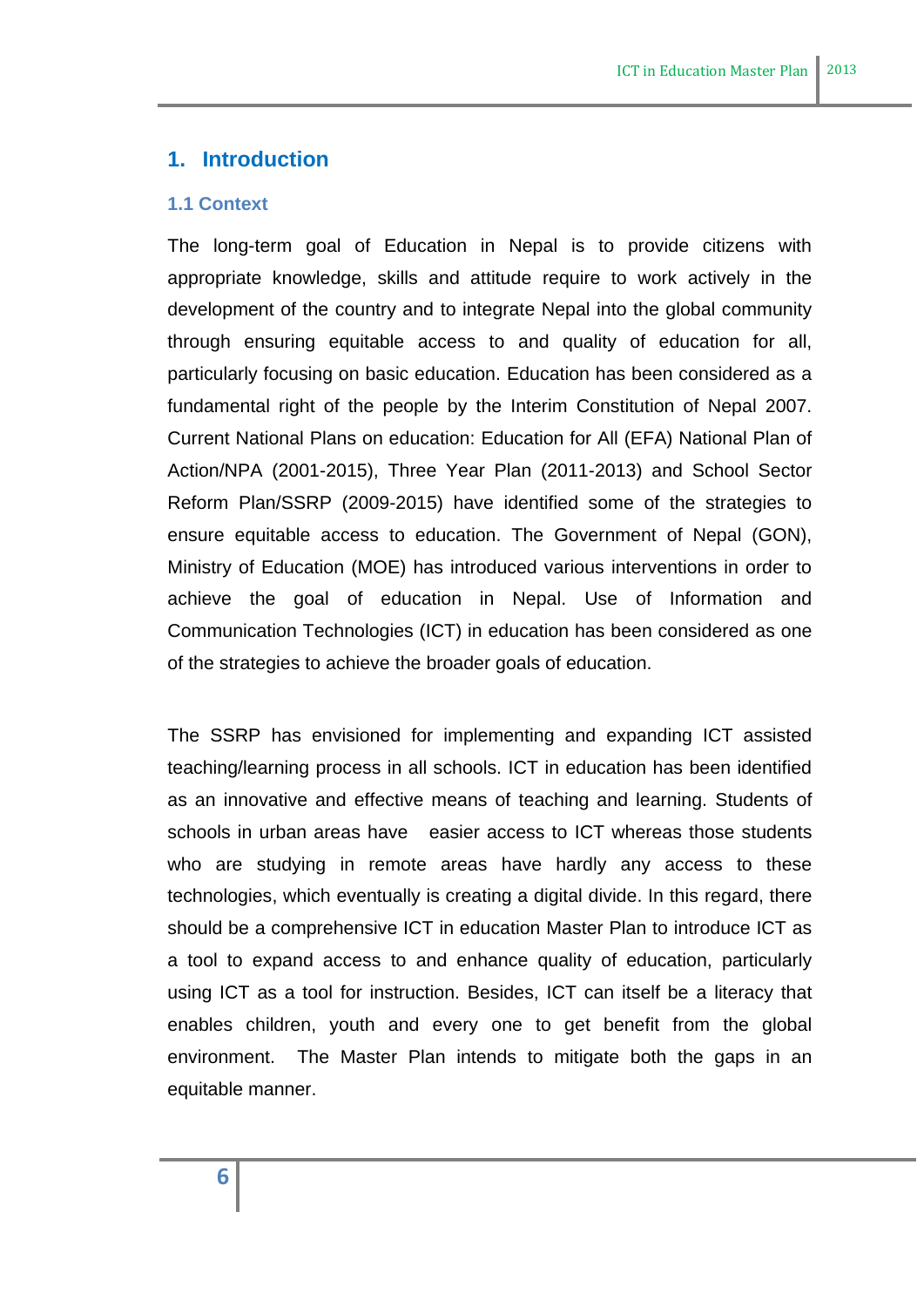The education system of Nepal has also been influenced by the changes made by ICT in the global context. The Government of Nepal, Ministry of Education, through National Curriculum Framework (NCF), has introduced ICT as a subject as well as ICT as a tool for instruction in school education. Some Universities/Colleges and schools have already started ICT as a separate subject as well as ICT as a means of teaching learning process. However, there is a need of streamlining these initiatives into a broader national framework in order to ensure equitable access to and quality of education.

The IT Policy (2067), SRRP (2009-2015) and Three Year Plan (2011-1013) of the GON have included some policies and strategies in order to develop and integrate ICT in education. However, there is a need of explicit ICT in education policy in Nepal. In this context, MOE initiated discussion on ICT in education and organized several interactions and workshops and identified the need for a Master Plan for ICT in Education in Nepal. UNESCO Bangkok and UNESCO Kathmandu have also supported to this initiative of the MOE. Taking into account of current education policies and strategies, this Master Plan identifies goals, objectives, major strategies and activities with timeline for the development and use of ICT in education. This Plan will guide for the planning and implementation of ICT in Education in Nepal for next five years and provide direction for long term plan. The main focus of this plan is to effectively integrate ICT in teaching and learning process across all education sub-sectors so that access to education will be expanded, quality of education will be enhanced and equity will be promoted.

#### <span id="page-6-0"></span>**1.2 The Master Plan: Process and Structure**

This Master Plan has been prepared with consultative process of various stakeholders. With the technical support from UNESCO, a four day ICT in Education Master Plan preparation workshop was conducted in Kathmandu in 2010. The workshop provided an opportunity to the participants to familiar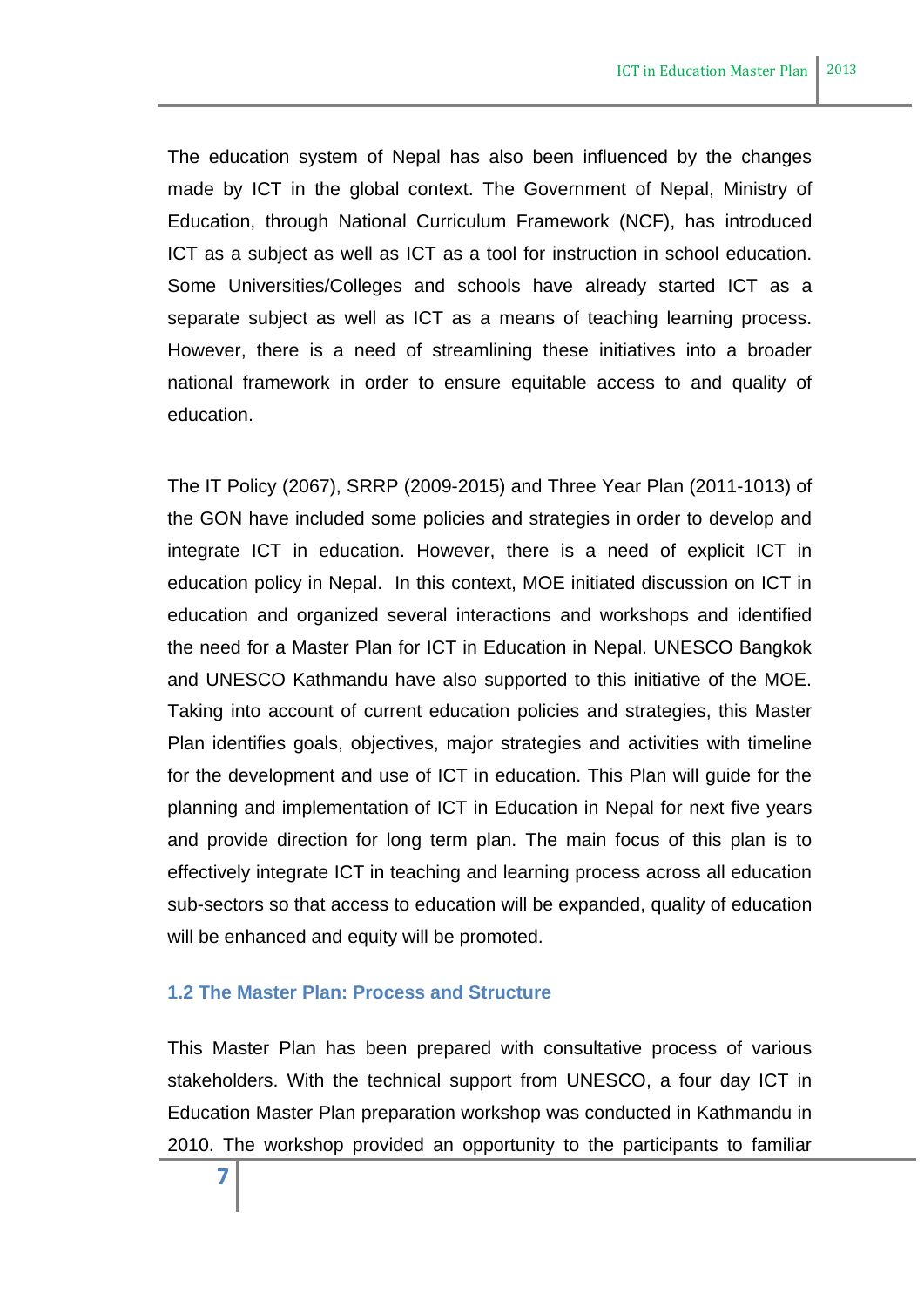with the process and steps of preparing Master Plan. The workshop further analyzed the context including existing policies, practices, issues and challenges regarding ICT in education in Nepal. After that workshop, several discussions and consultations were held and a Master Plan preparation team was formed by the Ministry of Education (Annex 2). A consultant's input was also incorporated while preparing this Master Plan. The Master Plan preparation team organized regional consultations in order to collect ideas and input for the Master Plan. The Master Plan team also organized a workshop to prepare a first draft. The first draft of the Master Plan has been shared with stakeholders for their inputs. With the incorporation of the inputs received from the stakeholders a workshop was organized to finalize the draft plan (Annex 3).

This Master Plan includes four major components on ICT in education: ICT infrastructure including internet connectivity, human resources, content development and system enhancement. These four components also cover the four pillars of ICT in education, they are infrastructure, connectivity, teaching learning materials and human resource. The master Plan covers five major sub-sector of education, namely, School Education, Higher Education, Teacher Education and Training, and Continue Education and Life-long Learning. Besides, it also includes Governance and Management in Education. Similarly, the plan mentions overall institutional arrangement to implement this plan and identifies monitoring and evaluation process of the plan. For each of these components, this plan identifies objectives, strategies, programs and activities, key results and targets and estimated cost. It also identifies the implementation arrangement as well as monitoring and evaluation structures, process and activities.

#### <span id="page-7-0"></span>**1.3 The Education System in Nepal**

The formal education structure of Nepal consists of eight years of basic education (grades 1-8), four years of secondary education (grades 9-12) and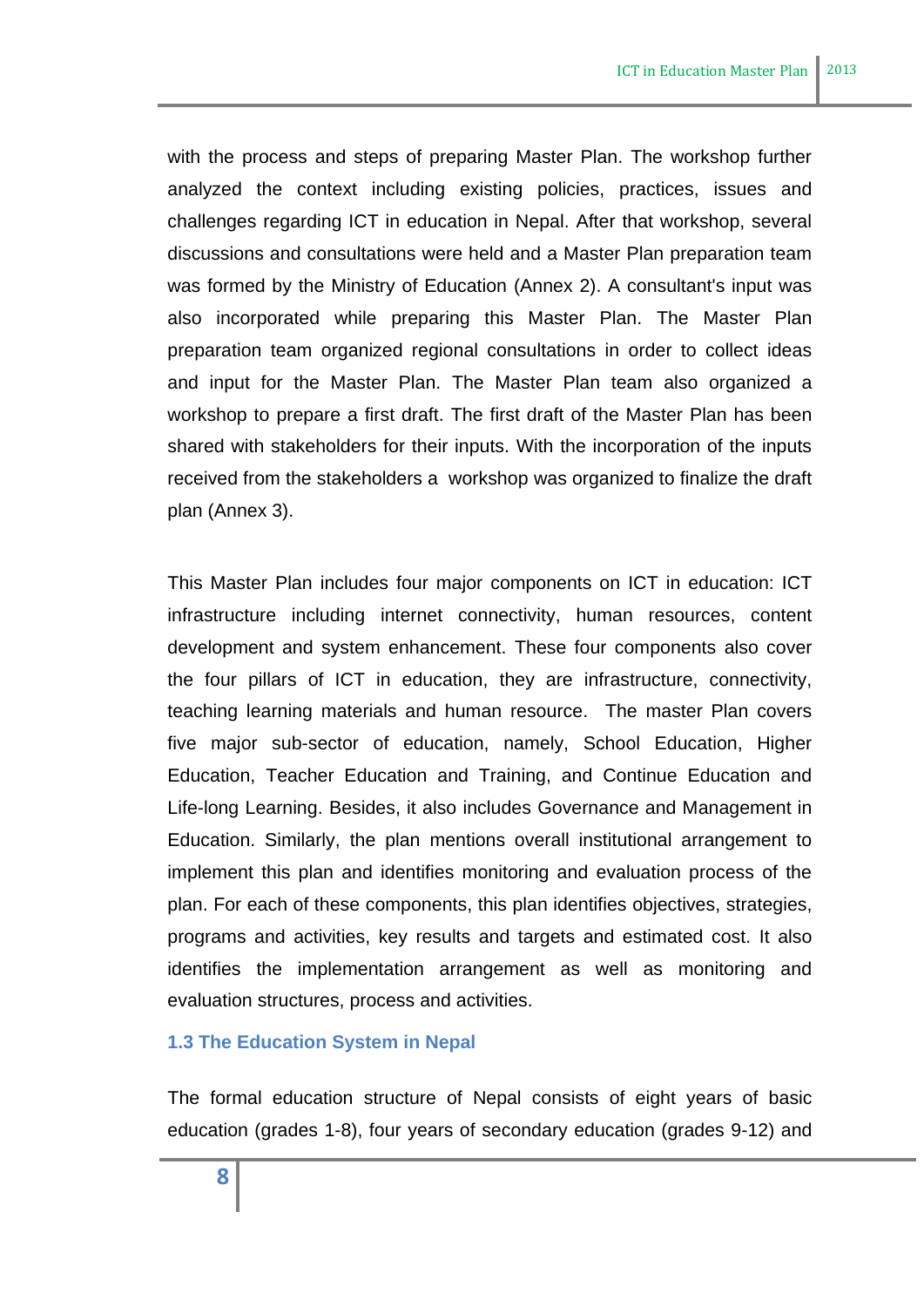three to seven years of higher education (Bachelor, Masters and M.Phil.). In addition, there is a provision of a separate technical education of one and half years to three years (TSLC and Diploma). The literacy and non-formal education opportunity for illiterate and newly literate youths provides a chance for gaining literacy and life-skills, and continuing education. Those who dropped out of school without completion of the relevant education level still have the opportunity of either attending non-formal literacy and life-skills programmes or taking a root of alternative mode of education.

The Ministry of Education provides overall policy direction for the implementation and management of education. Universities are governed and managed by the respective university acts whereas Education acts and regulations are the main legal instruments for school governance and management. As the main implementing agency for the school education Department of Education (DOE) develops and monitors overall programme and activities in school education. DOE implements all educational programs in the districts through District Education offices (DEOs). School management committee (SMC) in each school has the responsibility of planning and implementing school's activities and managing the school. There are separate central unit under the Ministry of Education for Curriculum Development, Teacher Development, Examination, Non-formal Education and Teachers' Records management. There are 29 education training centres across the country under the Government's educational training central - National Centre for Education and Development (NCED). Besides, as a teacher support mechanism there are 1053 resources centres functioning under the District Education Offices (DEOs) across the country.

#### <span id="page-8-0"></span>**1.4 ICT in Education in Nepal**

The need for ICT in Education has been realized. As a result, some policies have been identified and some activities related to ICT have been carried out. ICT and computer education courses have been offered in general as well as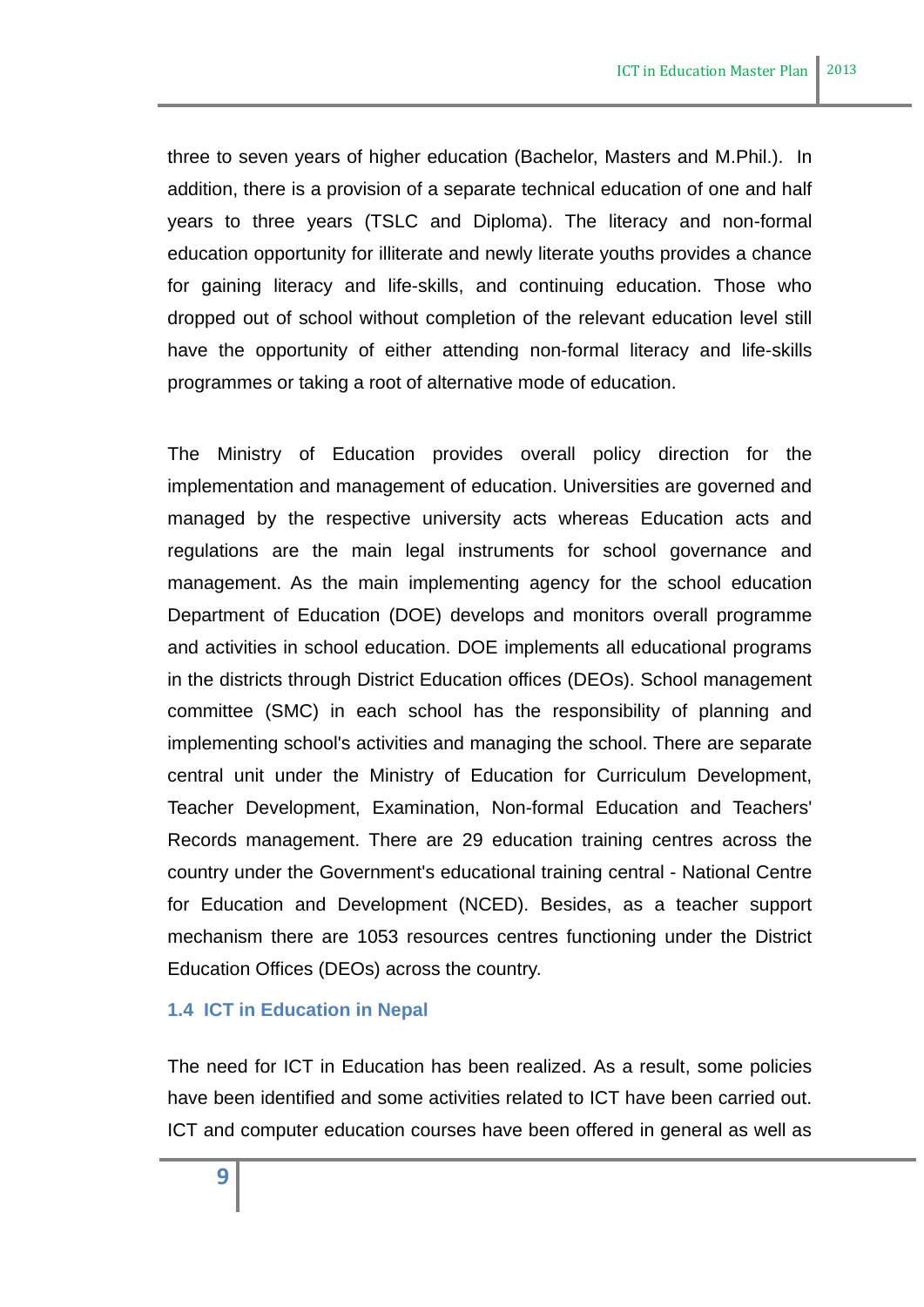technical education. For example, National Centre for Educational Development (NCED) has been providing training to the teacher through National Radio and FM; Computer science has been taught as an optional subject in school (grades 9 to 12); Computer Engineering/Computer Science/ ICT programme in Bachelor's and Master's Levels are run by different colleges under various universities; various Training Institutes conduct technical education and vocational training courses in computer and ICT; Tribhuvan University has started Bachelor's in Education program in computer science.

MOE has implemented some of the programs related to ICT in Education. They are: one Laptop per Child (OLPC) pilot project in selected 26 schools of six districts; Lab model (computer sharing mechanism) Project in some schools and Internet connectivity to District Education Offices (DEOs) and schools (through matching fund to schools) and computer labs with internet connection from local ISPs. Similarly, Central Level Agencies under MOE, five Regional Directorates (REDs) and 75 District Education Offices have lunched their web sites. Department of Education (DOE), with the involvement of some NGOs, has developed interactive digital learning materials for the students of grades 2 to 6 in Nepali, Mathematics, English and Science subjects.

Under the matching grant schemes (2007 to 2010), DOE provided 2 computers and one printer to 3038 schools (DOE, 2010). Similarly, DOE provided with internet connectivity to 85 secondary schools conducting distance education programmes (DOE, 2012). Under the Formative Research Project under the Education for All programme, 2004-2009, MOE provided 62 schools with one computer and one printer to each. Besides, some NGOs, trusts and individuals have been provided computers and other accessories to some schools and basic computers training to teachers.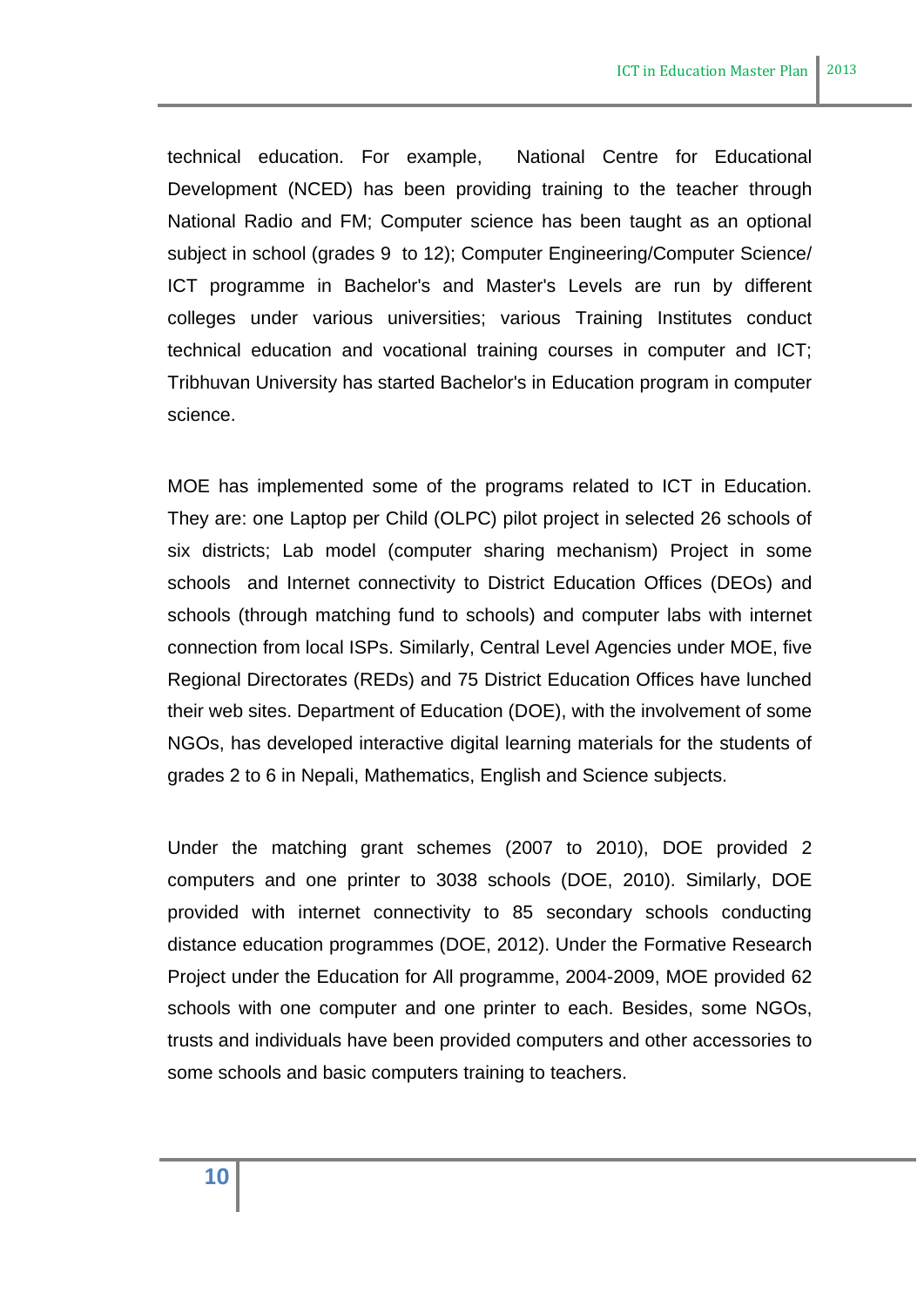During the fiscal year 2066/67 and 2067/68, the government of Nepal has supported for ICT related infrastructure and internet connectivity to 785 schools. Similarly, to improve educational management and delivery system, the Ministry of Education has provided some additional ICT related equipments to all District Education Offices and lunched website by each District Education Office.

However, such ICT equipments were mostly used for administrative purposes. This is due to the lack of contents as well as lack of proper skill and awareness to the teachers and education managers. For this a comprehensive policy and programme yet to be developed in order to provide relevant ICT education to the students and to use ICT for improving teaching learning activities.

In June 2012, the Ministry of Education has endorsed a guideline for the implementation of ICT in school education in Nepal. The institutional arrangements and other provisions included in this guideline are also taken into consideration while finalising this Master Plan.

## <span id="page-10-0"></span>**2. Policies on ICT in Education**

As mentioned earlier, there is an absence of consolidated ICT in Education policy in education in Nepal. However, the IT Policy (2010), SRRP (2009- 2015) and Three Year Plan 2011-1013 of the GON have provided some policy and strategy for the development and integration of ICT in education. For example, IT Policy (2010) has the following policy provisions: Expansion of access of the Internet to all schools; Coordination and collaboration with national and international institutions to develop skilled human resources for continuous, relevant and quality education; Promotion of Industry-Academia Collaboration (IAC); and Formulation and implementation of special IT programme focusing on students, teachers and schools in order to develop competent human resources. The School Sector Reform Plan (SSRP) states,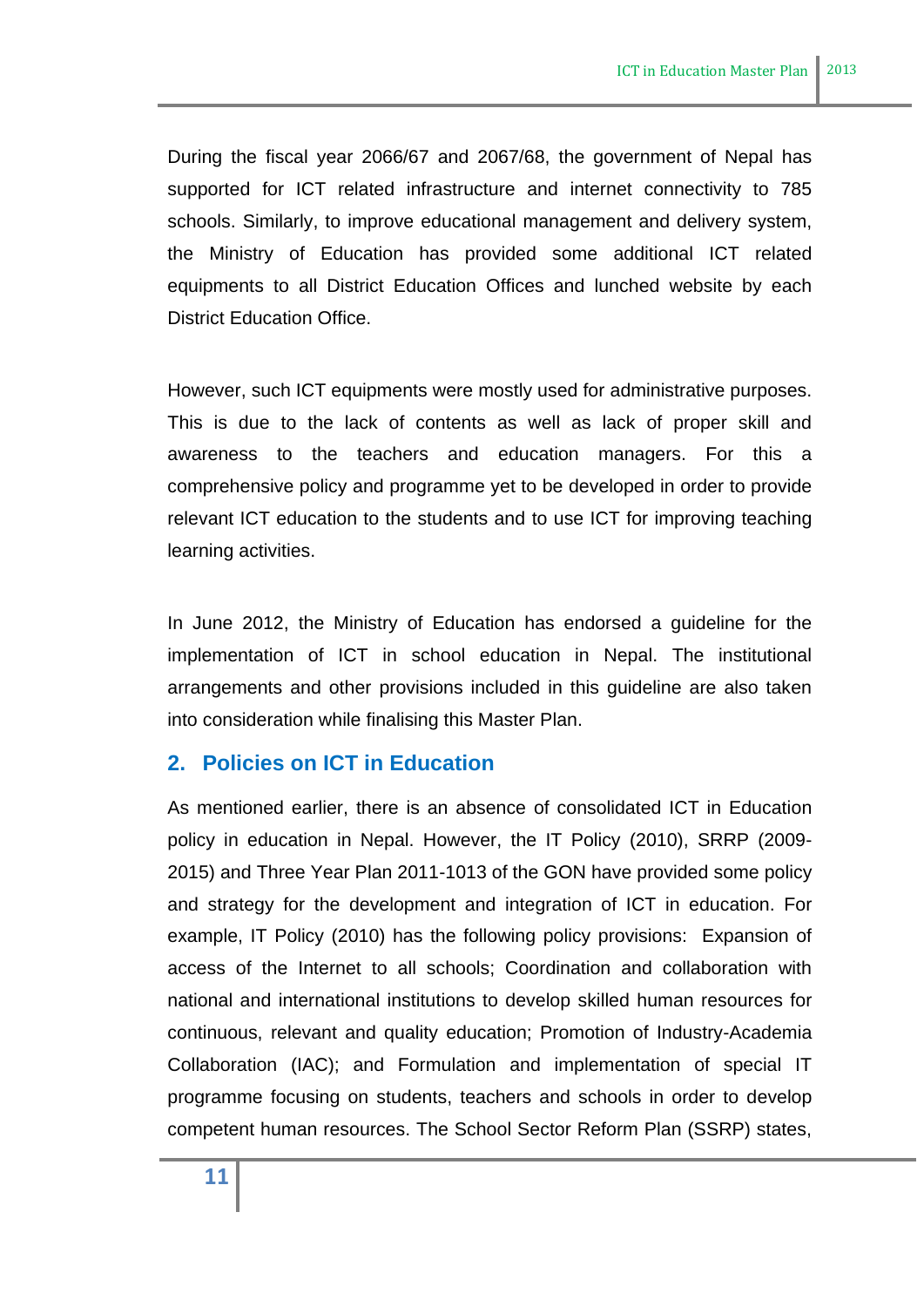' ICT assisted teaching/learning will be implemented and expanded in all schools'. Similarly, SSRP has made a policy provision to develop ICT infrastructure in education and provide alternative modes of schooling through the use of ICT. One of the objectives of distance learning and distance education set by the MOE is to develop learning support materials to enhance quality of education through the use of ICT. The recent plan (three year plan, 2011-213) of GON (NPC, 2011) has included the following polices related to ICT in Education: schools will be encouraged to use ICT in education to increase access to quality education in rural areas, digital divide will be reduced, and ICT will be integrated in all aspects of education.

Based on the review of existing policies, the following points are drawn to serve as guiding principles in developing the Master Plan.

- The first principle should be ICT for all students, meaning that the policy would act as an enabler to reduce the digital gap.
- The second principle should be emphasized the role and function of ICT in education as a teaching and learning tool that would also encourage for the utilization of all potential media and Technology.
- The third principle is to promote educational access and equity for all regardless of age, gender, ethnicity, disability or location.
- The fourth principle is to give emphasis on the use of ICT to increase efficiency and effectiveness of the management system in education. ICT will extensively be used to automatise and mechanise work processes such as the processing of official forms, timetable generation, management of information systems, lesson planning, financial management, and the maintenance of inventories.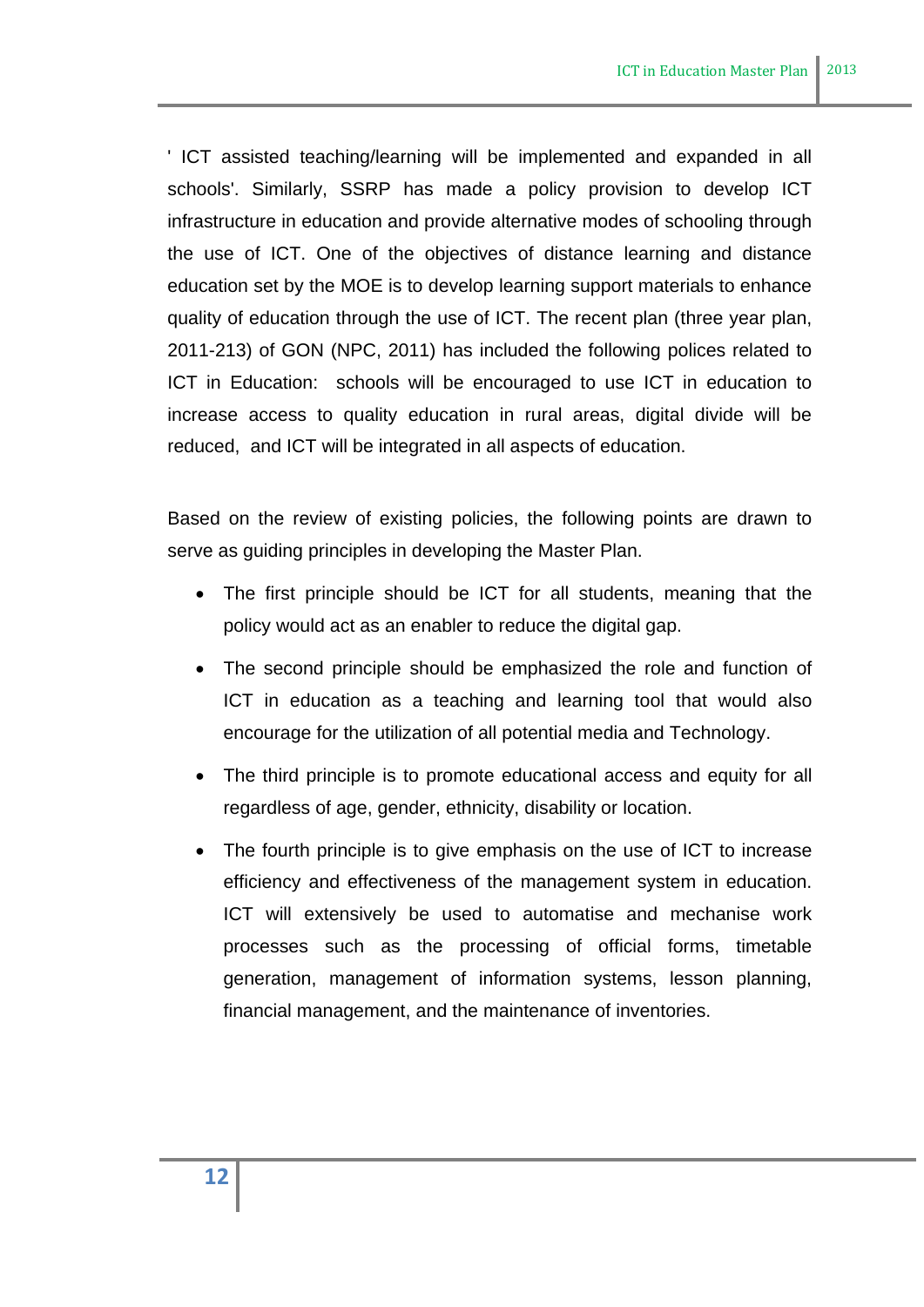# <span id="page-12-0"></span>**3. Vision, Mission, Goals and Objectives**

## <span id="page-12-1"></span>**3.1 Vision**

The vision of the Master Plan is to ensure extensive use of ICT in education sector and contribute for access to and quality of education for all.

## <span id="page-12-2"></span>**3.2 Mission**

The mission of the Master Plan is to narrow down the digital divide through the development of ICT infrastructures, human resources, digital contents and system enhancement in education.

## <span id="page-12-3"></span>**3.3 Goals**

The main goals of ICT in Education Master Plan are:

- 1. To expand equitable access to education;
- 2. To enhance the quality of education;
- 3. To reduce the digital divide;
- 4. To improve the service delivery system in education.

## <span id="page-12-4"></span>**4. Components of the Plan**

There are four components in the ICT in education Master Plan: Development of Infrastructure including connectivity, Development of Human Resources, Development of Digital Learning Materials, and Enhancement of Education System. The following component descriptions cover context and status, objectives and strategies, and programme, activities and key results in each component.

## <span id="page-12-5"></span>**4.1 Component 1: Development of ICT Infrastructure**

The Infrastructure development is one of the most important and fundamental requirements to promote ICT in education. It is one of the basic pillars of ICT in education. ICT infrastructure mainly includes ICT equipment, internet connectivity, multimedia classroom, virtual data centre and educational resource sharing platform.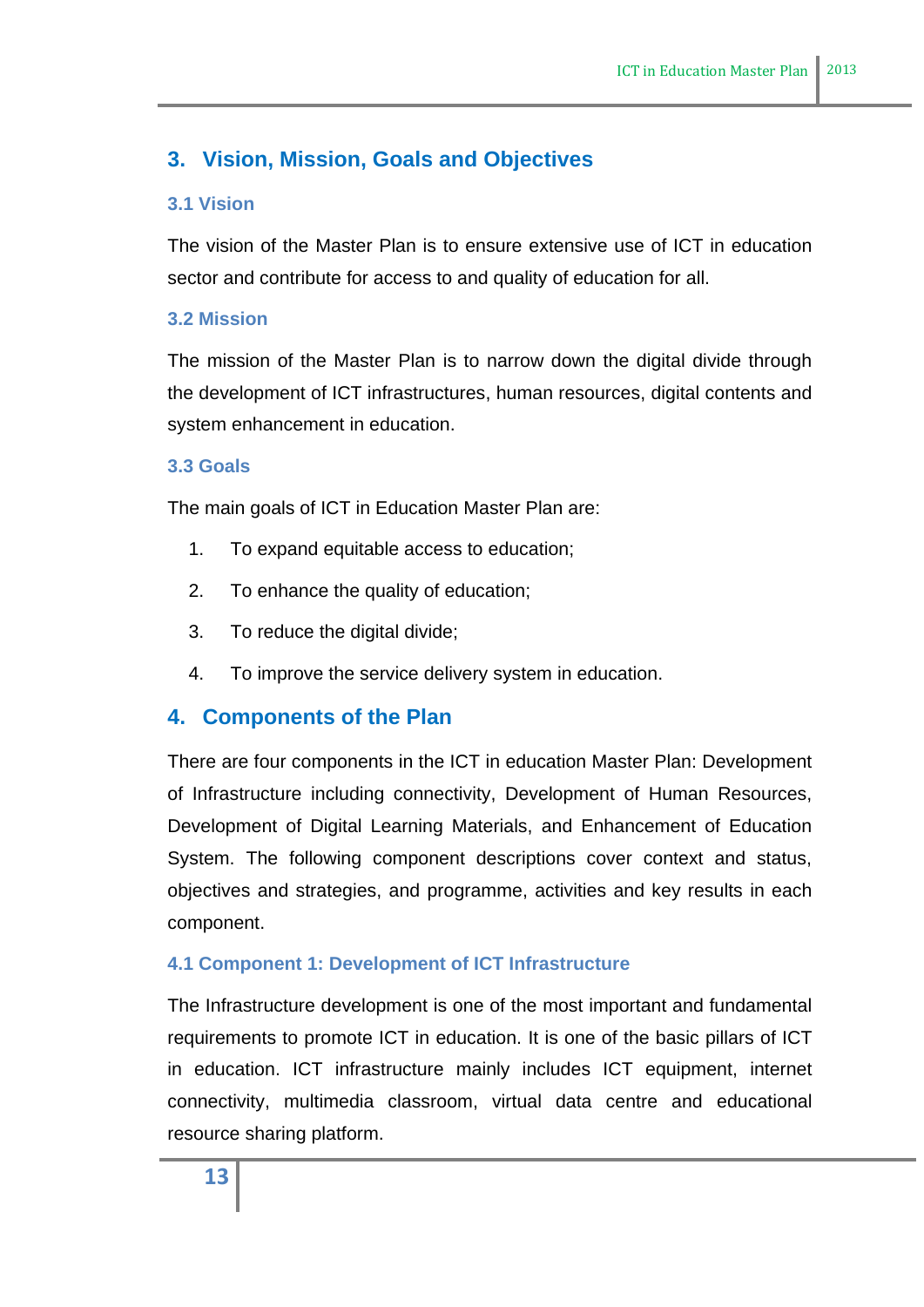#### *ICT Equipment*

The Ministry will issue specifications for ICT laboratory and computers in schools. Schools will have ICT laboratory for students as well as computers for teachers. There will be adequate number of computers and multimedia projector in each RC and training centres.

#### *Connectivity*

For ICT enabled teaching learning, the internet connectivity should be available in training centres, resource centres and schools. All teachers training centres, schools and higher education institutions will have equal access to resource centres, libraries and Internet based teaching learning practices. All concerned agencies and stakeholders on ICT education will be connected with central ICT resource centres to share the education materials. Those rural schools where there is no stable electricity supply and no basic ICT equipment, they will use video as an alternative means of improving the training of teachers. To support this initiative, those schools will be equipped with televisions and DVD players and power backup to operate them. Such schools can opt for solar panel for power supply.

The main offices under the Education Ministry will be connected through Internet and intranet as soon as possible and enable the academic resource sharing. This network will cover the Ministry and other agencies and other public higher education institutions. This network will be owned by the Ministry or by the government to avoid recurrent connectivity costs that will otherwise grow significantly when large numbers of centres are connected. The network will be expanded to cover schools, resource centres and teacher training centres.

## *Data Center and Educational Resource Sharing Platform*

All the educational resources will be stored and managed in the data center (preferably virtual cloud based data centres) and will be shared through educational resource sharing platform.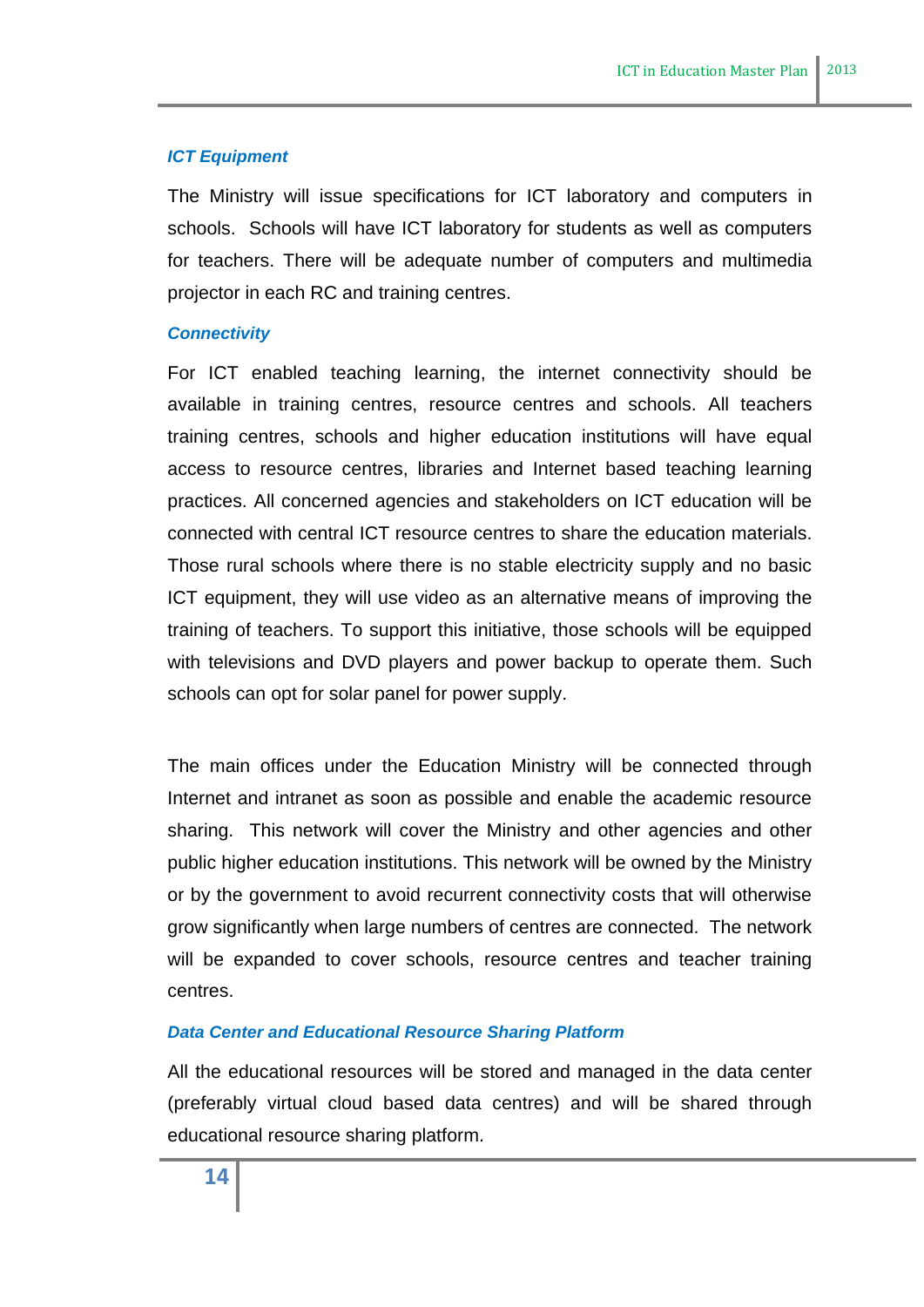Educational Resource sharing platform is a total repository of educational contents used in teaching learning activities. It covers the concepts of the multimedia classroom and e-Library.

This Master Plan focuses on the development of multimedia text, related to academic curriculum of primary to secondary education. Various types of interactive materials including CDs, DVDs will be developed and distributed in order to promote multimedia based teaching learning process. For this, this Master Plan focuses on developing a well-equipped centre for the development and management of teaching learning resources at a central level agency.

#### Objectives and Strategies

The overall objective of this component is to develop ICT infrastructure in schools and educational institutions. The following are the specific objectives and strategies of this component:

#### *Objective 1:*

To create ICT- enabled learning environment in educational institutions.

#### *Strategies:*

Strategies to create ICT- enabled learning environment are:

- Using partnership approach between government and school/community and private sector;
- Providing focused support to disadvantaged schools in remote areas.

#### *Objective 2:*

To expand the Internet access to schools and other educational institutions.

#### *Strategies:*

Strategies to expand the Internet access to school and other educational institutions are: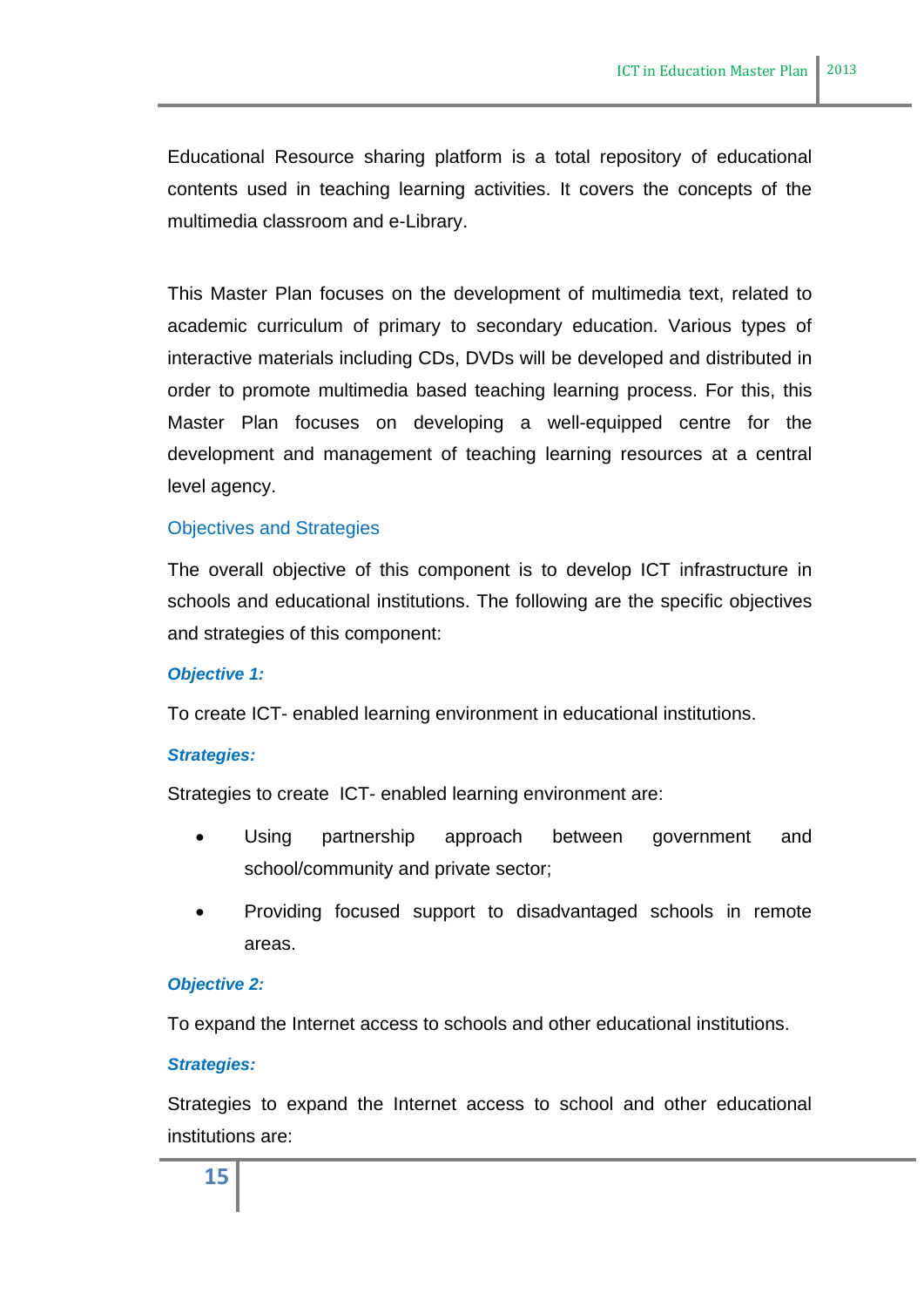- Coordination and collaboration between the government, Internet service providers and local communities;
- Collaboration with Nepal Telecom Authority for the expansion of internet connectivity to schools and other educational institutes;
- Providing focused support to disadvantaged schools in remote areas.

#### *Objective 3:*

To expand the accessibility to learning resources through educational resource sharing platform.

#### *Strategies:*

Strategies to expand the accessibility to learning resources through educational resource sharing platform are:

- Establishing a Data centre and developing linkage with educational resource sharing platform;
- Developing RC as a local hub for educational resource sharing platform;
- Encouraging higher education institutions to develop establish a Data centre and link it with educational resource sharing platform.

## Programs/Activities and Timeline

|                                                                                                             |      | <b>Timeline</b> |      |      |      | Responsible | Supporting<br>agency | Remarks |
|-------------------------------------------------------------------------------------------------------------|------|-----------------|------|------|------|-------------|----------------------|---------|
| <b>Activities</b>                                                                                           | 2013 | 2014            | 2015 | 2016 | 2017 | agency      |                      |         |
| Base line survey on<br>infrastructure                                                                       |      |                 |      |      |      | DOE         | <b>MOE</b>           |         |
| Develop basic ICT<br>infrastructure (Room,<br>furniture, electricity,<br>ICT equipments and<br>accessories) |      |                 |      |      |      | <b>DOE</b>  | <b>MOE</b>           |         |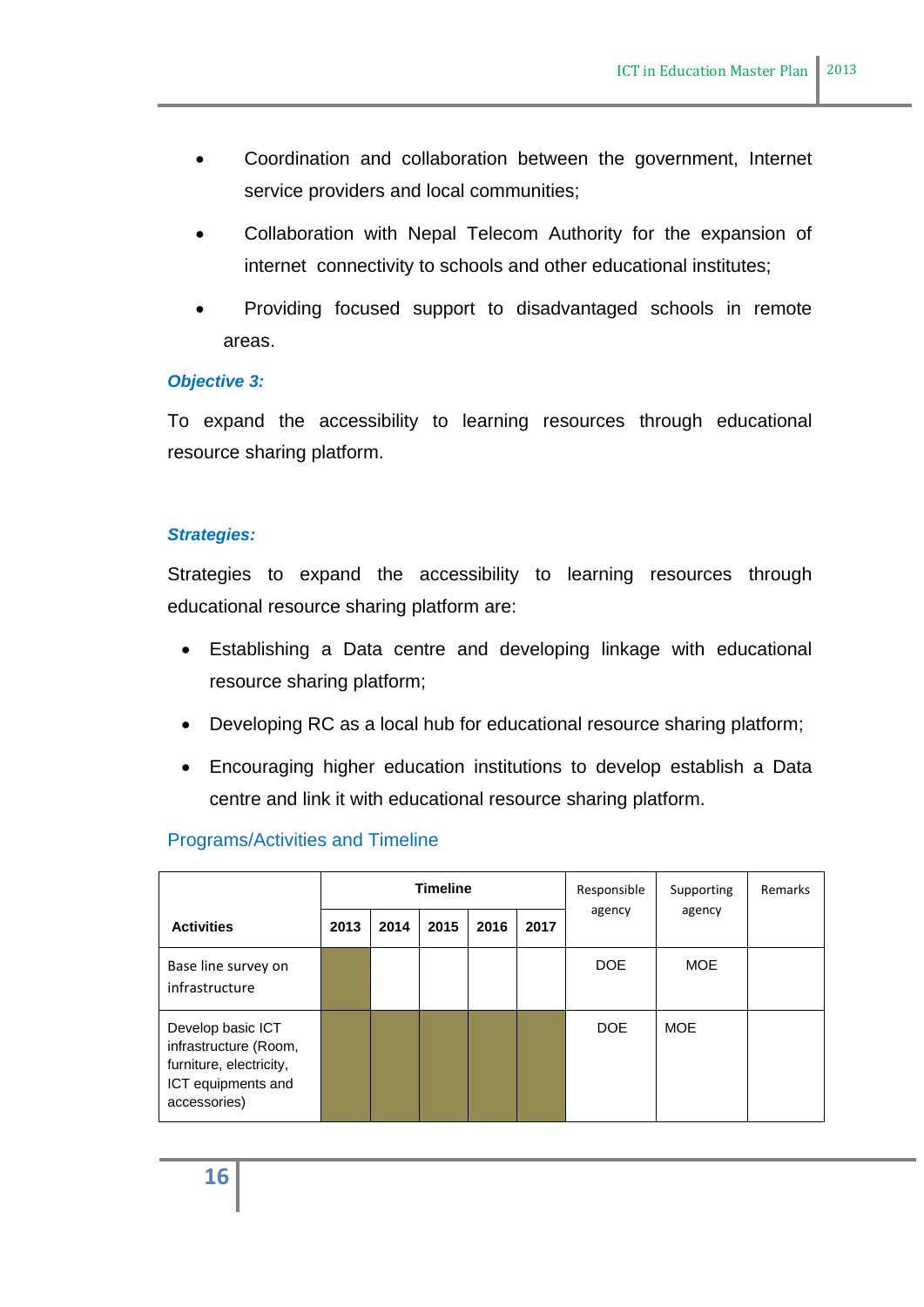| Establish/expand<br>internet connectivity                                                                                                     |  |  | MOE, NTA    | NPC, MOIC                   |  |
|-----------------------------------------------------------------------------------------------------------------------------------------------|--|--|-------------|-----------------------------|--|
| Establish servers to<br>central level agencies,<br>Regional Education<br>Directorate, District<br><b>Education Offices and</b><br><b>ETCs</b> |  |  | <b>DOE</b>  | <b>MOE</b>                  |  |
| Establish data centre<br>and educational<br>resource sharing<br>platform                                                                      |  |  | CDC/NCED    | DOE, MOE                    |  |
| Develop RC as<br>educational resource<br>sharing platform and<br>enhance Community<br>learning centres.                                       |  |  | <b>NCED</b> | <b>DOE</b>                  |  |
| Establish linkage with<br>Data Centre for wider<br>access to the digital<br>contents                                                          |  |  | <b>MOE</b>  |                             |  |
| Provide access to<br><b>Educational Data</b><br>Centre for Higher<br>education institutions                                                   |  |  | MOE/DOE     | UGC/<br><b>Universities</b> |  |

# Key results and targets

The following are the key results and targets for Infrastructure development component:

| <b>Key Result</b>   | Unit         | <b>Targets</b> | Year wise targets |                          |      |      |      |  |  |
|---------------------|--------------|----------------|-------------------|--------------------------|------|------|------|--|--|
|                     |              | for            |                   |                          |      |      |      |  |  |
|                     |              | 2013-          | 2013              | 2014                     | 2015 | 2016 | 2017 |  |  |
|                     |              | 2017           |                   |                          |      |      |      |  |  |
|                     |              |                |                   |                          |      |      |      |  |  |
| Base line survey on | <b>Times</b> |                |                   | $\overline{\phantom{0}}$ |      | -    |      |  |  |
| infrastructure      |              |                |                   |                          |      |      |      |  |  |
|                     |              |                |                   |                          |      |      |      |  |  |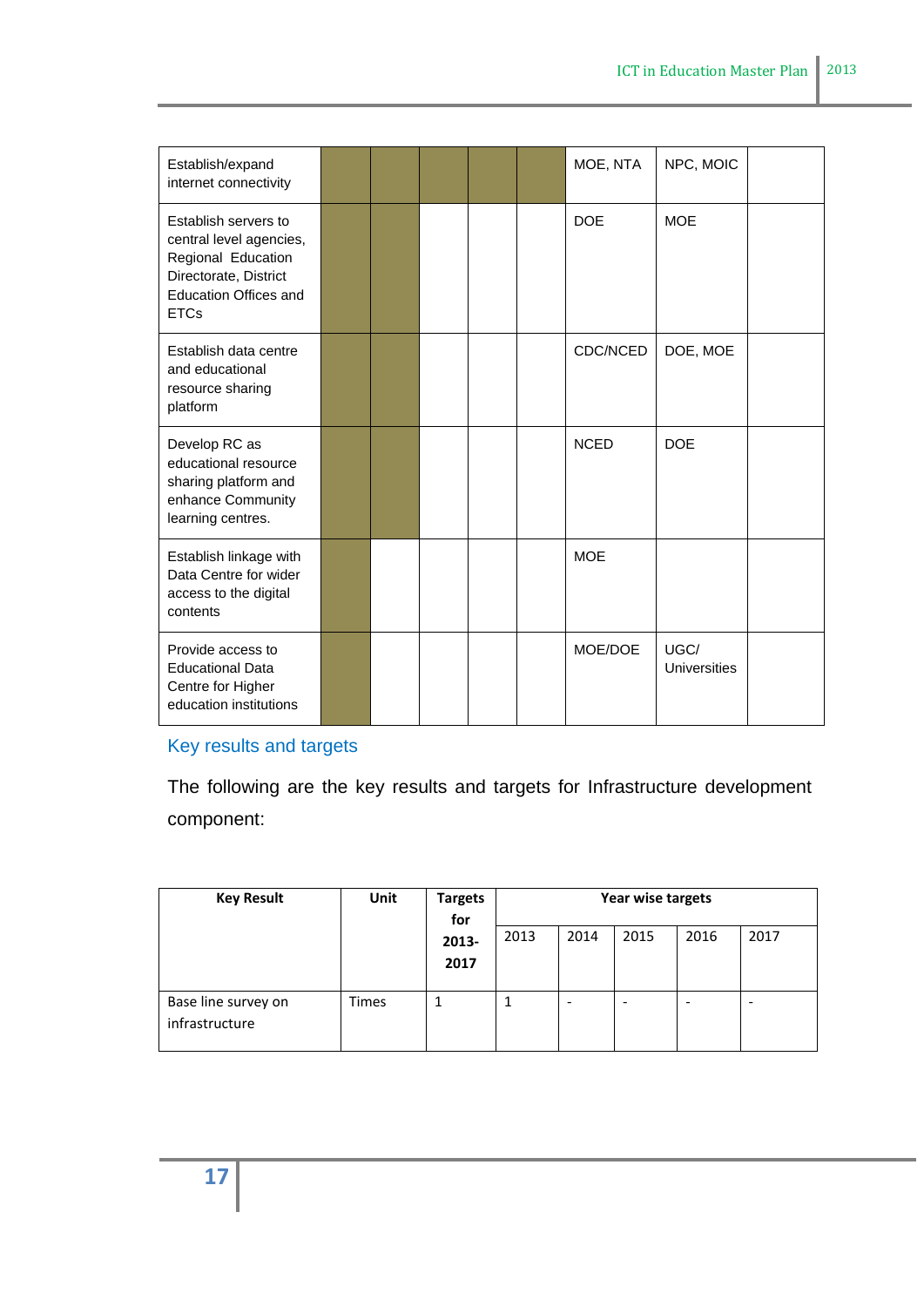| <b>Basic ICT infrastructure</b> | No of   | 10000        | 2000 | 2000 | 2000 | 2000 | 2000 |
|---------------------------------|---------|--------------|------|------|------|------|------|
| including power supply          | schools |              |      |      |      |      |      |
| and internet connectivity       |         |              |      |      |      |      |      |
| in school                       |         |              |      |      |      |      |      |
| developed/established           |         |              |      |      |      |      |      |
| used for teaching learning      |         |              |      |      |      |      |      |
|                                 |         |              |      |      |      |      |      |
| <b>Functional Data centre</b>   | No of   | $\mathbf{1}$ | 1    | ٠    |      |      |      |
| established                     | Centres |              |      |      |      |      |      |
|                                 |         |              |      |      |      |      |      |
| Functional educational          | No of   | 1053         | 300  | 500  | 253  |      |      |
| resource sharing platform       | centres |              |      |      |      |      |      |
| established in all resource     |         |              |      |      |      |      |      |
| centres                         |         |              |      |      |      |      |      |
|                                 |         |              |      |      |      |      |      |

#### Cost estimation

Estimated cost of this component for five years is Rs 5,048,244,000 . Detail break down of the cost is included as an annex 1.

## <span id="page-17-0"></span>**4.2 Component 2: Development of Human Resources**

Human resource is one of the fundamental requirements for the development and use of ICT in education. There is a need of qualified and skilled human resources for the use ICT as a tool to enhance the teaching and learning process. This Master Plan has categorized the ICT human resources as ICT teachers, ICT trainers, ICT decorater, decision makers and managers in the education system and educational institutions. The consultation with various schools and other stakeholders during the development of this master plan show that there is a lack of skilled ICT human resources at the schools and training centres. Therefore, this Plan has given priority for the development of ICT related human resources across the education system.

#### *ICT Teachers*

ICT teachers are highly trained human resource in school. In addition to their role as ICT subject teacher, they will also play a role in training of their colleagues and in supporting the use of ICT for school administration and information management. So, the knowledge necessary to teach the ICT subjects, ICT teachers will also be trained in basic computer maintenance in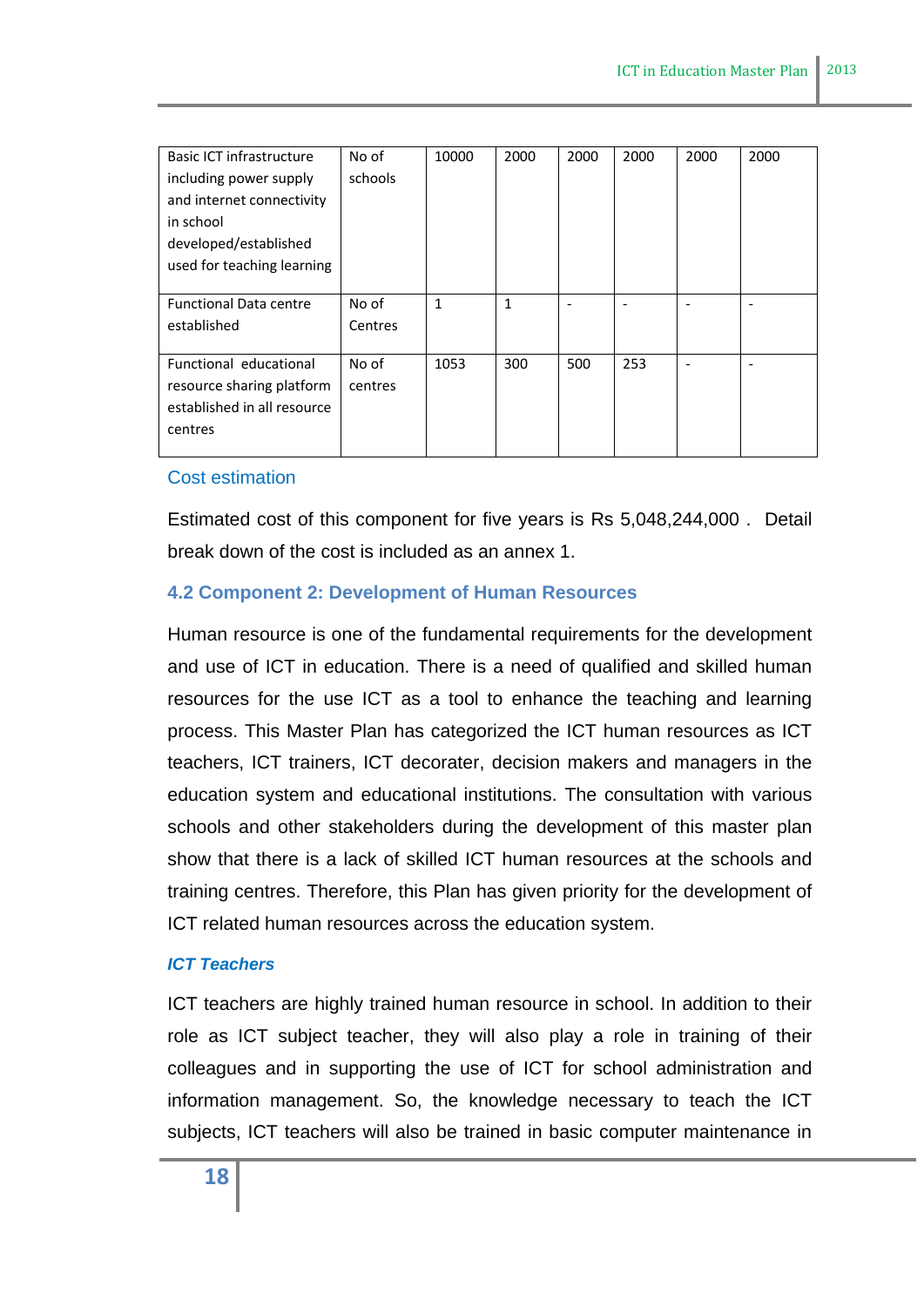order to provide first-level support for the maintenance of computers in their schools.

#### *ICT Trainers in Teacher Training Centres and Resource Centre*

Each teacher training centre will have at least one ICT Master Trainer who not only know how to deliver the ICT curriculum but also can do basic maintenance of computers and support the information management system of the Teacher Training Centre. The master trainers at the Teacher Training Centres are highly trained ICT human resources in the Ministry. They will train ICT teachers, general subject teachers and trainers from resource centres.

#### *Human Resource for Digital Content Development*

Infrastructure along could not produce desired result without digital materials. In order to develop digital materials adequate human resources needs to be developed. This Master Plan focuses on developing digital materials for teaching and learning. To develop such multimedia based educational materials, this Master Plan suggests for hiring some developers and ICT knowledge based managers to manage the digital contents development and distribution related activities.

# *Human Resource for ICT in education Programme Management at Central Level*

One of the key components of this Master Plan is to ensure sufficient human and material resources at central level to manage and monitor the programme. ICT units in various central level agencies including MOE, DOE, CDC, NCED will have a network and collaboration in order to support for the implementation and monitoring of the programs. For this, MoE should have ICT skilled human resources who can monitor and manage the digital contents development and distribution process.

Objectives and Strategies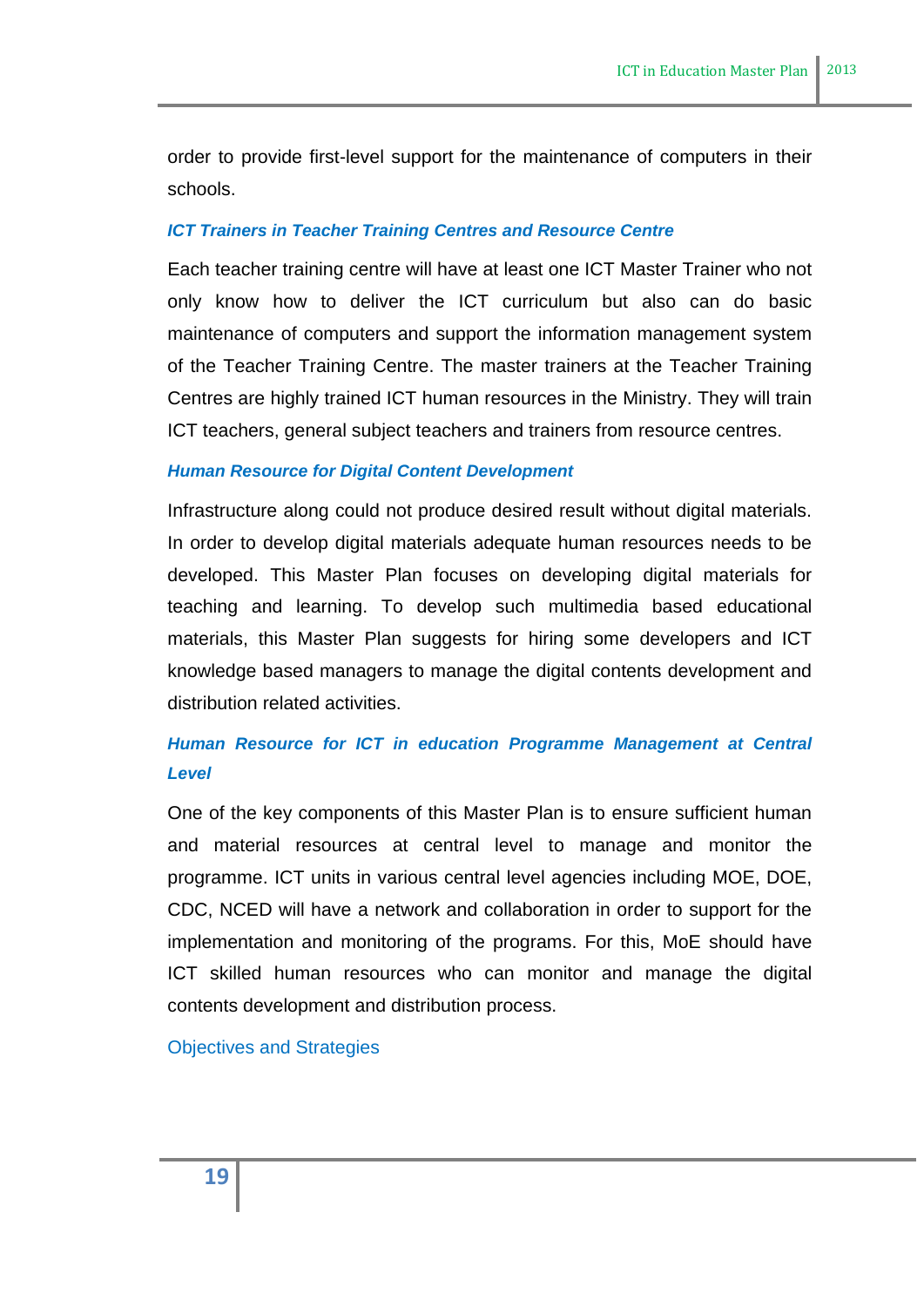The overall objective of this component is to enhance the ICT capacity of human resources in education sector. In order to achieve the goal of this component, the following specific objectives and strategies are identified:

## *Objective 4:*

To prepare teachers for ICT based education.

## *Strategies:*

Strategies to prepare teachers for ICT based education are:

- Developing National ICT Skill Standards;
- Integrating ICT skills in in-service and pre-service teacher training curricula in each level;
- Motivating ICT skilled teachers and certifying them;
- Encouraging ICT skilled teachers to mentor other teachers;
- Integrating ICT skills in performance evaluation of the teachers;
- Promoting continuous and life long learning through open and distance mode;
- Integrating ICT Skills in teacher preparation courses.

## *Objective 5:*

To develop favorable environment for policy making and management for ICT based education

## *Strategies:*

Strategies to develop favorable environment for policy making and management for ICT based education are:

> Organizing campaigns, workshops, seminars, and orientations programs;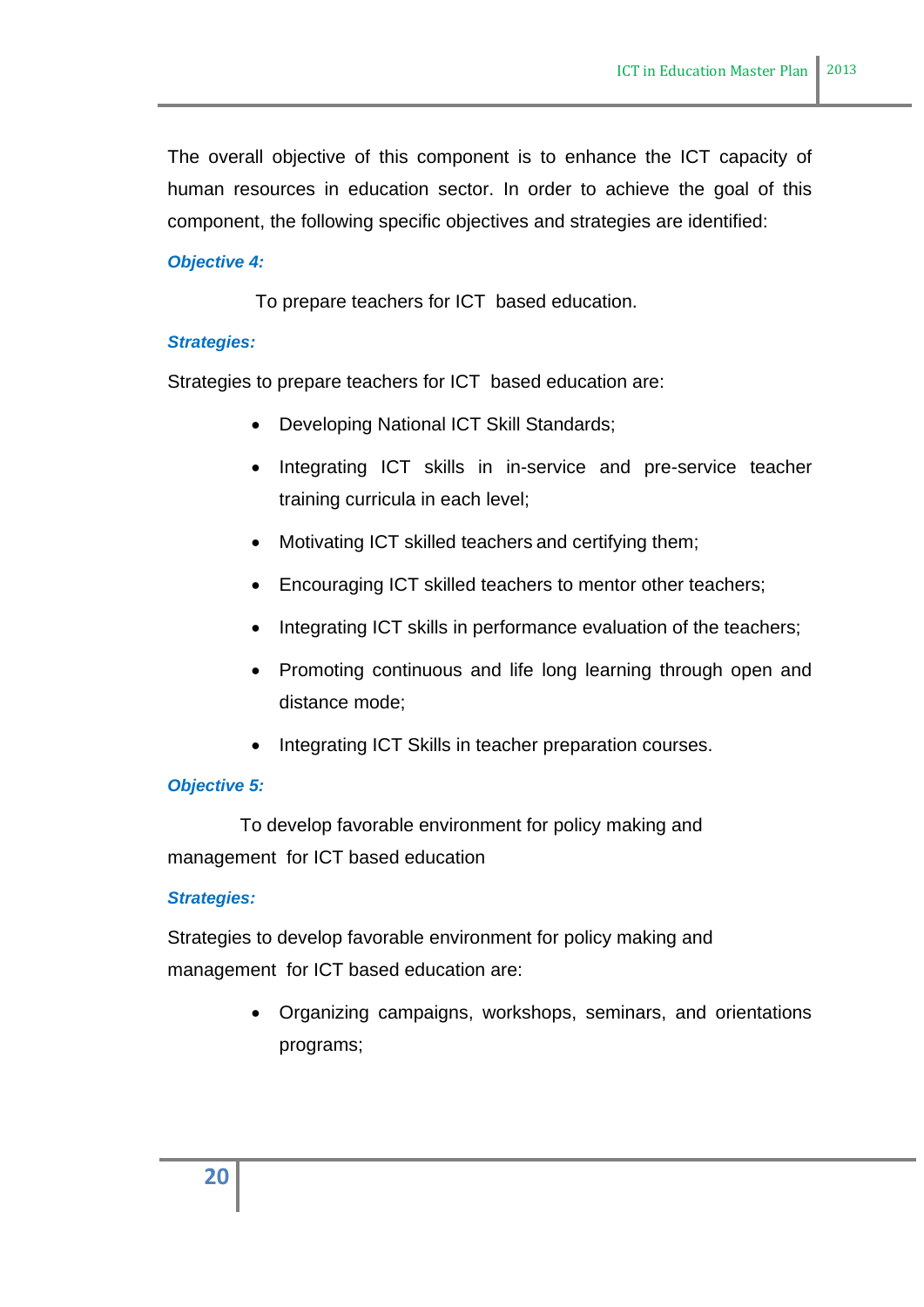- Integrating ICT components (ICT knowledge, skills and innovations) in regular workshops, seminars, and orientation programs;
- Using mass media for orientation.

#### *Objective 6:*

To enhance ICT competencies of human resources working in education sector

#### *Strategies:*

Strategies to enhance ICT competencies of human resources working in education sector are:

- Encouraging HR to acquire the ICT skills for their professional development;
- Integrating ICT skills on regular training curricula;
- Promoting the ICT-based communication network in work place;
- Integrating ICT skills in performance evaluation of each individual in education sector.

|                                                                                                              |      |      | <b>Timeline</b> |      |      |                       |                        |                |
|--------------------------------------------------------------------------------------------------------------|------|------|-----------------|------|------|-----------------------|------------------------|----------------|
| <b>Activities</b>                                                                                            | 2013 | 2014 | 2015            | 2016 | 2017 | Responsible<br>agency | Supporting<br>agencies | <b>Remarks</b> |
| Assess ICT needs                                                                                             |      |      |                 |      |      | <b>NEDC</b>           | DOE/MOE                |                |
| <b>Skill</b><br>Develop<br>ICT<br>standards for teachers<br>and other HR associated<br>with education sector |      |      |                 |      |      | <b>NECD</b>           | DOE/MOE                |                |
| Develop<br>manuals<br>to<br>Integrate ICT training<br>with TPD modules                                       |      |      |                 |      |      | <b>NCED</b>           |                        |                |

## Programs/Activities and Timeline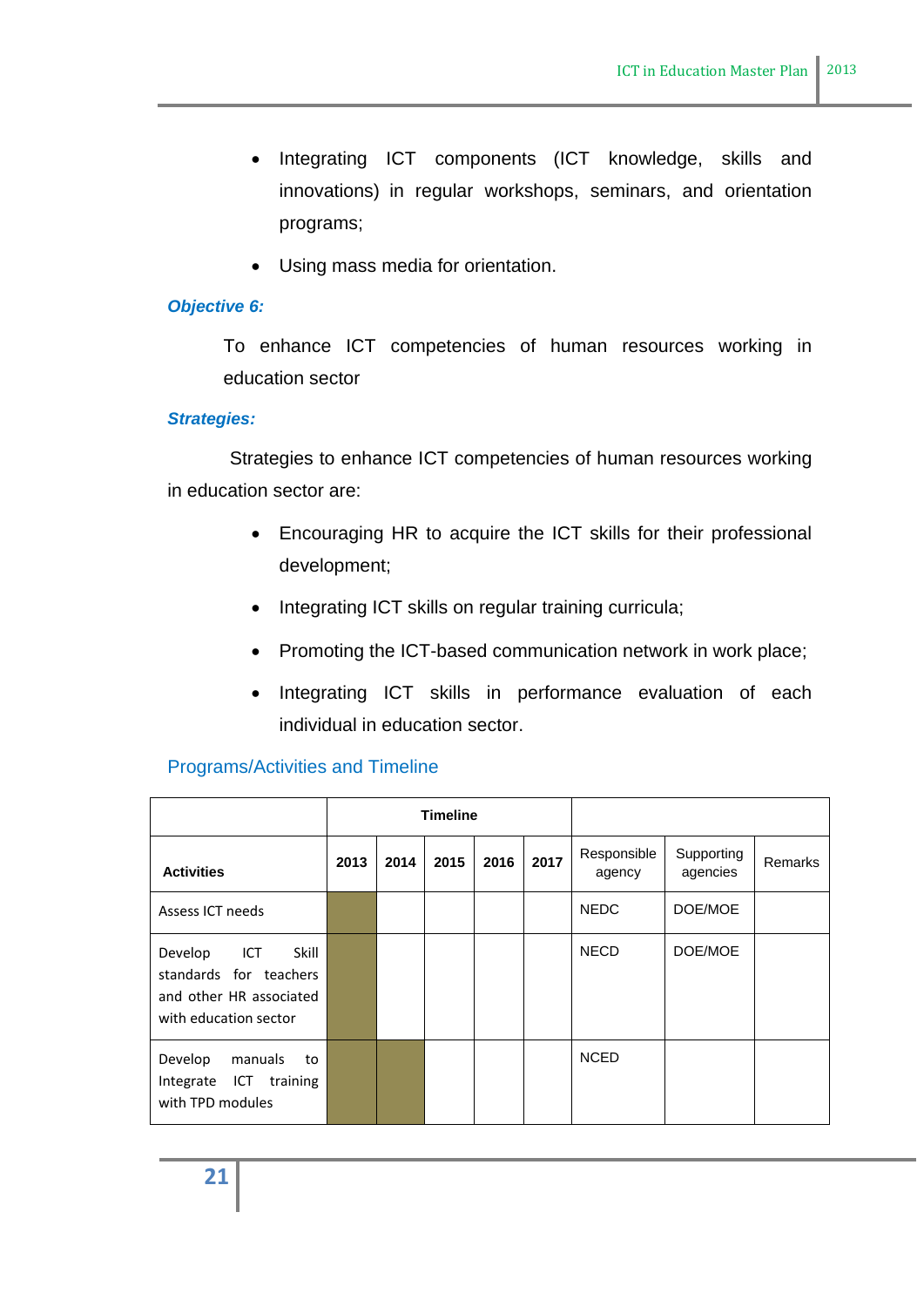| teacher<br>Revise<br>development courses                                                                                                                      |  |  | Teacher<br>preparation<br>agency | <b>NCED</b> |  |
|---------------------------------------------------------------------------------------------------------------------------------------------------------------|--|--|----------------------------------|-------------|--|
| Enhance capacity of HR<br>associated with<br>education sector through<br>training and continue<br>learning (including<br>trainer's and manager's<br>training) |  |  | <b>NCED</b>                      | DOE, MOE    |  |
| Conduct<br>training<br>for<br>teachers<br>school<br>and<br>prepare them for ICT<br>enabled<br>teaching-<br>learning environment                               |  |  | <b>NCED</b>                      |             |  |

# Key results and targets

The following are the key results and targets for human resources development component:

| <b>Key Result</b>                                                        | Unit                      | <b>Targets</b><br>for |      | Year wise targets            |                              |      |      |  |  |
|--------------------------------------------------------------------------|---------------------------|-----------------------|------|------------------------------|------------------------------|------|------|--|--|
|                                                                          |                           | 2013-                 | 2013 | 2014                         | 2015                         | 2016 | 2017 |  |  |
|                                                                          |                           | 2017                  |      |                              |                              |      |      |  |  |
| ICT needs identified                                                     | Type of<br>HR/teachers    | 10                    | 10   |                              |                              |      |      |  |  |
| ICT skill standards for<br>teachers established                          | Level/type<br>of teachers | 3                     | 3    | $\qquad \qquad \blacksquare$ | $\qquad \qquad \blacksquare$ |      |      |  |  |
| ICT skill standards for HR<br>working in education<br>sector established | Types of HR               | 10                    | 10   | $\overline{\phantom{a}}$     | $\qquad \qquad \blacksquare$ |      |      |  |  |
| Trainers trained                                                         | No of<br><b>Trainers</b>  | 218                   | 68   | 150                          | 72                           |      |      |  |  |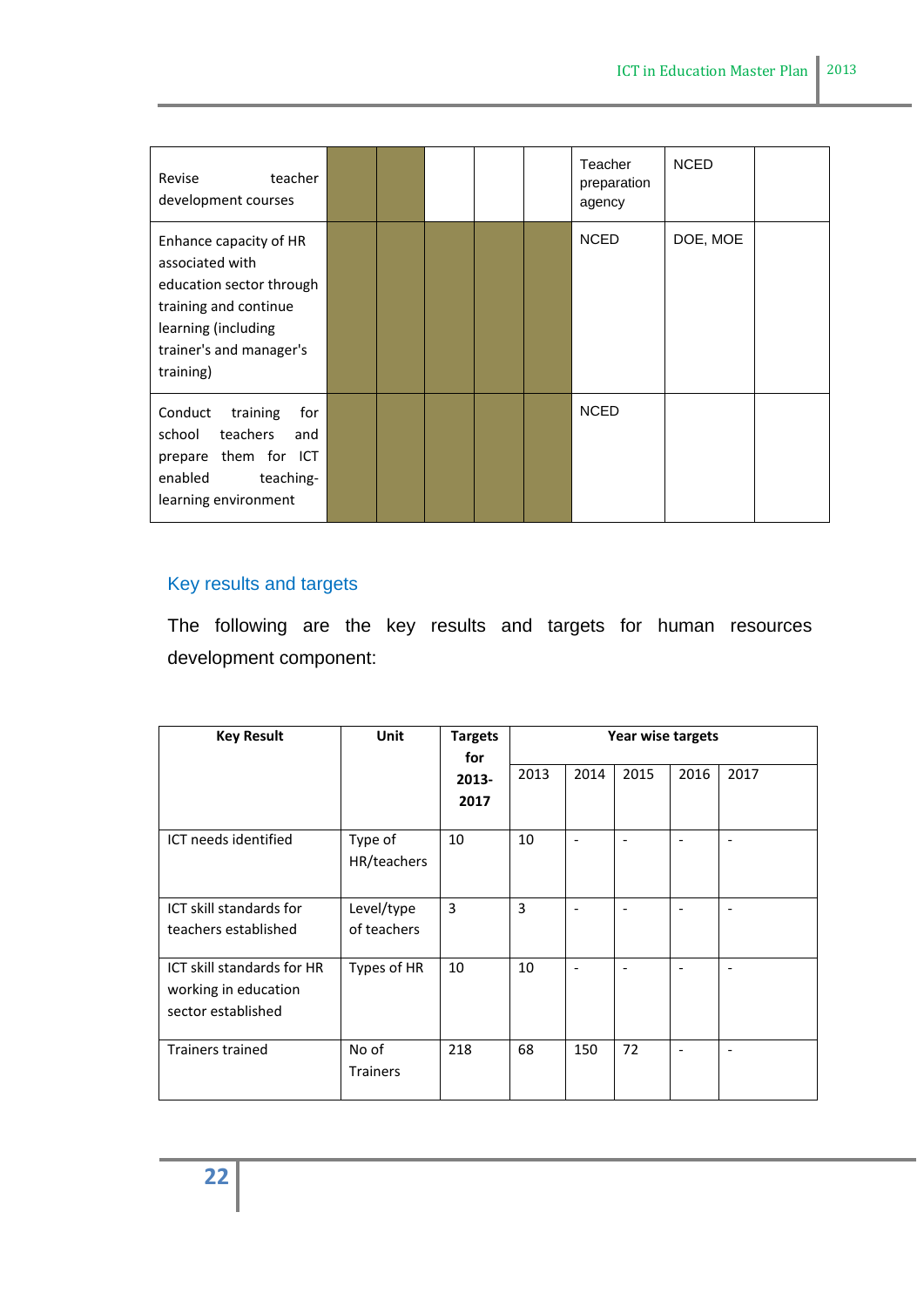| Teachers trained for ICT  | No of        | 20000 | 4000           | 4000         | 4000 | 4000 | 4000 |
|---------------------------|--------------|-------|----------------|--------------|------|------|------|
| enabled teaching-learning | teachers     |       |                |              |      |      |      |
| environment               |              |       |                |              |      |      |      |
|                           |              |       |                |              |      |      |      |
| Teacher development       | No faculty/  | 4     |                | 4            |      |      |      |
| course revised with       | agency       |       |                |              |      |      |      |
| incorporating ICT related |              |       |                |              |      |      |      |
| contents                  |              |       |                |              |      |      |      |
|                           |              |       |                |              |      |      |      |
| ICT capacity of HR        | No of person | 500   | 100            | 100          | 100  | 100  | 100  |
| associated with education |              |       |                |              |      |      |      |
| sector enhanced           |              |       |                |              |      |      |      |
|                           |              |       |                |              |      |      |      |
| Mechanism for continue    | No of        | 3     | $\overline{2}$ | $\mathbf{1}$ |      |      |      |
| learning for teachers and | mechanisms   |       |                |              |      |      |      |
| other HR in the education |              |       |                |              |      |      |      |
| sector established        |              |       |                |              |      |      |      |
|                           |              |       |                |              |      |      |      |

## Cost estimation

Estimated cost of this component for five years is Rs 339,962,000. Detail break down of cost is included as an annex 1.

## <span id="page-22-0"></span>**4.3 Component 3: Development of Digital Learning Materials**

## **Curricula**

The digital revolution in the twenty first century is irreversible. In this context, the government of Nepal has initiated developing a broader policy provisions to incorporate ICT into school curricula. The National Curriculum Framework (NCF) for school education has clearly articulated the need for Information and Communication Technology in two ways: ICT in Education and ICT Education. ICT in education means the use of ICT as a tool to support pedagogical activities meaning that the delivery of specified curricular contents through the use of ICT. More specifically, ICT has been considered as an effective tool for educational transformation through improved teaching learning process making learning horizon wider. The Master Plan is one the broader frameworks, which intends to promote the use of ICT in teaching and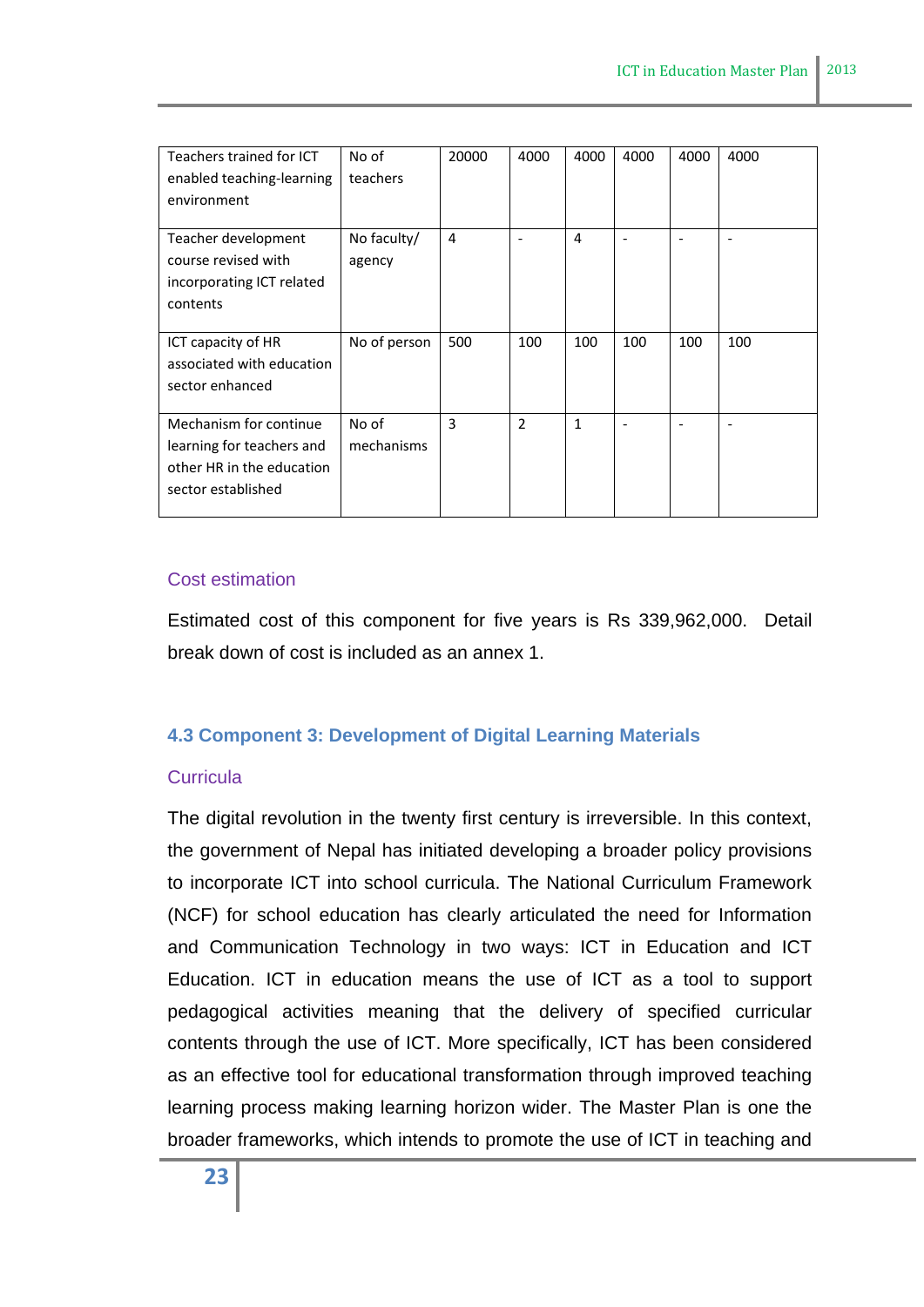learning process so that students will have better understanding of the contents. This eventually leads the learners towards creating knowledge based society. In this way, ICT can be used as a tool, which can help teachers to conduct teaching in a meaningful manner. Second focus on the curriculum is to improve ICT education through teaching ICT as a subject itself.

#### *Curricula for Students*

Basic computer skills such as Word Processors, Spreadsheet Application, Database Management, Email and the Internet Application to be provided all secondary level students as a core soft or generic skill. Besides, there will be optional or elective courses in ICT as a form of vocational and professional courses. In higher education there will be two types of ICT curricula: academic curriculum and professional training.

#### *Curricula for Teachers*

In order to integrate ICT education into general education system every teacher should have basic ICT skills. These ICT skills can be obtained either taking separate courses during teacher preparation or integrating ICT in other subject curriculum like Mathematics, Physics, English, Economics, and Nepali and so on while preparing teachers. In this case, most of the school teachers will have ICT literacy so that they can use it as a tool for teaching learning process. ICT curricula for teachers need to be developed for teacher preparation as well as teacher development programmes. It includes Email/ Internet use and other skills to use and handle the teaching learning tools like multimedia, accessing e-library and so on. Graduates of higher education in ICT subjects together with relevant teacher preparation courses will work as the teacher for ICT subjects in school level.

#### **Contents**

Interactive digital contents need to be developed on the basis of curriculum so that students will learn through the use of such digital contents. A live presentation of the contents through the use of ICT instruments like computer,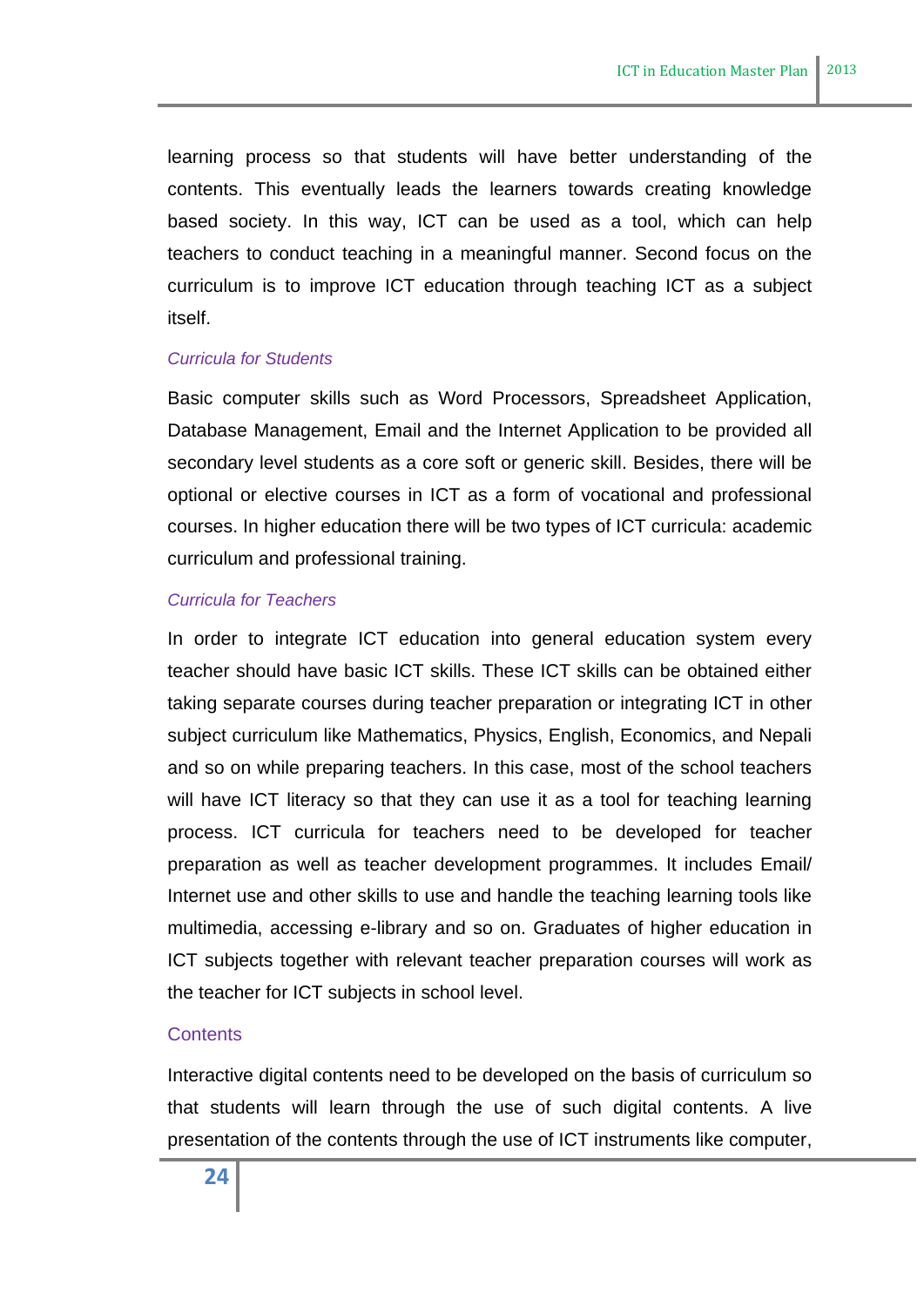multimedia, radio, television in pedagogical procedure creates an encouraging environment to the learners for better learning. NCF provides a broader framework for the development of school curriculum. Based on this framework, level wise curricula for the school education are developed. These curricula are translated into real class through several reference materials. Printed textbooks are most popular and widely used tool helping learners enhancing their knowledge, skills and behaviours based on the pre-designed curricula. However, the printed materials may not necessarily support learners to develop their concepts and insights in lively manner. Well-designed interactive CD-ROM based digital contents and Web-based activities are instrumental to provide students with access to digital resources and on-line collections. Such digital contents help learners better understand the contents and sustain the learning. At this stage, the limited use of ICT to supplement, enhance or provide access to content, particularly in textbooks and supplementary materials should be developed and expanded.

Students and teachers should be ICT literate then only they will able to use ICT as a tool for teaching learning. For ICT based study there should be sufficient digital contents to support their regular education. This plan focuses on preparing the digital material related to the curriculum of students and teachers. Development of multimedia contents, digital literature and interactive CDs and DVDs will also enhance the existing contents of study materials.

Digital and interactive materials developed according to the curriculum and approved by the Ministry of Education will be used at schools. User created contents will also be promoted. Use of open source code is promoted for the development of software useful to the pedagogical process and enhancement of educational system. The respective government agency provides an approval to the interactive digital contents designed and developed from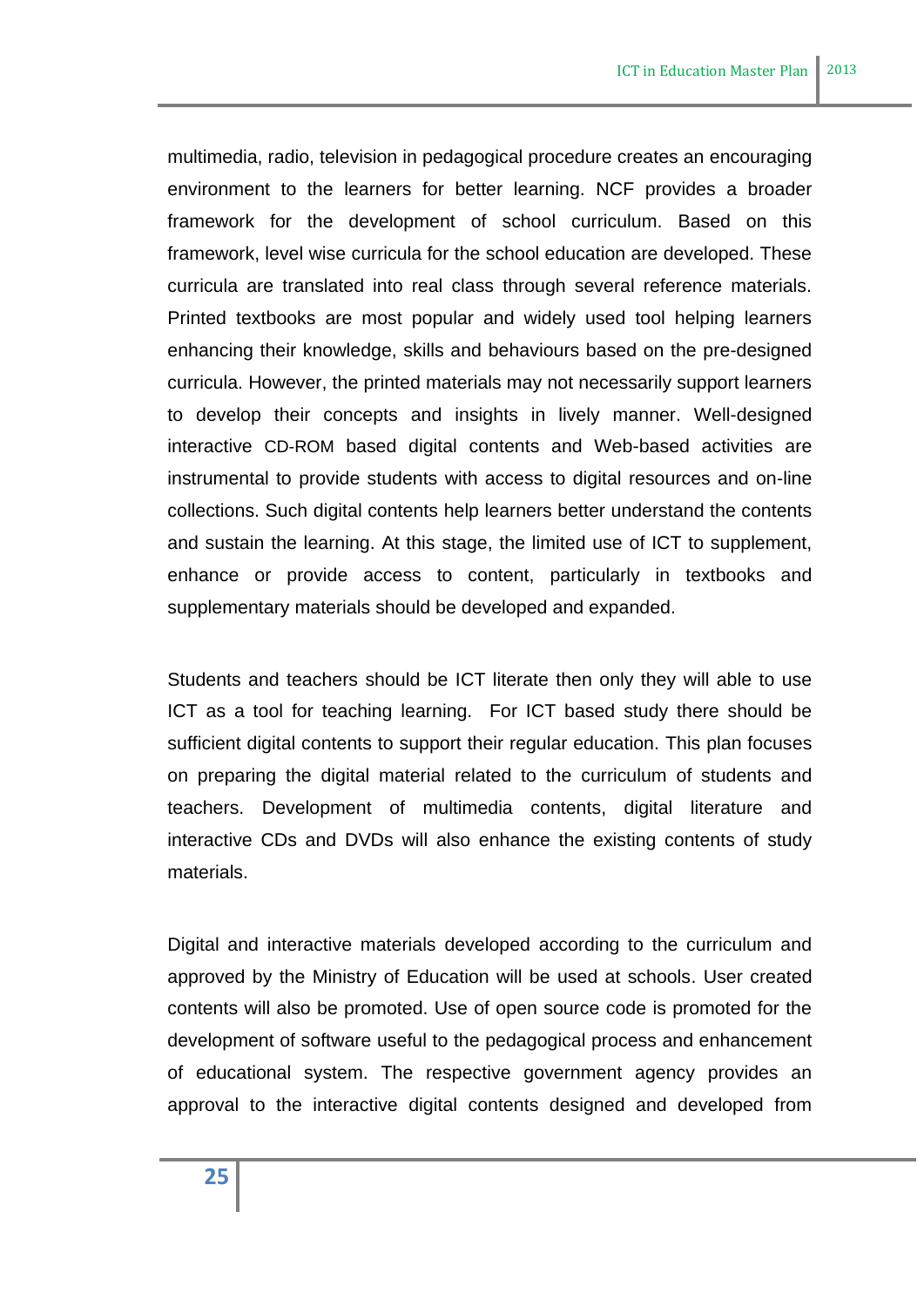public and private sectors in order to ensure the contents better serve the NCF.

## Objectives and Strategies

Development of digital contents and reference materials for making teaching and learning more effective is one of the fundamental aspects of the use of ICT in Education Master Plan. The following are the specific objectives and strategies under this component.

#### **Objective 7:**

To facilitate the teaching learning process through the use of interactive digital contents.

#### **Strategies:**

Strategies to facilitate the teaching learning process through the use of interactive digital contents are:

- Strengthening Curriculum Development Centre for developing, managing and disseminating digital contents;
- Promoting private sectors to develop open source learning materials;
- Selecting/Screening and providing approval for the content developed by the public/private sectors under the NCF framework;
- Promoting and acknowledging user-created innovative contents;
- Creating environment to use of open source materials through the use of ICT to make learning horizon of the learners wider,
- Establishing linkage with Government Integrated Data Centre (GIDC) for wider access to the digital content;
- Establishing network among the global educational institutions for easy access to the digital contents/resources;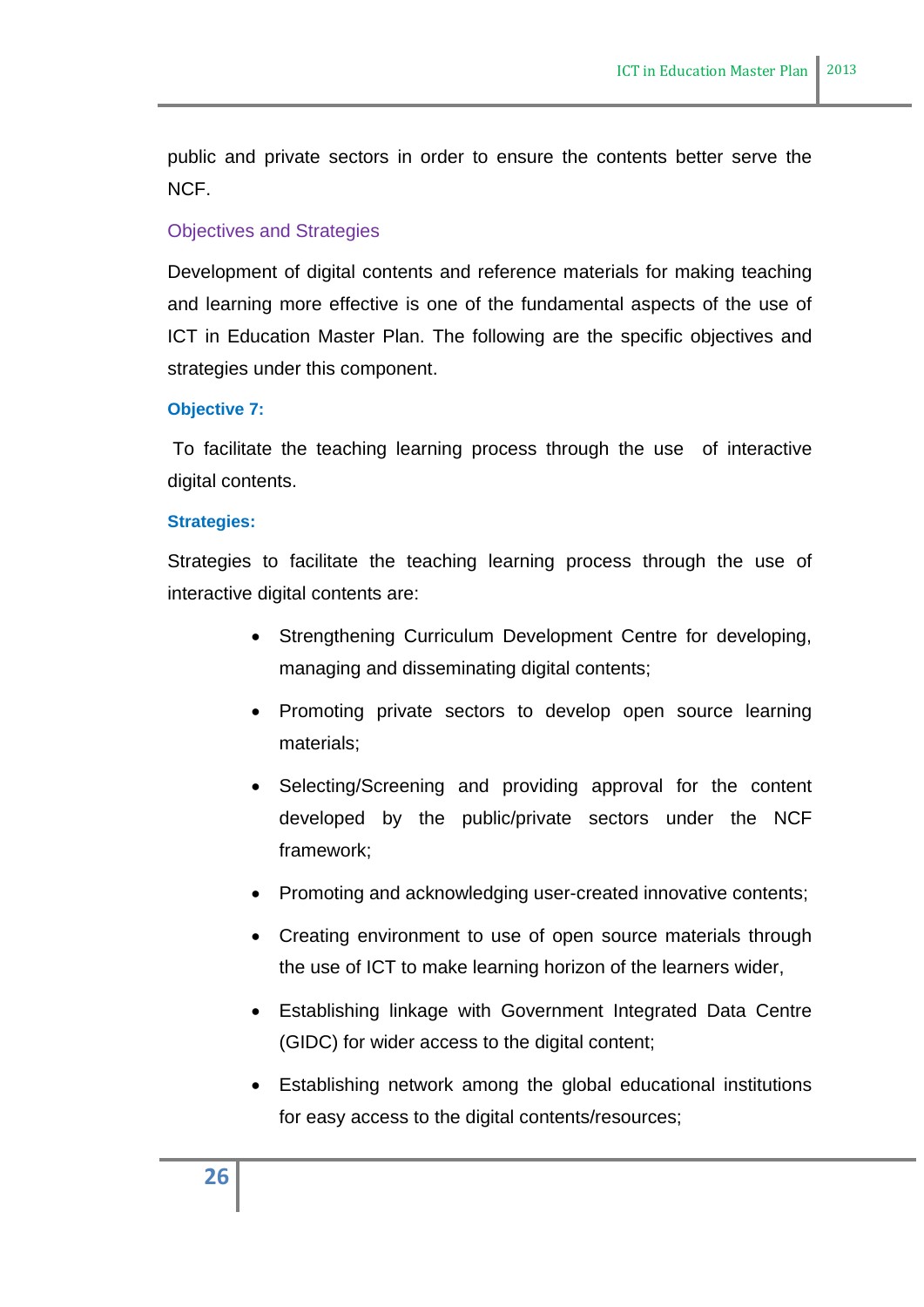- Encouraging the teachers/learners to create and exchange their contents innovatively;
- Promoting E-libraries in the national as well as in regional level;
- Strengthening Curriculum Development Centre and National Centre for Educational Development for developing and disseminating teacher support materials;
- Promoting and acknowledging user-created innovative teacher support materials;
- Endorsing the available relevant global resources;
- Establishing a content management system;
- Developing Interactive digital curricular materials.

## Programs/ Activities and Timeline

|                                                                                                      |      | <b>Timeline</b> |      |      |      |                       |                                             |         |
|------------------------------------------------------------------------------------------------------|------|-----------------|------|------|------|-----------------------|---------------------------------------------|---------|
|                                                                                                      | 2013 | 2014            | 2015 | 2016 | 2017 | Responsible<br>agency | Supporting<br>agency                        | Remarks |
| Develop, update and revise<br>the existing ICT curricula                                             |      |                 |      |      |      | CDD/univers<br>ities  | <b>MOE</b>                                  |         |
| Develop interactive digital<br>teaching learning and<br>training materials                           |      |                 |      |      |      | <b>CDC</b>            | MOE/DOE/<br>NCED/<br>Contents<br>developers |         |
| Evaluate and provide<br>approval for the contents<br>development by the public<br>and private sector |      |                 |      |      |      | CDC                   | <b>MOF</b>                                  |         |
| Develop interactive digital<br>training materials                                                    |      |                 |      |      |      | <b>NCED</b>           | CDC/DOE                                     |         |
| Develop interactive digital<br>content for non-formal,<br>distance and open learning                 |      |                 |      |      |      | <b>NFFC</b>           | DOE/CDC/<br><b>NCED</b>                     |         |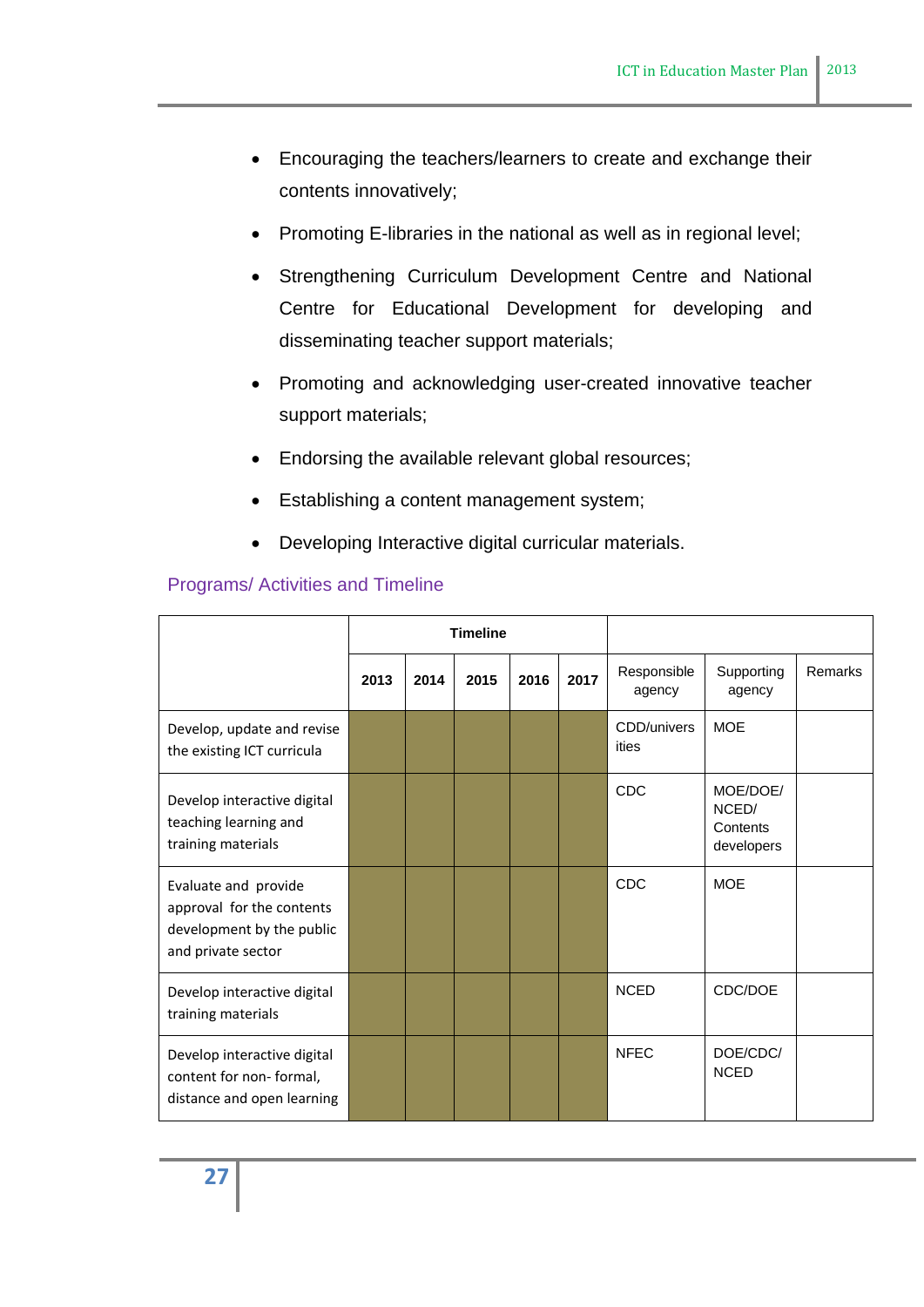| Develop disable friendly<br>materials to enhance them<br>with digital contents |  |  | <b>CDC</b> | DOE/NCED             |  |
|--------------------------------------------------------------------------------|--|--|------------|----------------------|--|
| Establish and operate<br>content management<br>system                          |  |  | <b>CDC</b> | MOE/DOE              |  |
| Promote and encourage<br>the use of free and open<br>source materials          |  |  | <b>MOE</b> | CDE/DOE/N<br>CED/UGC |  |

# **Key results and targets**

The following are the key results and targets for the component on development of digital learning materials:

| <b>Key Result</b>                                                                                       | Unit                 | <b>Targets</b><br>for 2013- |              |                |                | Year wise targets        |                          |
|---------------------------------------------------------------------------------------------------------|----------------------|-----------------------------|--------------|----------------|----------------|--------------------------|--------------------------|
|                                                                                                         |                      | 2017                        | 2013         | 2014           | 2015           | 2016                     | 2017                     |
| Core and optional ICT<br>curriculum for students<br>of secondary level<br>revised/developed             | Set of<br>curriculum | 10                          | 4            | $\overline{2}$ | $\overline{2}$ | $\overline{\phantom{a}}$ | $\overline{\phantom{a}}$ |
| Interactive digital<br>contents for students of<br>all grades developed                                 | No of<br>subjects    | 70                          | 10           | 20             | 20             | 10                       | 10                       |
| Interactive digital<br>contents developed by<br>public and private<br>sectors evaluated and<br>approved | No of<br>materials   | as<br>available             |              |                |                |                          |                          |
| <b>Functional content</b><br>management system<br>established                                           | No of<br>system      | $\mathbf{1}$                | $\mathbf{1}$ | $\mathbf{1}$   | $\mathbf{1}$   | $\mathbf{1}$             | $\mathbf{1}$             |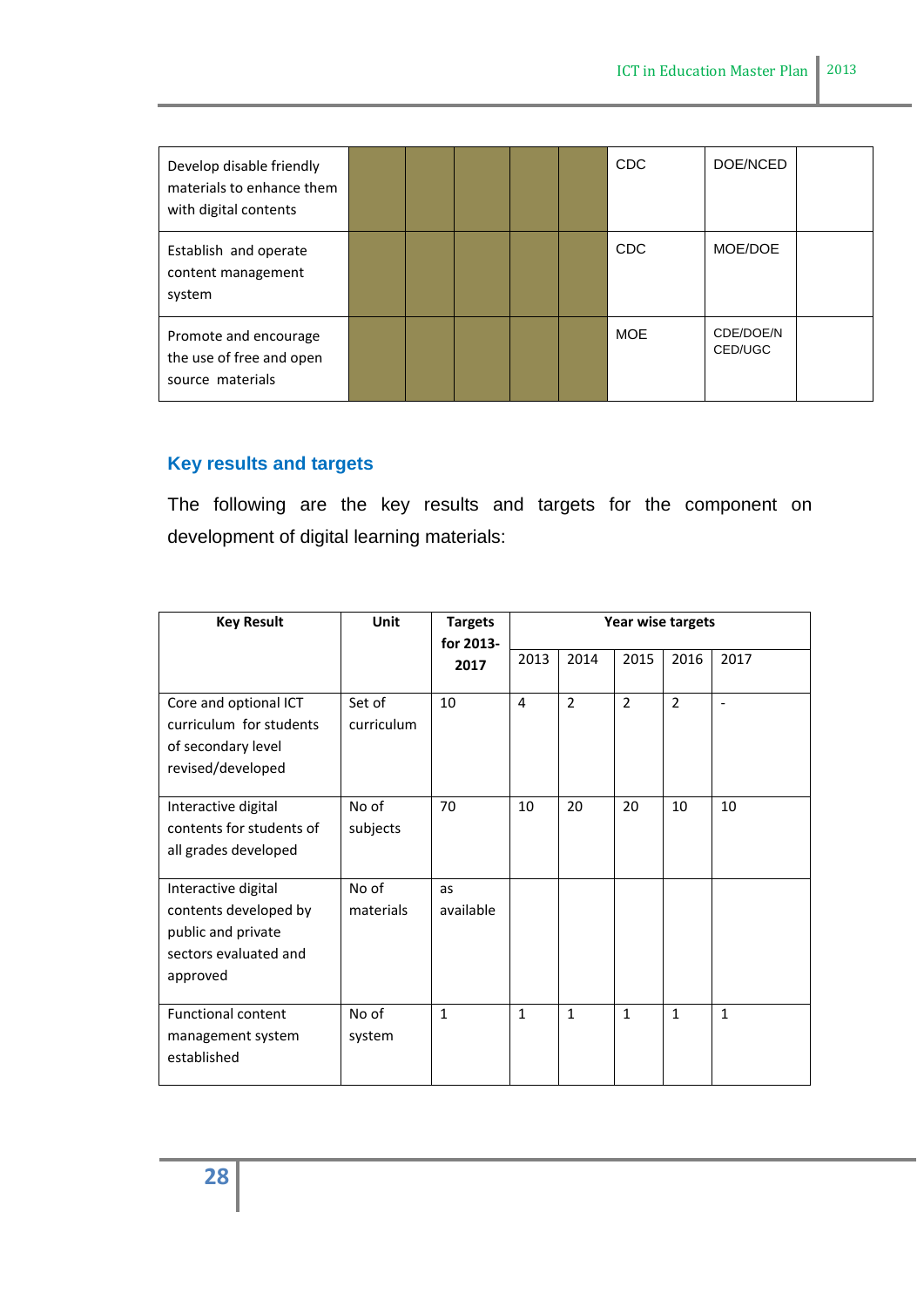| Interactive digital      | Sets     | 3 |   |   |               |   |  |
|--------------------------|----------|---|---|---|---------------|---|--|
| contents for non-formal, |          |   |   |   |               |   |  |
| distance and open        |          |   |   |   |               |   |  |
| learning developed       |          |   |   |   |               |   |  |
|                          |          |   |   |   |               |   |  |
| Interactive digital      | No of    | 8 | 2 | 6 | $\mathcal{P}$ | ۰ |  |
| materials for teacher    | subjects |   |   |   |               |   |  |
| training developed       |          |   |   |   |               |   |  |
|                          |          |   |   |   |               |   |  |

## **Cost estimation**

Estimated cost of this component for five years is Rs 48,965,000. Detail break down of cost is included as an annex 1.

## <span id="page-28-0"></span>**4.4 Component 4: Enhancement of Education System**

ICT is one of the effective tools to improve service delivery system and to ensure good governance, transparency, effectiveness, efficiency and accountability in education sector. The use of ICT eventually helps raise the level of clientele satisfaction. Improved database and management information system is one of the fundamental aspects of governance, which contributes for the informed decision making process and formulation of policies and plans.

## **Objectives and Strategies**

The overall objective of this component is to enhance education system through the use of ICT. The following specific objectives and strategies are set in order to achieving this objective.

## *Objective 8:*

To develop and enhance policy and regulatory provisions for effective and efficient use of ICT in education

#### *Strategies:*

Strategies to develop and enhance policy and regulatory provisions for effective and efficient use of ICT in education are: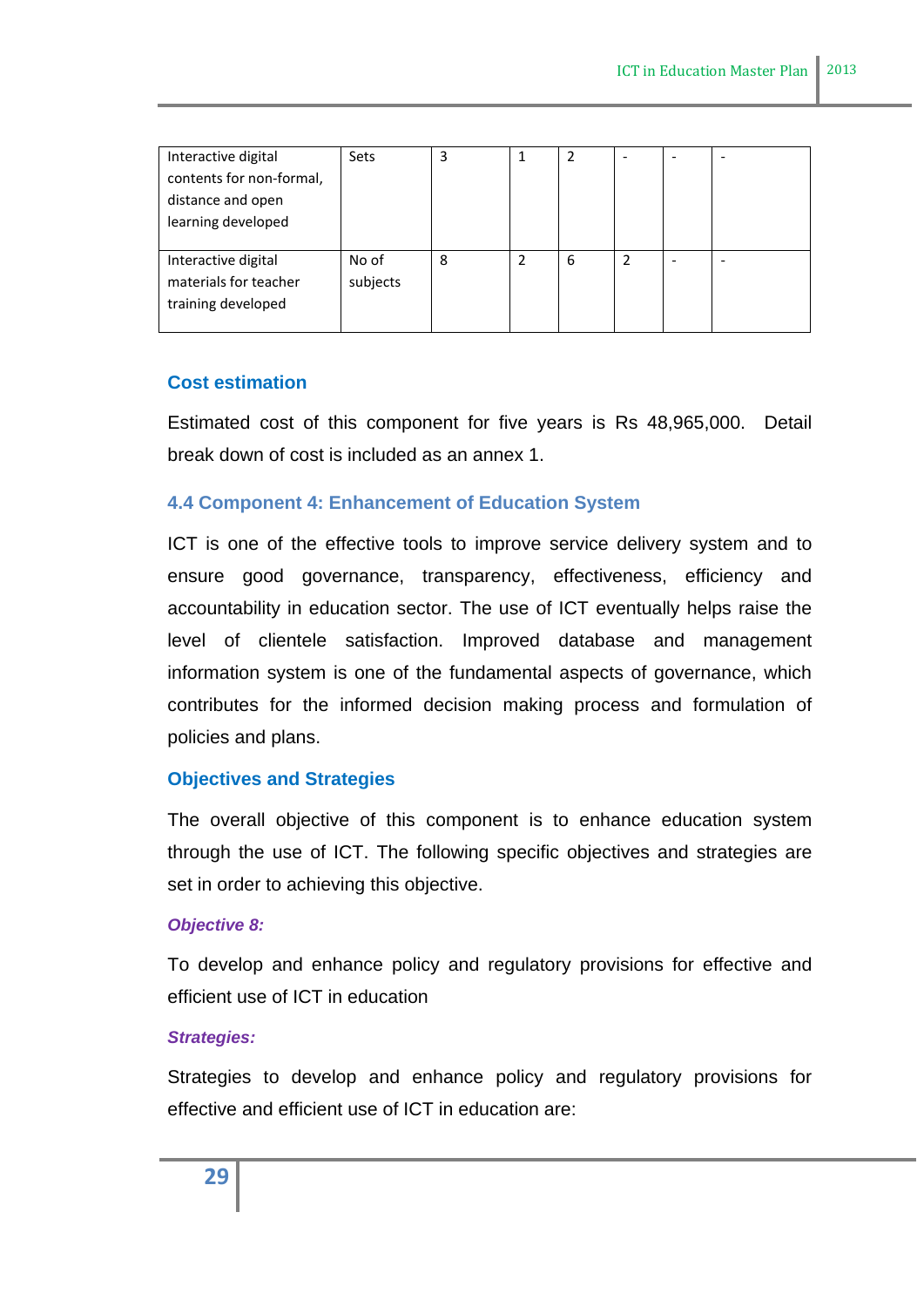- Reviewing and revising the existing policy and regulatory provisions;
- Developing new policies to address the innovations in the global context in ICT sector;
- Reflecting policy directives into national prioritized plans and programs;
- Developing policies for data security and cyber ethics;
- Promoting open sources.

#### *Objective 9:*

To promote Research and Development system in education.

#### *Strategies:*

Strategies to promote Research and Development system are:

- Supporting R&D activities;
- Establishing linkage, cooperation and collaboration among the national and international R&D agencies.

#### *Objective 10:*

To strengthen Management Information System (MIS) and Office Automation System (OAS) in education sector

#### *Strategies:*

Strategies to strengthen Management Information System (MIS) and Office Automation System (OAS) in education sector are

- Reviewing existing status of MIS and OAS;
- Strengthening existing data-base system and increasing its reliability;
- Integrating cross-functional data to support to facilitate evidence based policy, planning and decision making process;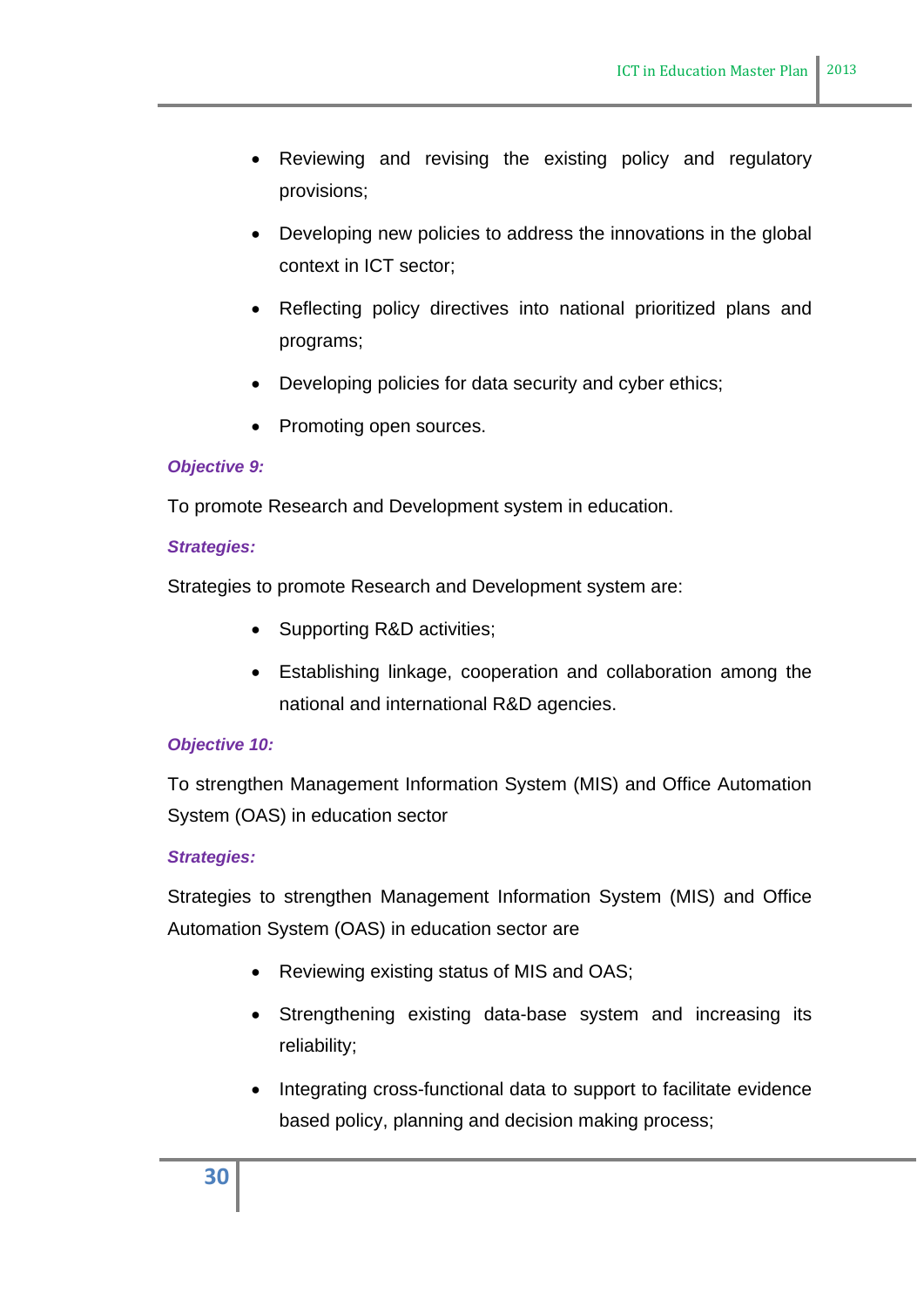Promoting OAS to ensure effective service delivery in educational management.

## **Programs and Activities**

|                                                                                                                   | <b>Timeline</b> |      |      |      |      |                              |                      |         |
|-------------------------------------------------------------------------------------------------------------------|-----------------|------|------|------|------|------------------------------|----------------------|---------|
|                                                                                                                   | 2013            | 2014 | 2015 | 2016 | 2017 | Responsible<br>agency        | Supporting<br>agency | Remarks |
| Strengthen the MIS                                                                                                |                 |      |      |      |      | MOE, DOEU<br><b>GC/CTEVT</b> |                      |         |
| Improve the Office<br><b>Automation System</b>                                                                    |                 |      |      |      |      | MOE/DOE/<br>UGC/CTEVT        |                      |         |
| <b>Enhance Examination</b><br>Management System                                                                   |                 |      |      |      |      | NEB/OCE                      |                      |         |
| Establish/strengthen ICT<br>based M&E system                                                                      |                 |      |      |      |      | MOE/DOE/<br><b>UGC</b>       |                      |         |
| Conduct institutional<br>mapping and establish<br>networking among the<br>agencies working in the<br>field of ICT |                 |      |      |      |      | <b>DOE</b>                   | <b>MOE</b>           |         |
| Support R &D activities in<br>education                                                                           |                 |      |      |      |      | MOE/DOE                      |                      |         |
| Establish and strengthen E-<br>governance system in<br>education sector                                           |                 |      |      |      |      | MOE/DOE                      |                      |         |

# Key results and targets

The following are the key results and targets for the components on Enhancement of Education System: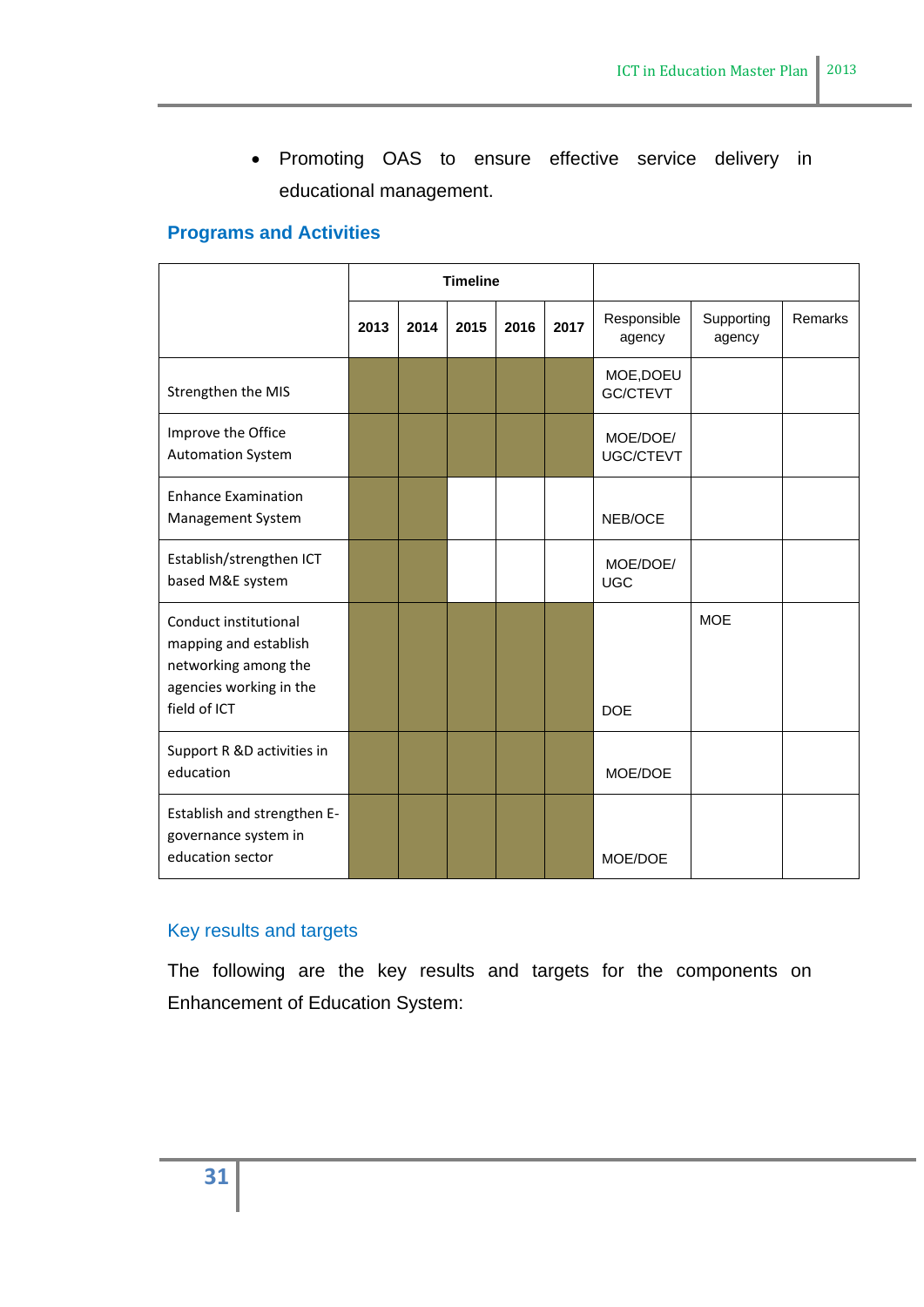| <b>Key Result</b>                                                                                    | Unit                   | <b>Target</b><br>s for |                              |                             | <b>Year wise Targets</b> |                          |                          |
|------------------------------------------------------------------------------------------------------|------------------------|------------------------|------------------------------|-----------------------------|--------------------------|--------------------------|--------------------------|
|                                                                                                      |                        | 2013-<br>2017          | 2013                         | 2014                        | 2015                     | 2016                     | 2017                     |
| <b>Existing EMIS and MIS</b><br>reviewed and revised and<br>used                                     | No of<br>system        | $\mathbf{1}$           | $\mathbf{1}$<br>review<br>ed | $\mathbf{1}$<br>revise<br>d | $\mathbf{1}$             | $\mathbf{1}$             | $\mathbf{1}$             |
| OAS improved and made<br>functional                                                                  | No of<br>system        | $\mathbf{1}$           | $\mathbf{1}$                 | $\mathbf{1}$                | $\mathbf{1}$             | $\mathbf{1}$             | $\mathbf{1}$             |
| ICT base M & E system<br>established                                                                 | No of<br>system        | $\mathbf{1}$           | $\mathbf{1}$                 | $\mathbf{1}$                | $\mathbf{1}$             | $\mathbf{1}$             | $\mathbf{1}$             |
| Institutional mapping<br>conducted and link<br>established                                           | times                  | $\mathbf{1}$           | $\mathbf{1}$                 | $\overline{\phantom{a}}$    | $\overline{a}$           |                          |                          |
| E-governance in<br>education sector<br>established                                                   | No of<br>system        | $\mathbf{1}$           | $\mathbf{1}$                 | $\mathbf{1}$                | $\mathbf{1}$             | $\mathbf{1}$             | $\mathbf{1}$             |
| Feedback and<br>communication system<br>improved through the use<br>of ICT                           | No of<br>system        | $\mathbf{1}$           | $\mathbf{1}$                 | $\mathbf{1}$                | $\mathbf{1}$             | $\mathbf{1}$             | $\mathbf{1}$             |
| <b>Functional National</b><br>steering committee<br>formed and coordination<br>committee established | No of<br>committe<br>e | $\overline{2}$         | $\overline{2}$               | $\overline{2}$              | $\overline{2}$           | $\overline{2}$           | $\overline{2}$           |
| <b>Functional District and</b><br>local level coordinate<br>committee established                    | Levels                 | 3                      | 3                            | 3                           | 3                        | 3                        | 3                        |
| Functional ICT units at all<br>levels of education<br>management established                         | Levels                 | 4                      | 4                            | 4                           | 4                        | $\overline{4}$           | 4                        |
| Base line survey<br>conducted                                                                        | <b>Times</b>           | $\mathbf{1}$           | $\mathbf{1}$                 | $\blacksquare$              | $\frac{1}{2}$            | $\overline{\phantom{a}}$ | $\blacksquare$           |
| Quality bench mark<br>established                                                                    | Times                  | $\mathbf{1}$           | $\blacksquare$               | $\mathbf{1}$                | $\equiv$                 | $\overline{\phantom{a}}$ | $\overline{\phantom{a}}$ |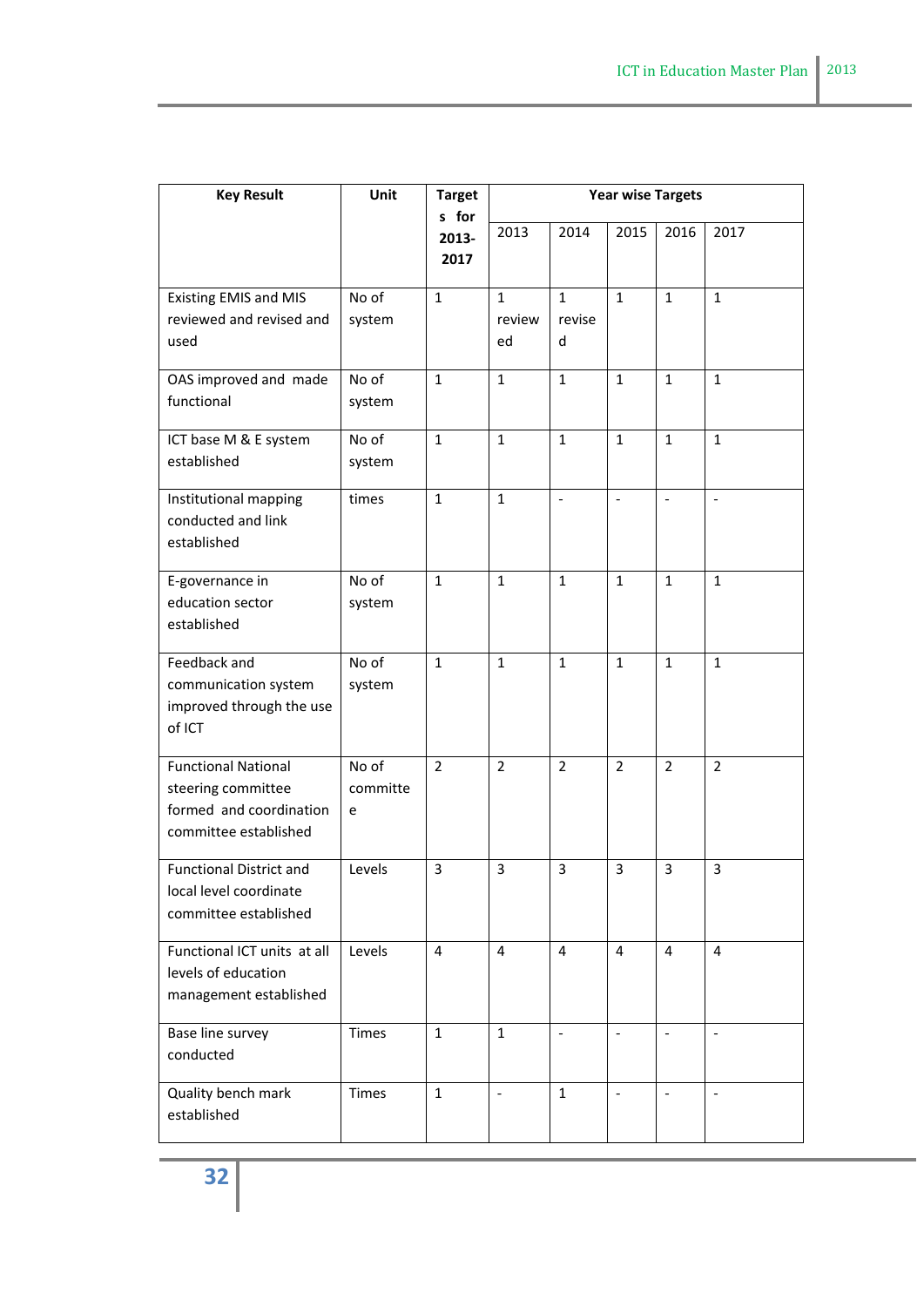| Partnership frameworks    | No of        | 2    | $\overline{2}$ |              |      |              |              |
|---------------------------|--------------|------|----------------|--------------|------|--------------|--------------|
| between private, public,  | framewor     |      |                |              |      |              |              |
| community, and industry   | ks           |      |                |              |      |              |              |
| academic                  |              |      |                |              |      |              |              |
|                           |              |      |                |              |      |              |              |
| ICT related programmes    | <b>Times</b> | 5    | $\mathbf{1}$   | $\mathbf{1}$ | 1    | $\mathbf{1}$ | $\mathbf{1}$ |
| in regular plans and      |              |      |                |              |      |              |              |
| programmes in education   |              |      |                |              |      |              |              |
| integrated                |              |      |                |              |      |              |              |
|                           |              |      |                |              |      |              |              |
| RC as a ICT hub of school | No of RCs    | 1053 | 300            | 800          | 1053 | 1053         | 1053         |
| established               |              |      |                |              |      |              |              |
|                           |              |      |                |              |      |              |              |

## **Cost estimation**

Estimated cost of this component for five years is Rs 24,300,000. Detail break down of cost is included as an annex 1.

## <span id="page-32-0"></span>**5. Implementation Arrangement**

Effective implementation of ICT in education program requires well structured implementation arrangement, which includes institutional arrangement, overall framework for cooperation and collaboration, and implementation structure and mechanism. This section describes three key aspects of implementation arrangement, namely institutional arrangement, implementation structure, and collaboration and cooperation strategies.

It defines implementation arrangement which includes institutional arrangement including legal requirement, implementation structure, and collaboration and cooperation strategies to carry out the ICT plans and programmes at all levels.

## <span id="page-32-1"></span>**5.1 Institutional Arrangement**

There is a need for inter-sectoral and inter-agency coordination and cooperation while implementing ICT in education programme as envisioned in this Master Plan. For this, a Steering Committee (SC) and a Coordination Committee (CC) are proposed.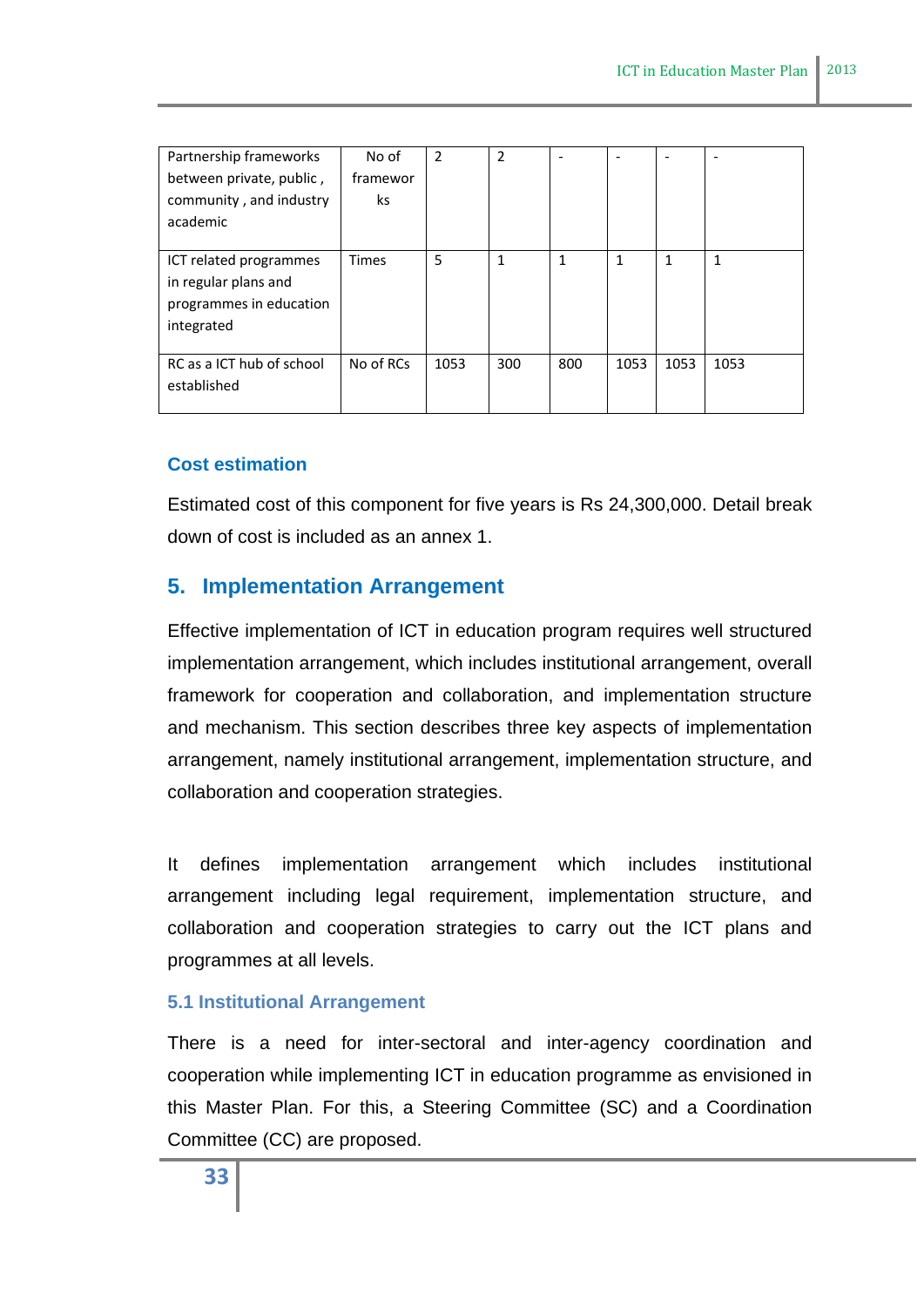#### Steering Committee

A Steering Committee shall be constituted under the chair of Honourable Member of NPC in order to make policy decisions and facilitate for the implementation of the Master Plan. ICT in Education National Steering Committee will be constituted with the following members:

| Chairperson      | NPC Member (Education)                                                            | <b>NPC</b>                                                       |
|------------------|-----------------------------------------------------------------------------------|------------------------------------------------------------------|
| Member           | Secretary                                                                         | <b>MOE</b>                                                       |
| Member           | Secretary/Joint secretary level representation                                    | <b>MOF</b>                                                       |
| Member           | Secretary/Representative, Joint secretary                                         | <b>MOIC</b>                                                      |
| Member           | Secretary/Representative, Joint secretary                                         | <b>MoST</b>                                                      |
| Member           | <b>Director General</b>                                                           | <b>DOE</b>                                                       |
| Member           | Member-secretary                                                                  | <b>UGC</b>                                                       |
| Member           | Representative                                                                    | Teacher<br>preparation<br>agency                                 |
| Member           | Chair person                                                                      | Nepal<br>Telecom<br>Authority                                    |
| Member           | Chief                                                                             | Nepal<br>Telecom                                                 |
| Member           | ICT Experts (2 persons)                                                           | Nominated by<br>the ICT in<br>education<br>steering<br>committee |
|                  |                                                                                   | Nominated by<br>the ICT in                                       |
| Member           | Representative from ICT related<br>associations/business associations (2 persons) | education<br>steering<br>committee                               |
| Member-secretary | Joint Secretary                                                                   | <b>MOE</b>                                                       |

ICT in Education National Steering Committee shall review and revise the policies adapted during the time of implementation of ICT in education master plan, appraise annual progress, and solve problems that may arise and carry out such other activities as it may deem necessary for the development and expansion of the use of ICT in education. The committee also facilitates for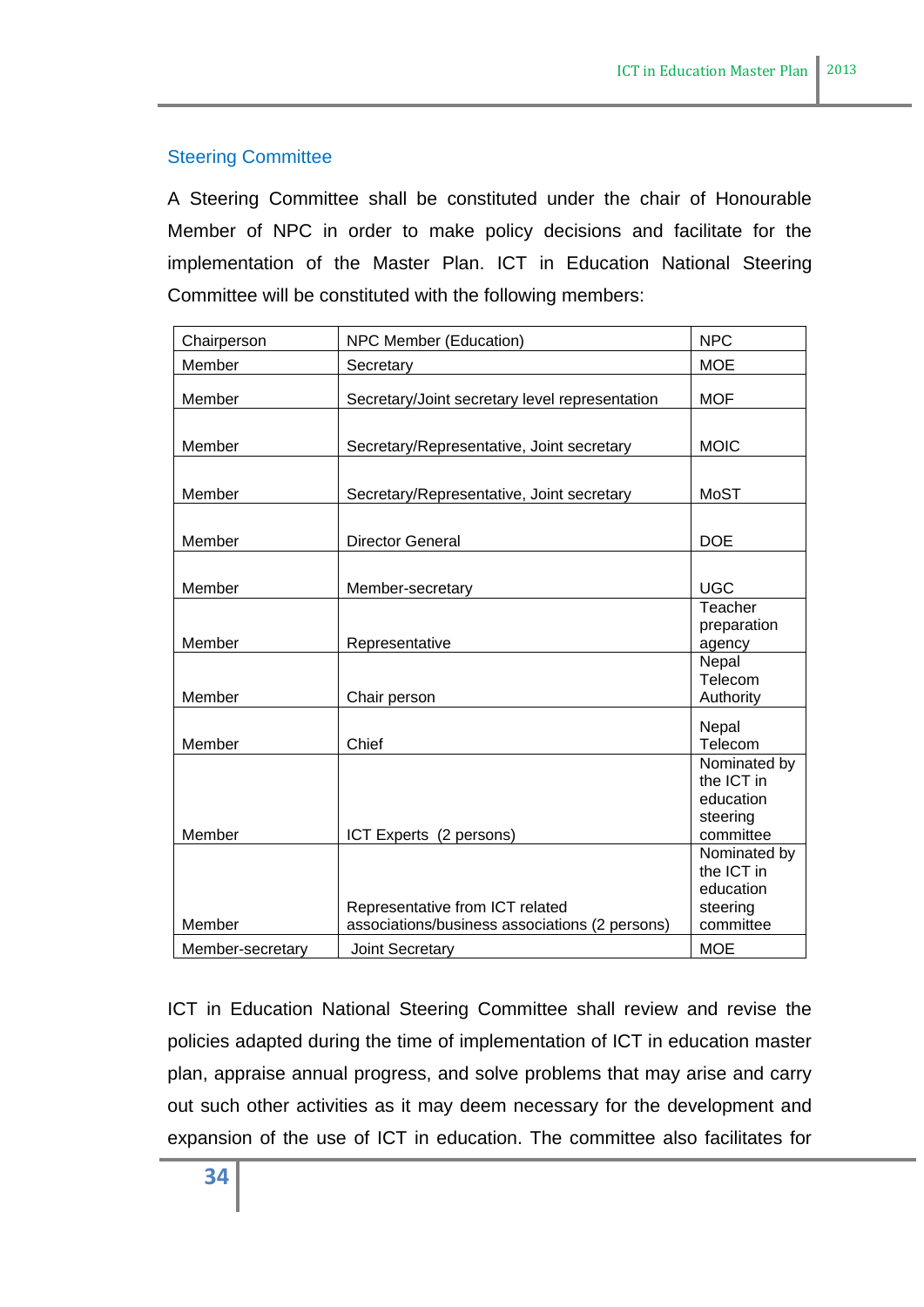the coordinate various actors, including government agencies, private sector, and civil society.

## Coordination Committee

ICT in Education Coordination Committee at the central level will be formed for overall planning and coordination of implementation of Master Plan. The committee will be chaired by the secretary of MOE. The coordination committee will have the following representation:

| Chairperson        | Secretary,                | <b>MOE</b>                         |
|--------------------|---------------------------|------------------------------------|
| Member             | <b>Director General</b>   | <b>DoE</b>                         |
| Member             | <b>Executive Director</b> | <b>CDC</b>                         |
| Member             | <b>Executive Director</b> | <b>NCED</b>                        |
| Member             | Representative            | <b>NPC</b>                         |
| Member             | Representative            | MoF                                |
| Member             | Representative            | <b>UGC</b>                         |
| Member             | ICT Experts (2)           | Nominated by the<br>Committee      |
| Member             | <b>Joint Secretary</b>    | MoE, Planning                      |
| Member             | Joint Secretary           | MoE, member secretary<br>of the SC |
| Member             | Representative            | <b>Teachers' Union</b>             |
| Member - Secretary | <b>Under Secretary</b>    | <b>REMIS, MOE</b>                  |

## Legal Provision

Necessary laws shall be enacted to regulate the use of ICT in education and services to be carried out through the use information and communication technology. The enacted laws will also cover necessary arrangements related to ICT including the protection of intellectual property right. Currently, the following legal and policy documents provide some basis for ICT in education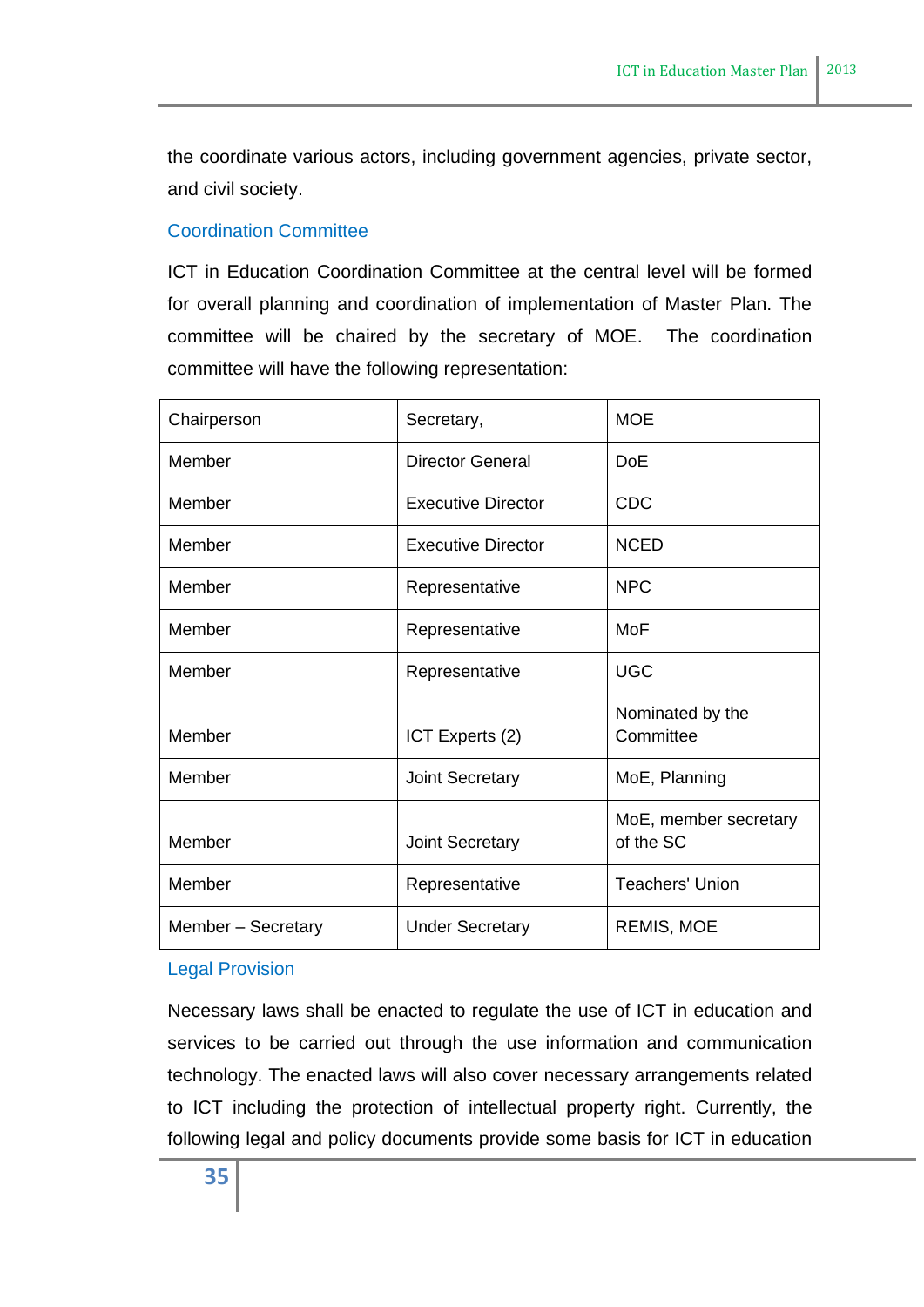in Nepal.

## *Provisions for ICT in National Plans and Programmes*

National development Plans (PRSP 2002, TYIP 2007 and TYP 2011) included following programmes on ICT in education:

- ICT skilled human resource development management:
- Increasing access to education;
- Narrowing down the digital divide;
- Integration of ICT in all aspects of education;
- Infrastructure Development;

#### *IT Policy-2067*

- Expansion of access of the Internet to all schools;
- Coordination and collaboration with national and international institutions to develop skilled human resources for continuous, relevant and quality education;
- Promotion of Industry-Academia Collaboration (IAC);
- Formulation and implementation of special IT programmes focusing on students, teachers and schools to develop competent human resources.

#### *School Sector Reform Plan (SSRP)*

- ICT assisted teaching/learning in all schools;
- Development of ICT infrastructure in education;
- Alternative modes of schooling through ICT;
- Professional development of teachers and personnel (distance and on line mode) course for professional development).

The policies and legal provisions may be reviewed and amended every two years in conformity with technological development and expansion of services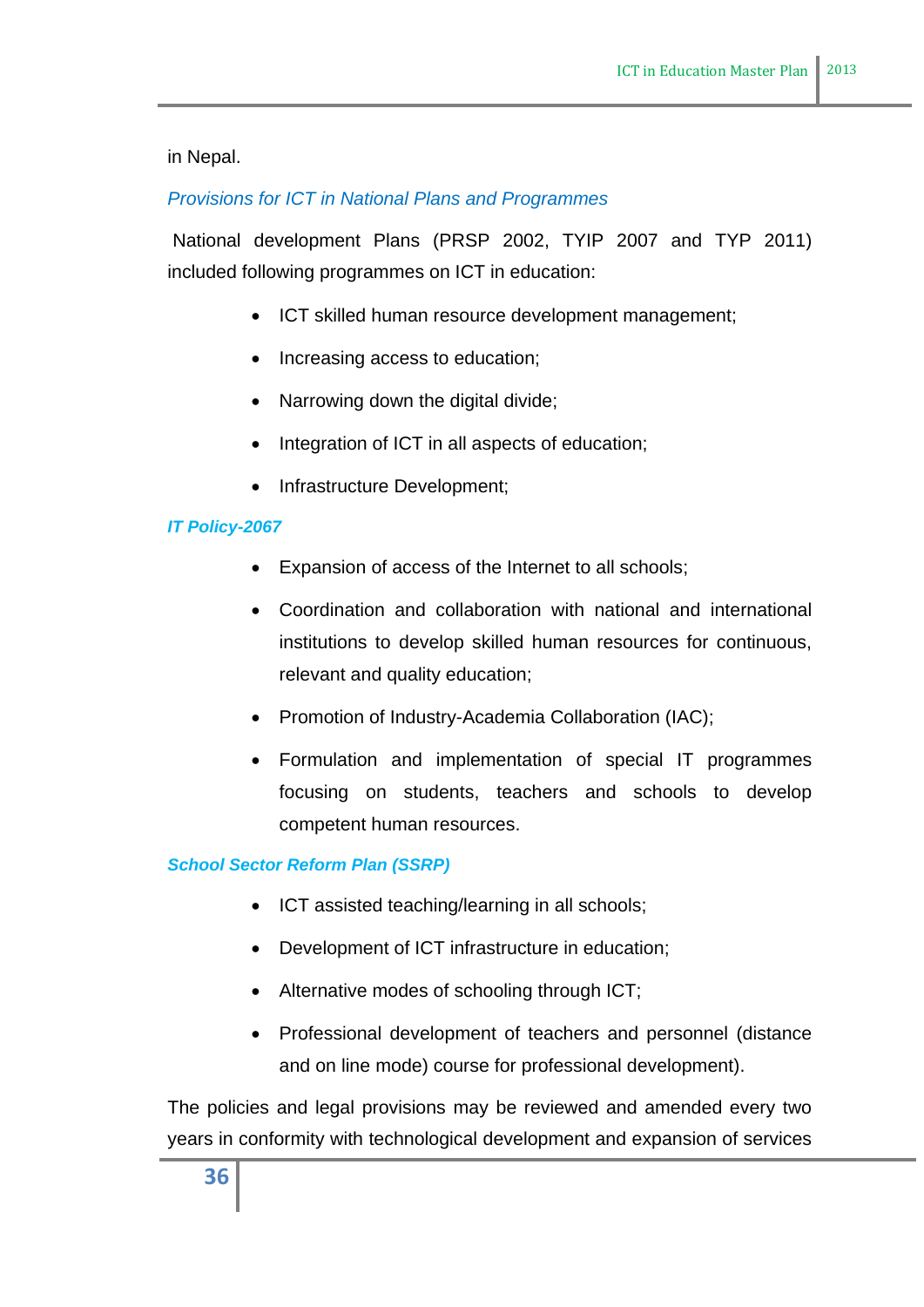as a result of rapid developments in the information technology and education sector. Nonetheless, at the suggestion of various sectors, it may be appraised and amended if necessary even prior to it.

#### <span id="page-36-0"></span>**5.2 Implementation Structure and Mechanism**

Various levels of management structures will be responsible of implementing ICT in Education. At school level the School Management Committee will be made responsible for planning and implementation of ICT in education in school. Resource centre will have the responsibility to coordinate the activities of school and provide necessary technical support to schools. In the first year of implementation every resource centre will be equipped with computer laboratory and internet connectivity.

Based on school's preparation and demand DEO will have to develop, implement and monitor district level ICT in education plan. One responsible officer for ICT in education will be identified in each of the districts.

At the central level, based on the district demand and readiness, Department of Education (DOE) will make yearly plan for ICT in Education, focusing on schools. Besides, CDC will make a plan and implement the plan in order to develop and revise school level curriculum and develop and disseminate digital contents related to curriculum. Teacher development and training plan and activities will be coordinated by NCED. NCED also coordinate human resources development activities to the staff under the MOE. Ministry of education will formulate policies and coordinates the activities under the Master plan. Ministry of education further facilitate for the collaboration of private sector and industry, universities, civil society and development partners in order to implement the plan. In each central level agency, there will be a unit/person responsible to coordinate the activities on ICT in education. In addition, ICT unit in each central agency will facilitate for the use of ICT in educational governance and management. CTEVT and Universities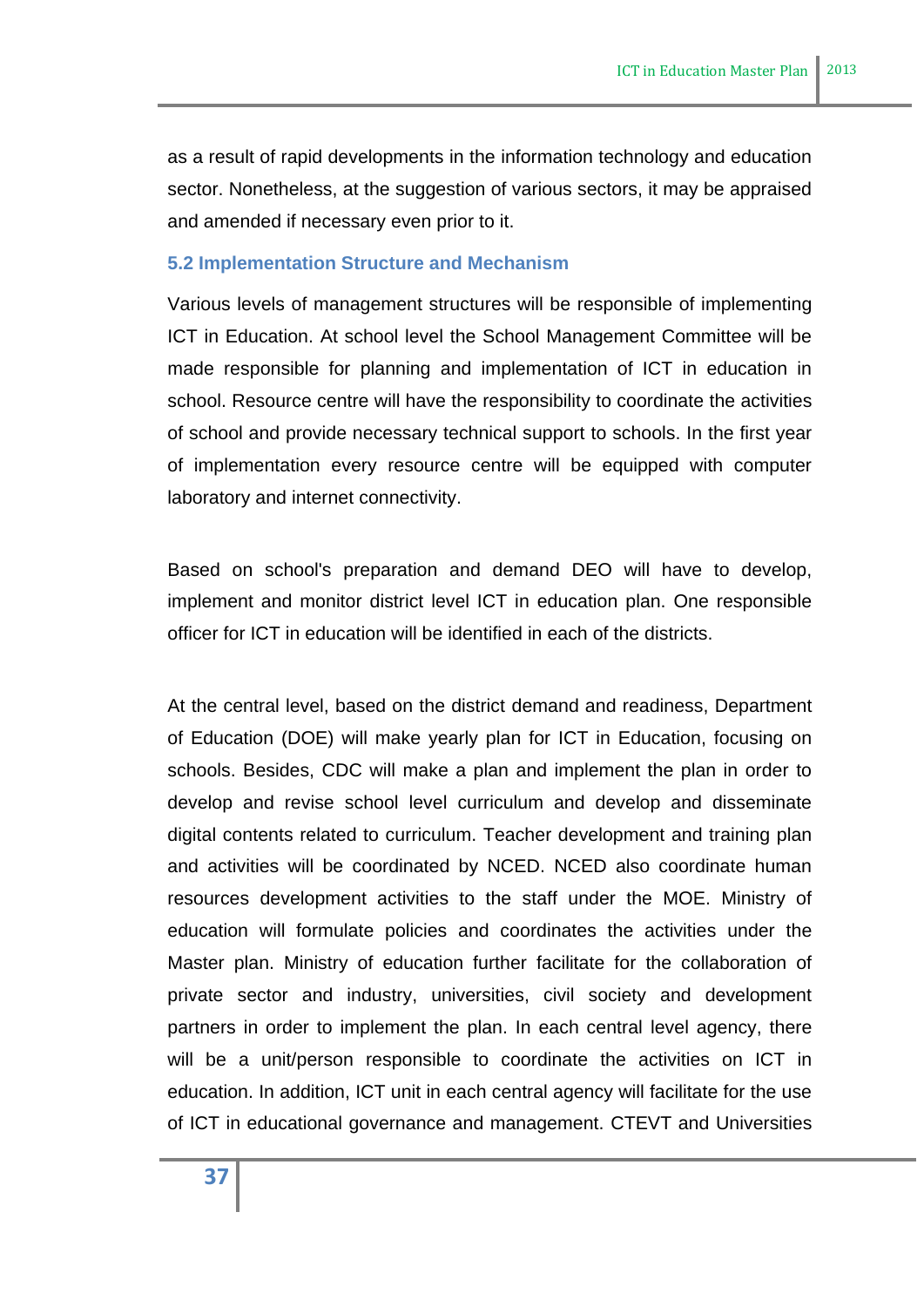will make their plan for the enhancement of ICT education and for the use ICT in education. Teacher preparation agency/faculties/schools of universities will revise/develop and implement the curriculum of teacher preparation courses and include ICT components in the curriculum.

## <span id="page-37-0"></span>**5.3 Arrangement for Cooperation and Collaboration**

To promote ICT in education, this Master Plan defines some roles of Public-Private Partnership, Industry-Academia Collaboration and the role of Schools and Community. There should be a good co-operation, co-ordination and collaboration between these parties to implement the ICT in education Master Plan.

## **Public-Private Partnership**

Master plan focuses on PPP (Public-Private Partnership) in order to strengthen the infrastructure development as well as other components of the plan. Private sectors will be encouraged for infrastructure development and training. Government will work together with private sector for promotion and enrichments of ICT in education.

## **Industry-Academia Collaboration**

This master plan describes the term "Transfer of Knowledge", in particular the Industry-Academia Partnership Scheme. The aim of Industry-Academia Partnerships is to foster co-operation between public research organisations and private commercial enterprises. These partnerships aim to stimulate longterm collaboration between the sectors and address the perceived or real barriers which inhibit movement of researchers between the public and private research domains.

## **Strengthening Community Roles**

To implement this Master Plan, the roles of local community are crucial. The successful integration of ICT into the education system will require a coordinated and comprehensive approach of participation and collaboration.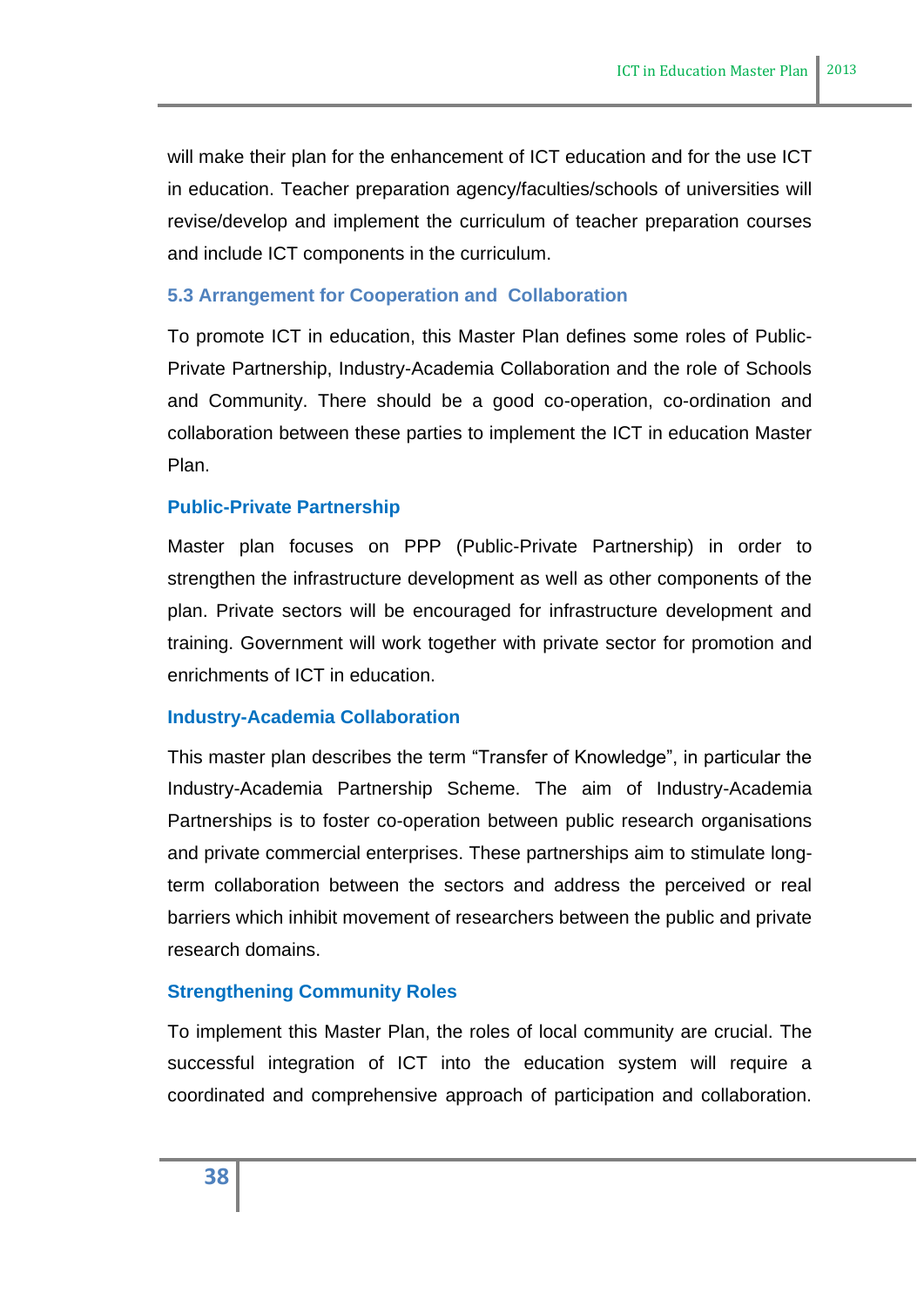The wider community related for the purpose of this Master Plan comprises parents, local institutions/agencies and school.

#### *Parents*

It is recognized that parents will play a vital role in encouraging and guiding their children towards the achievement of required skills. School management will have to work with parents in facilitating students' learning and planning for the ICT in education in school.

#### *Community Centres*

Local community facilities such as Community e-Centres and local Internet Cafes will play an important role in overcoming the digital divide. Equity of access is an issue facing many students. While there are plans to increase the number of computers and access to ICT in each school, schools should continue to seek alternative ICT access for their students. Community Learning Centres (CLCs) can be utilized as a community centre to promote ICT in education program.

#### *Local Government Units*

Local government should play a facilitating role for the implementation of the ICT in education master plan. They can provide significant resources that will enable schools to achieve the goals articulated in this plan.

#### *Other Institutions*

Community organizations, NGOs and higher education institutions can work at the local level, particularly at schools in order to facilitate for the use of ICT in education. Universities' departments and research groups can conduct successful programs, so that they could be able to provide support and advice to schools.

#### *The Private Sector*

Private sector is an important partner in the implementation of this ICT in education master plan. Private sector should be encouraged to become involved in helping schools achieve the strategic thrust of this Plan.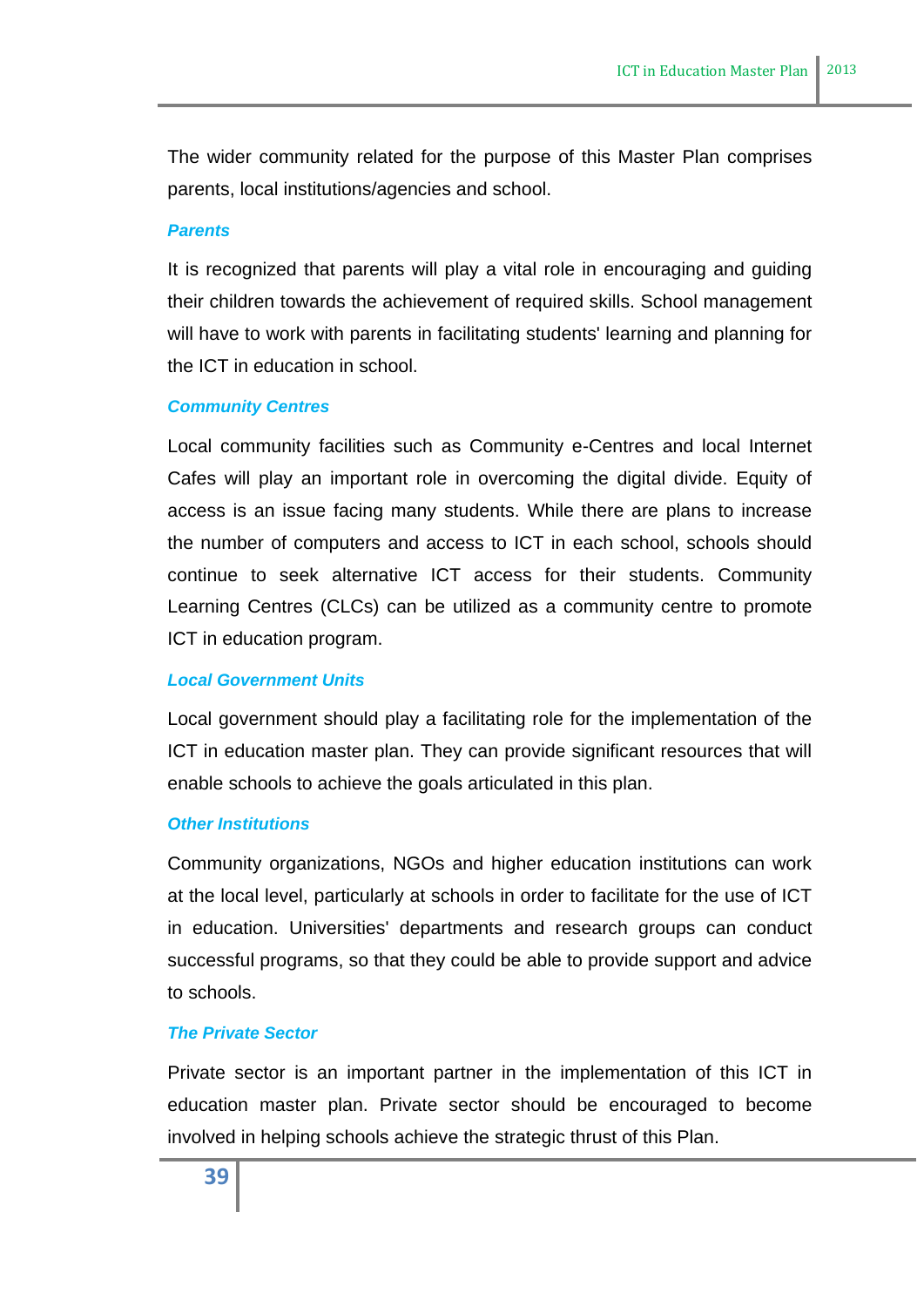## **External Support**

In order to implement the Master Plan external supports from various development partners, institutions and experts will be required. Supports are required in different areas including financial resource generation, technology development and expert services. The Plan considers one of the important areas of cooperation is to mobilised development partners' supports in this area.

|                                                                                                                              |      | <b>Timeline</b> |      |      |      |                            |                      |                   |
|------------------------------------------------------------------------------------------------------------------------------|------|-----------------|------|------|------|----------------------------|----------------------|-------------------|
|                                                                                                                              | 2013 | 2014            | 2015 | 2016 | 2017 | Respon-<br>sible<br>agency | supporting<br>agency | Remarks           |
| Formation of National ICT in<br>education steering<br>committee                                                              |      |                 |      |      |      | <b>MOE</b>                 | <b>NPC</b>           | Already<br>formed |
| Formation of ICT in<br>education central<br>coordination committee                                                           |      |                 |      |      |      | <b>MOE</b>                 |                      |                   |
| Formation of district and<br>local coordination<br>committee for ICT in<br>education                                         |      |                 |      |      |      | <b>DOE</b>                 |                      |                   |
| Establish/Restructure ICT<br>units from Ministry to School<br>level                                                          |      |                 |      |      |      | MOE/<br><b>DOE</b>         |                      |                   |
| Create enabling environment<br>to collaborate between<br>private, public and<br>community ICT service<br>providers and NGOs. |      |                 |      |      |      | <b>MOE</b>                 |                      |                   |
| <b>Baseline survey (Mapping:</b><br>location, schools, teachers<br>etc. associate with ICT)                                  |      |                 |      |      |      | <b>DOE</b>                 | <b>MOE</b>           |                   |
| Develop Quality benchmark<br>for ICT services in Education                                                                   |      |                 |      |      |      | MOE/D<br><b>OE</b>         |                      |                   |
| Promote partnership<br>approach through PPP,<br>Industry-Academia<br>collaborations                                          |      |                 |      |      |      | MOE/U<br>GC                |                      |                   |

#### **Programs and Activities**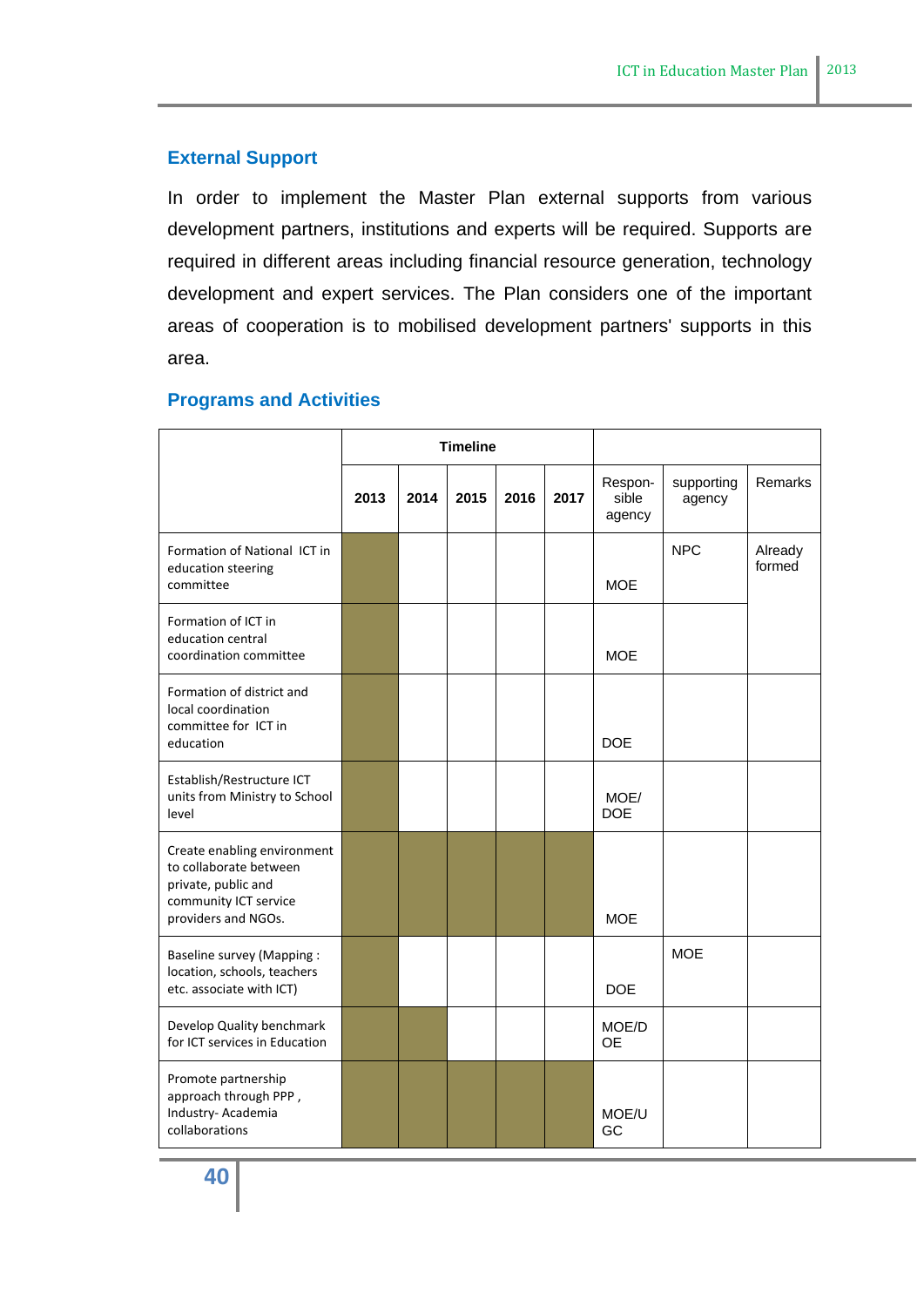| Integrate ICT in Education<br>activities in National<br><b>Education Plans and</b><br>Programs |  |  | <b>MOE</b>  | NPC/MOF    |  |
|------------------------------------------------------------------------------------------------|--|--|-------------|------------|--|
| Mobilised external support<br>in ICT in education                                              |  |  | <b>MOE</b>  | NPC/MOF    |  |
| Develop/strengthen RCs as a<br>ICT hub for schools                                             |  |  | <b>NCED</b> | DOE        |  |
| Promote ICT<br>clubs/Communities/CLCs                                                          |  |  | <b>DOE</b>  | <b>MOE</b> |  |

# **Key results and targets**

The following are the key results and targets for the Implementation Arrangement:

| <b>Key Result</b>              | Unit         | <b>Targets</b><br>for | Year wise targets        |                          |                |                |                              |
|--------------------------------|--------------|-----------------------|--------------------------|--------------------------|----------------|----------------|------------------------------|
|                                |              | 2013-                 | 2013                     | 2014                     | 2015           | 2016           | 2017                         |
|                                |              | 2017                  |                          |                          |                |                |                              |
| <b>Functional National</b>     | No of        | $\overline{2}$        | $\overline{2}$           | $\overline{2}$           | $\overline{2}$ | $\overline{2}$ | $\overline{2}$               |
| steering committee             | committee    |                       |                          |                          |                |                |                              |
| formed and coordination        |              |                       |                          |                          |                |                |                              |
| committee established          |              |                       |                          |                          |                |                |                              |
| <b>Functional District and</b> | Levels       | $\overline{3}$        | 3                        | $\overline{3}$           | $\overline{3}$ | 3              | $\overline{3}$               |
| local level coordinate         |              |                       |                          |                          |                |                |                              |
| committee established          |              |                       |                          |                          |                |                |                              |
| Functional ICT units at all    | Levels       | 4                     | 4                        | 4                        | 4              | 4              | 4                            |
| levels of education            |              |                       |                          |                          |                |                |                              |
| management established         |              |                       |                          |                          |                |                |                              |
| Base line survey               | <b>Times</b> | $\mathbf{1}$          | $\mathbf{1}$             | $\overline{\phantom{a}}$ | $\blacksquare$ |                | $\qquad \qquad \blacksquare$ |
| conducted                      |              |                       |                          |                          |                |                |                              |
| Quality bench mark             | <b>Times</b> | $\mathbf{1}$          | $\overline{\phantom{a}}$ | $\mathbf{1}$             | $\blacksquare$ | $\overline{a}$ | $\overline{\phantom{a}}$     |
| established                    |              |                       |                          |                          |                |                |                              |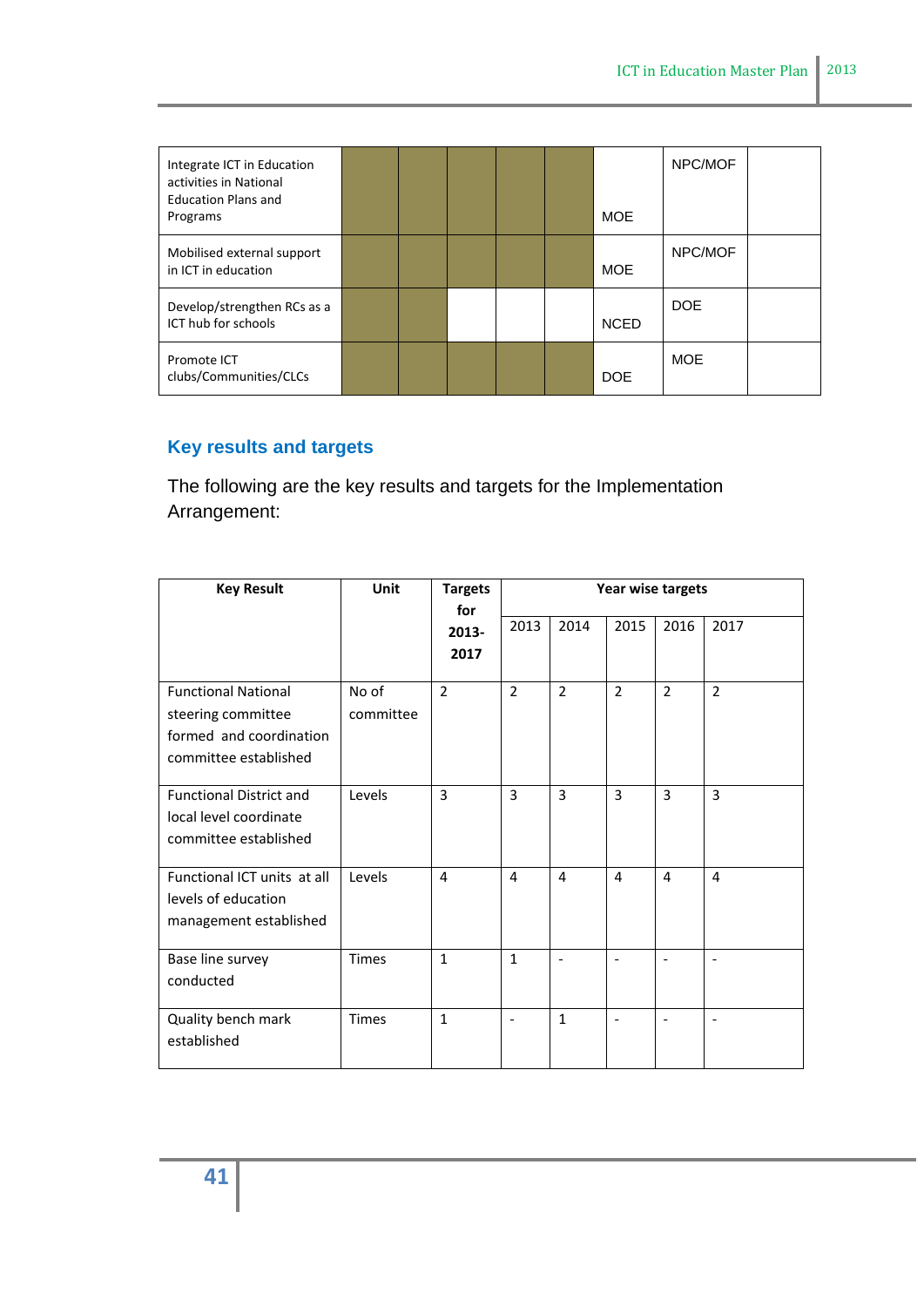| Partnership frameworks    | No of        | $\overline{2}$ | $\overline{2}$ | $\overline{\phantom{0}}$ |      |      |      |
|---------------------------|--------------|----------------|----------------|--------------------------|------|------|------|
| between private, public,  | framework    |                |                |                          |      |      |      |
| community, and industry   | S            |                |                |                          |      |      |      |
| academic established      |              |                |                |                          |      |      |      |
|                           |              |                |                |                          |      |      |      |
| ICT related programmes    | <b>Times</b> | 5              | 1              | 1                        | 1    | 1    | 1    |
| in regular plans and      |              |                |                |                          |      |      |      |
| programmes in education   |              |                |                |                          |      |      |      |
| integrated                |              |                |                |                          |      |      |      |
|                           |              |                |                |                          |      |      |      |
| RC as a ICT hub of school | No of RCs    | 1053           | 300            | 800                      | 1053 | 1053 | 1053 |
| established               |              |                |                |                          |      |      |      |
|                           |              |                |                |                          |      |      |      |

# <span id="page-41-0"></span>**6. Monitoring and Evaluation**

Regular monitoring and evaluation system of the MOE will carry out the monitoring and evaluation of the implementation of ICT in Education Master Plan. However, during the planning phase specific indicators on ICT in Education will be incorporated in the regular reporting system. Base line status will be assessed in each district and a compiled status will be prepared by the Department of Education. In the monitoring and evaluation report, there will be a separate section for the analysis of ICT in education programme.

ICT in Education Coordination Committee and Steering Committee will review the overall progress of the implementation of the ICT in Education Master Plan. As per the suggestion made by the Coordination Committee and Steering Committee, periodic study and evaluation will be carried out in which the result of such evaluations and studies will be incorporated in the further planning of ICT in Education.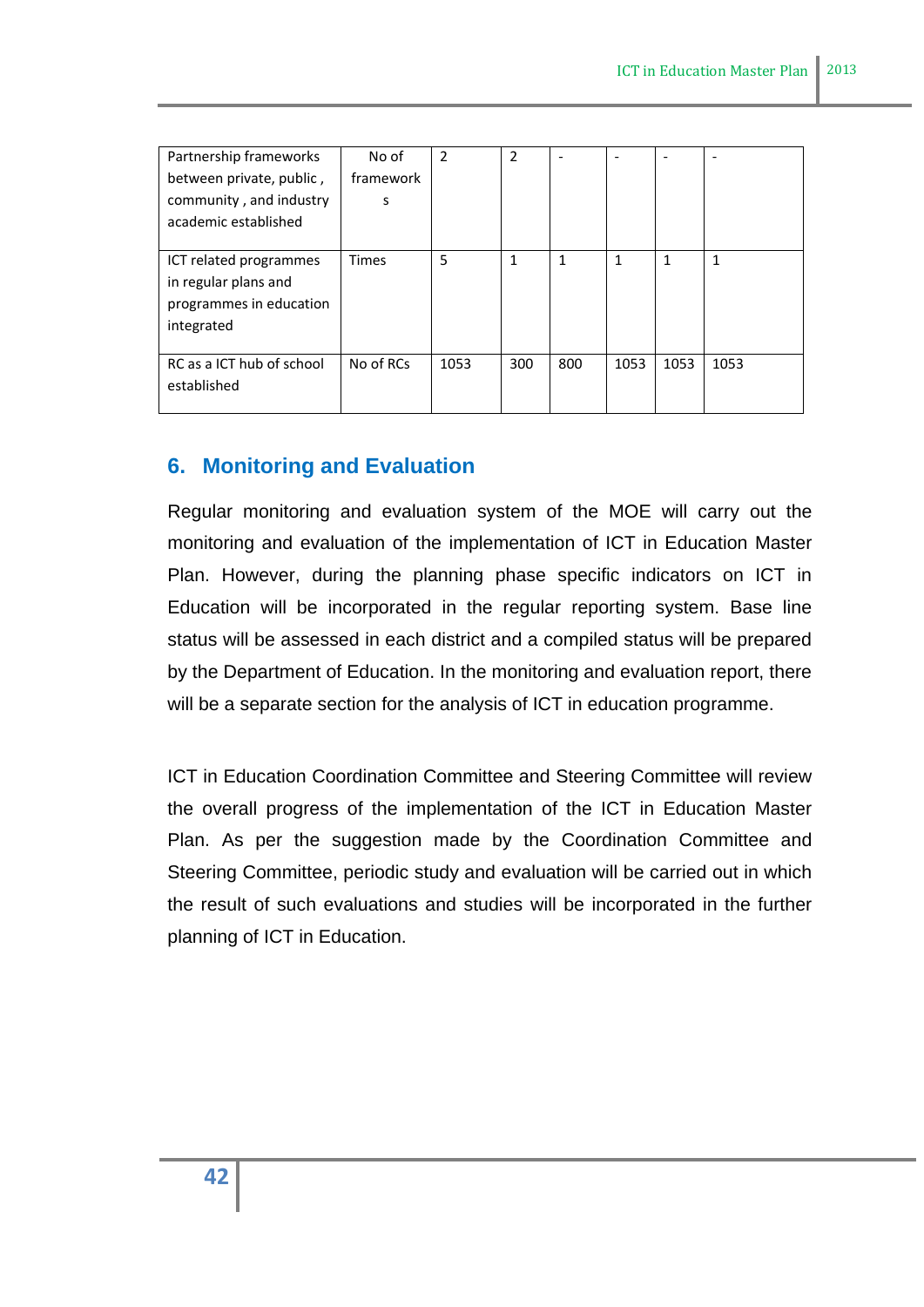# **Programs and Activities**

|                                                                                                             | <b>Timeline</b> |      |      |      |      |                       |                      |         |
|-------------------------------------------------------------------------------------------------------------|-----------------|------|------|------|------|-----------------------|----------------------|---------|
|                                                                                                             | 2013            | 2014 | 2015 | 2016 | 2017 | Responsible<br>agency | Supporting<br>agency | Remarks |
| <b>Establishment of base</b><br>line and quality bench<br>mark                                              |                 |      |      |      |      | <b>DOE</b>            | <b>MOE</b>           |         |
| Development and<br>revision of Monitoring<br>Indicators and tools                                           |                 |      |      |      |      | DOE/MOE               |                      |         |
| Integration of monitoring<br>indicators and tools to<br>the regular monitoring<br>process of MOE            |                 |      |      |      |      | DOE/MOE               |                      |         |
| Preparation of quarterly<br>and yearly monitoring<br>integrated report                                      |                 |      |      |      |      | MOE/DOE               |                      |         |
| Preparation of<br>specific/focus monitoring<br>plan for Coordination<br>Committee and Steering<br>Committee |                 |      |      |      |      | MOE/CC/S<br>C         |                      |         |
| Yearly review of<br>strategies and<br>programme                                                             |                 |      |      |      |      | <b>MOE</b>            |                      |         |
| Mid-term review of the<br>plan                                                                              |                 |      |      |      |      | <b>MOE</b>            |                      |         |
| Evaluation of the<br>programme                                                                              |                 |      |      |      |      | <b>MOE</b>            |                      |         |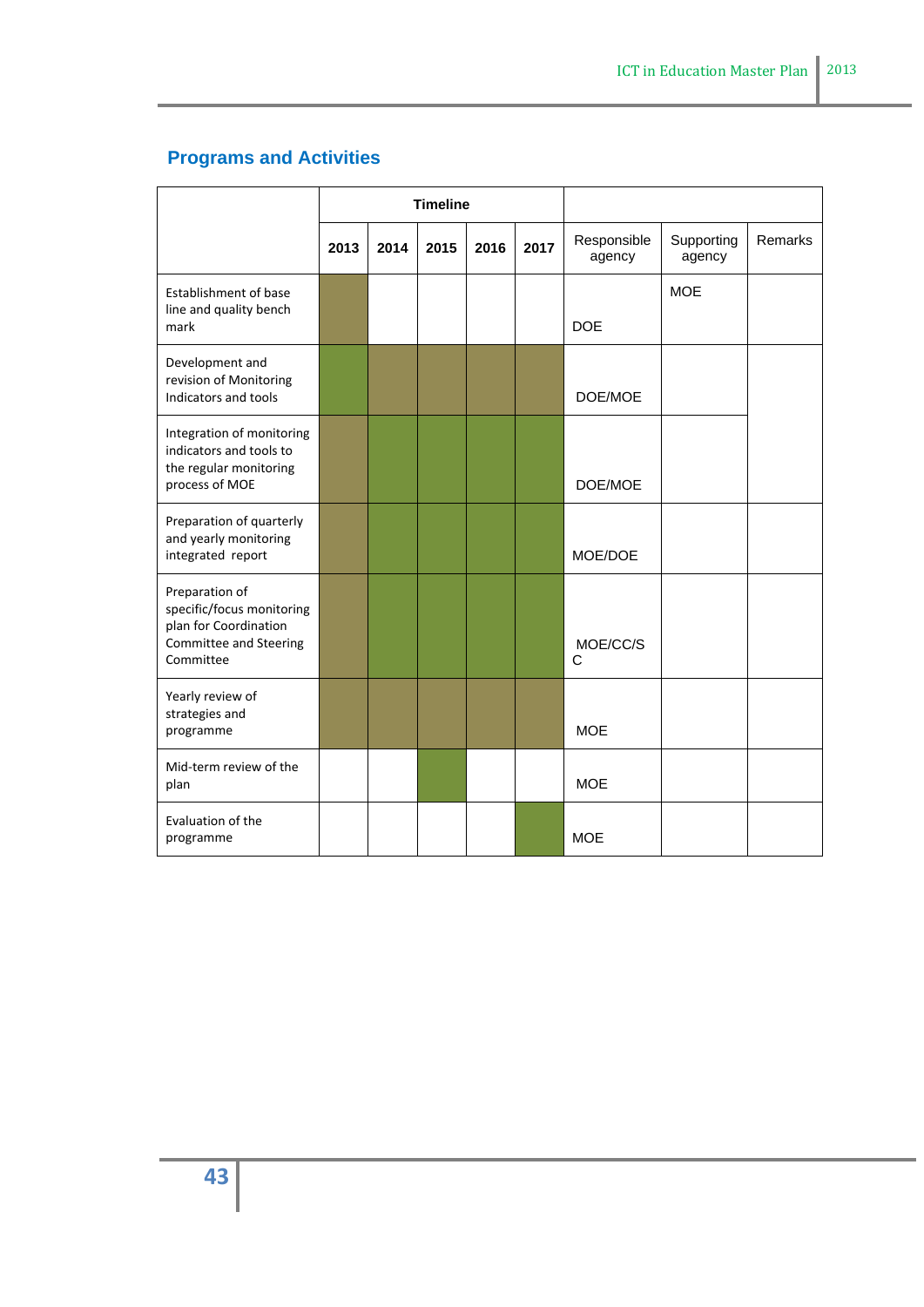## **Key results and targets**

The following are the key results and targets for the Monitoring and Evaluation:

| <b>Key Result</b>                                                                                                        | Unit             | <b>Targets</b><br>for | Year wise targets |                          |                          |                |                          |
|--------------------------------------------------------------------------------------------------------------------------|------------------|-----------------------|-------------------|--------------------------|--------------------------|----------------|--------------------------|
|                                                                                                                          |                  | 2013-<br>2017         | 2013              | 2014                     | 2015                     | 2016           | 2017                     |
| Base line established and quality<br>bench mark prepared                                                                 | <b>Times</b>     | $\mathbf{1}$          | $\mathbf{1}$      | $\mathbf{1}$             | $\overline{2}$           | $\overline{2}$ | $\overline{2}$           |
| Monitoring Indicators and tools<br>Developed/revised                                                                     | <b>Times</b>     | 5                     | $\mathbf{1}$      | $\mathbf{1}$             | $\mathbf{1}$             | $\mathbf{1}$   | $\mathbf{1}$             |
| Monitoring indicators and tools<br>integrated to the regular<br>monitoring process of MOE                                | <b>Times</b>     | 5                     | $\mathbf{1}$      | $\mathbf{1}$             | $\mathbf{1}$             | $\mathbf{1}$   | $\mathbf{1}$             |
| Trimester and yearly monitoring<br>(integrated) report prepared                                                          | <b>Times</b>     | 20                    | 4                 | 4                        | 4                        | $\overline{4}$ | $\overline{4}$           |
| Preparation of Specific/focus<br>monitoring plan for Coordination<br>committee and Steering<br><b>Committee Prepared</b> | <b>Times</b>     | 5                     | $\mathbf{1}$      | $\mathbf{1}$             | $\mathbf{1}$             | $\mathbf{1}$   | $\mathbf{1}$             |
| Yearly review report of strategies<br>and programme prepared                                                             | Review<br>report | 5                     | $\mathbf{1}$      | $\mathbf{1}$             | $\mathbf{1}$             | $\mathbf{1}$   | $\mathbf{1}$             |
| Mid-term review report of the plan<br>conducted                                                                          | MTR report       | $\mathbf{1}$          | $\overline{a}$    | $\overline{\phantom{a}}$ | $\mathbf{1}$             | $\frac{1}{2}$  | $\overline{\phantom{a}}$ |
| Programme evaluation conducted                                                                                           | Report           | $\mathbf{1}$          | $\blacksquare$    | $\blacksquare$           | $\overline{\phantom{a}}$ | $\overline{a}$ | $\mathbf{1}$             |

## **Cost estimation**

Most of the cost of monitoring and evaluation will cover from regular program monitoring cost of MOE/DOE. The cost for yearly review, mid-term review and evaluation is estimated to Rs 16,500,000. Detail break down of cost is included as an annex 1.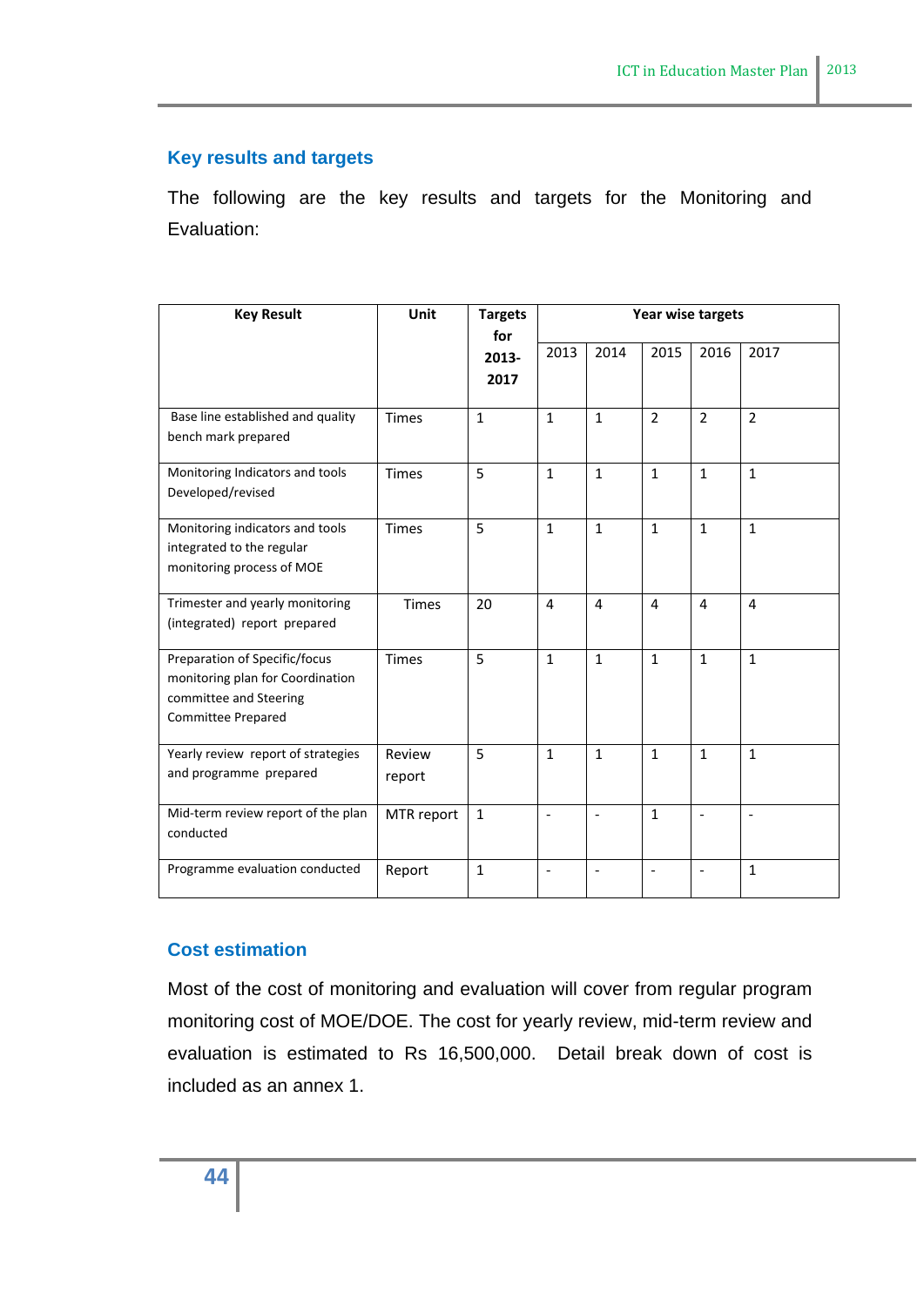## <span id="page-44-0"></span>**7. Financing Arrangement**

In order to cover the estimated cost of the plan, the financing will be arranged with the contribution from the government, private sector, international development partners, local government, non-governmental organizations, communities and schools. The government will consolidate resources on ICT education from various agencies to education sector and allocate budget to ICT in education program annually. The contribution from the partnerships with private sector and communities/schools, contribution from NGOs, CBOs, Local government as well as support from international development partners will cover the rest of the cost.

The Ministry of Education with the coordination of National Planning commission will initiate the process of arranging partnerships with private sector and communities. Similarly, the Ministry of Education will begin dialogues with possible external development partners. In the meantime recent support from various agencies in ICT education will be consolidated and streamlined, which will also contribute for financing to this plan. Schools will be encouraged to participate in partnership arrangement for the development of ICT in education in their schools. However, in selected disadvantaged areas and communities the government may provide additional support.

## <span id="page-44-1"></span>**8. Expansion**

<span id="page-44-2"></span>In this Master Plan the activities and budget has been estimated for 5 years. After completing the first 5 year phase of the plan the next five year plan will be developed in order to cover all schools of Nepal. In addition to expanding the program to all schools in the second phase of next 5 years, there will be continued efforts on maintaining and enhancing further the ICT in education programs and activities carried out during the first 5 years.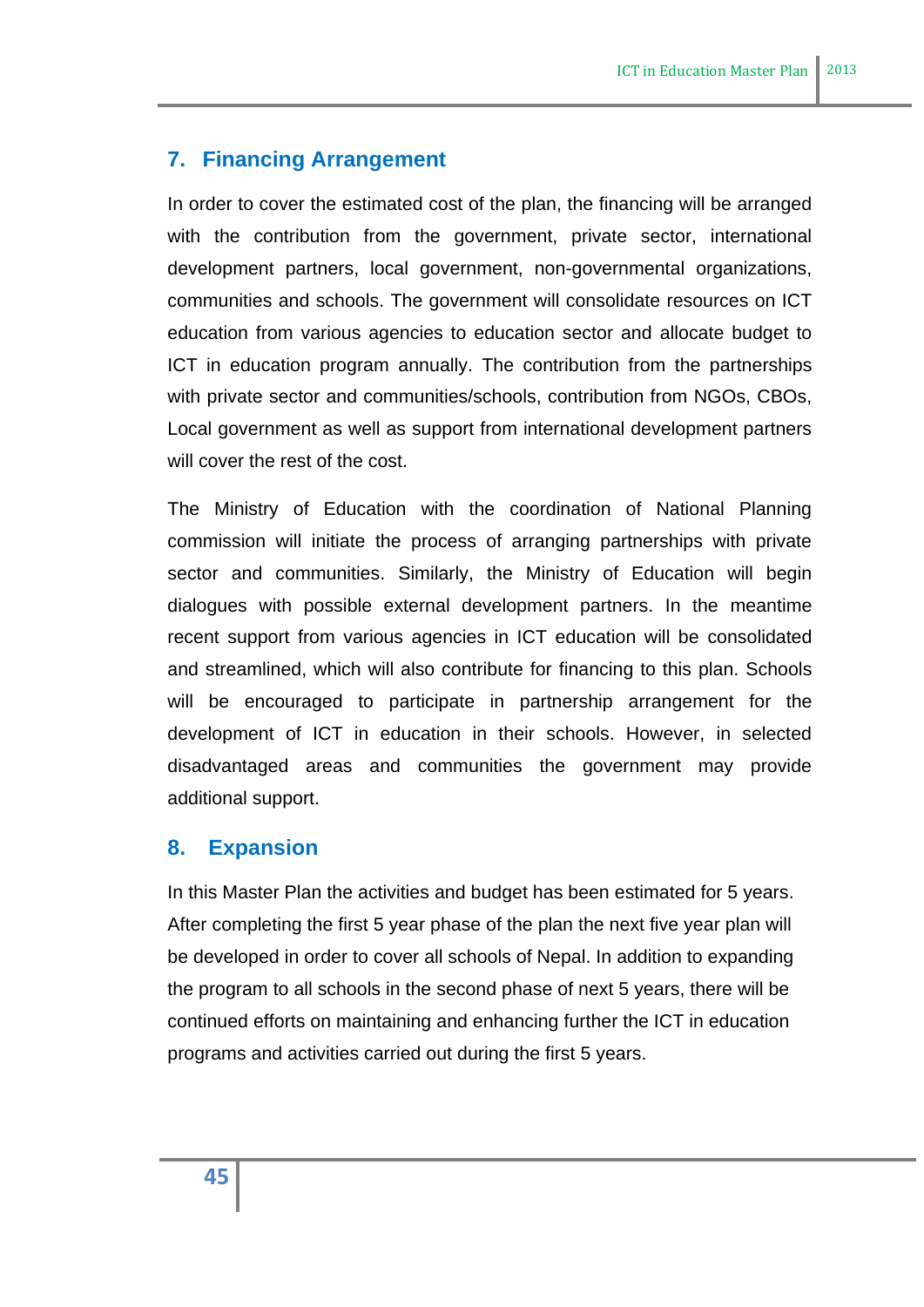## **References**

- DOE (2011). Flash Report 2010. Kathmandu: DOE.
- DOE (2012). Flash Report 2011. Kathmandu: DOE.
- GON (2067). IT Policy, 2067 of Nepal. Kathmandu: GON.
- MOE (2009). School Sector Reform Plan. Kathmandu: MOE.
- MOE (2011). Shaikshaik Suchana. Kathmandu: MOE.
- MOE (2012). Implementation Guidelines on ICT in School Education Nepal. Kathmandu: MOE.
- NPC (2007). Three Year Interim Plan, 2008-2010. Kathmandu: NPC
- NPC (2011). Three Year Plan, 2011-2013. Kathmandu: NPC
- UNESCO. ( na ). ICT in Education Toolkit for Policy Makers, Planners and Practioners. Bangkok: UNESCO.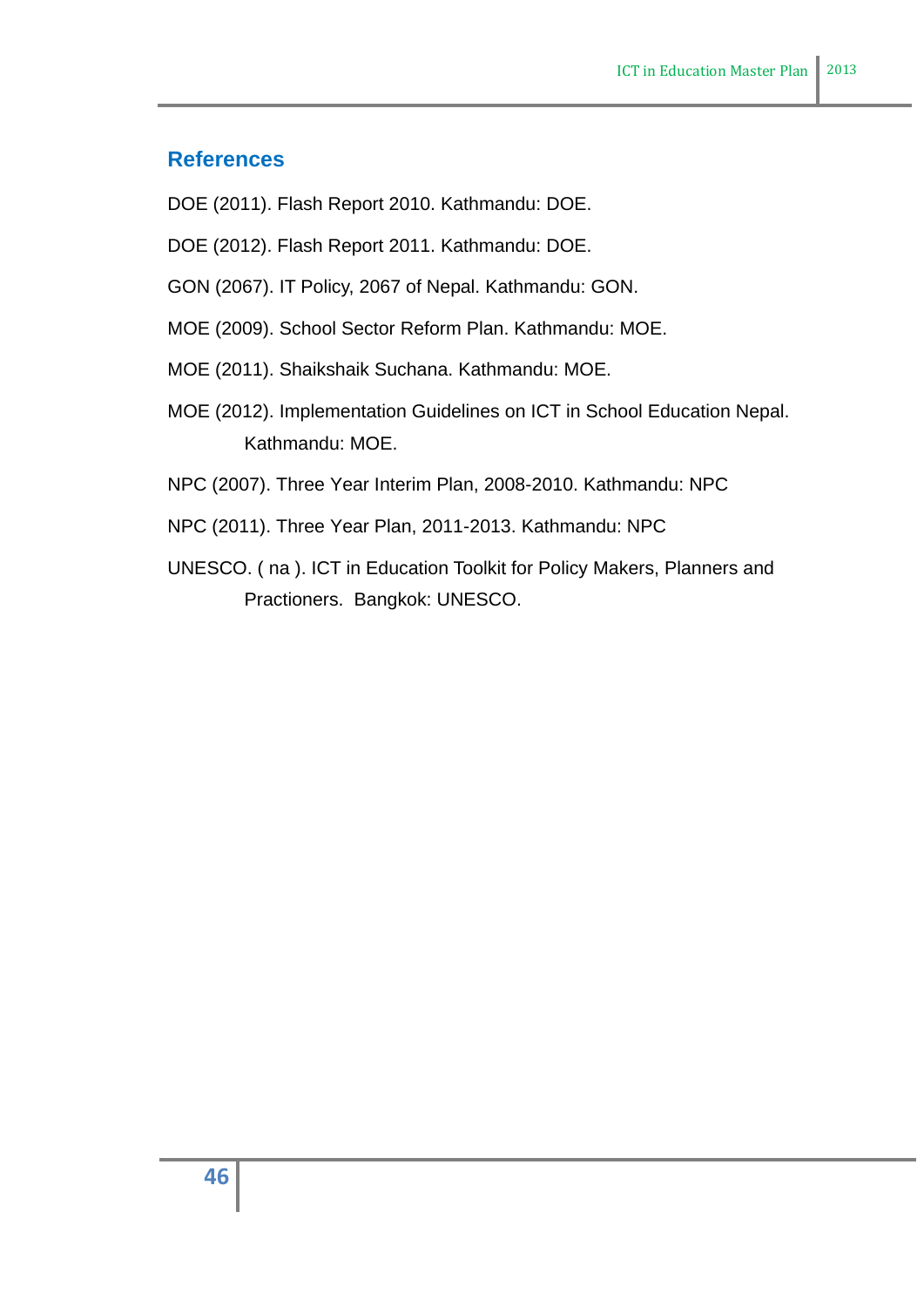## **Annexes**

# **Annex 1: Summary of Activities and Estimated Cost**

#### **Component 1 Development of ICT Infrastructure**

|                                                                                                    | <b>Timeline</b> |            |            |           |           |              |
|----------------------------------------------------------------------------------------------------|-----------------|------------|------------|-----------|-----------|--------------|
| <b>Activities</b>                                                                                  | 2013            | 2014       | 2015       | 2016      | 2017      | <b>Total</b> |
| Base line survey                                                                                   | 8244000         |            |            |           |           | 8244000      |
| Develop basic ICT infrastructure (Room, furniture,<br>electricity, ICT equipments and accessories) | 970000000       | 970000000  | 970000000  | 970000000 | 970000000 | 4850000000   |
| <b>Functional Data centre established</b>                                                          | 40000000        |            |            |           |           | 40000000     |
| Functional educational resource sharing platform<br>established in all resource centres            | 29000000        | 75000000   | 39280000   | 3360000   | 3360000   | 150000000    |
| <b>Total</b>                                                                                       | 1047244000      | 1045000000 | 1009280000 | 973360000 | 973360000 | 5048244000   |

<span id="page-46-0"></span>**Component 2: Development of Human Resources** 

<span id="page-46-1"></span>

|                                                                                                        | <b>Timeline</b> |          |          |          |          |              |
|--------------------------------------------------------------------------------------------------------|-----------------|----------|----------|----------|----------|--------------|
| <b>Activities</b>                                                                                      | 2013            | 2014     | 2015     | 2016     | 2017     | <b>Total</b> |
| Develop ICT Skill standards for teachers and other HR<br>associated with education sector              | 1200000         |          |          |          |          | 1200000      |
| manuals to integrate ICT training with TPD<br>Develop<br>module                                        | 693000          | 346500   |          |          |          | 1039500      |
| Conduct training for school teachers and prepare<br>them for ICT enabled teaching-learning environment | 60000000        | 60000000 | 60000000 | 60000000 | 60000000 | 300000000    |
| Revise teacher development courses                                                                     | 2000000         | 2000000  |          |          |          | 4000000      |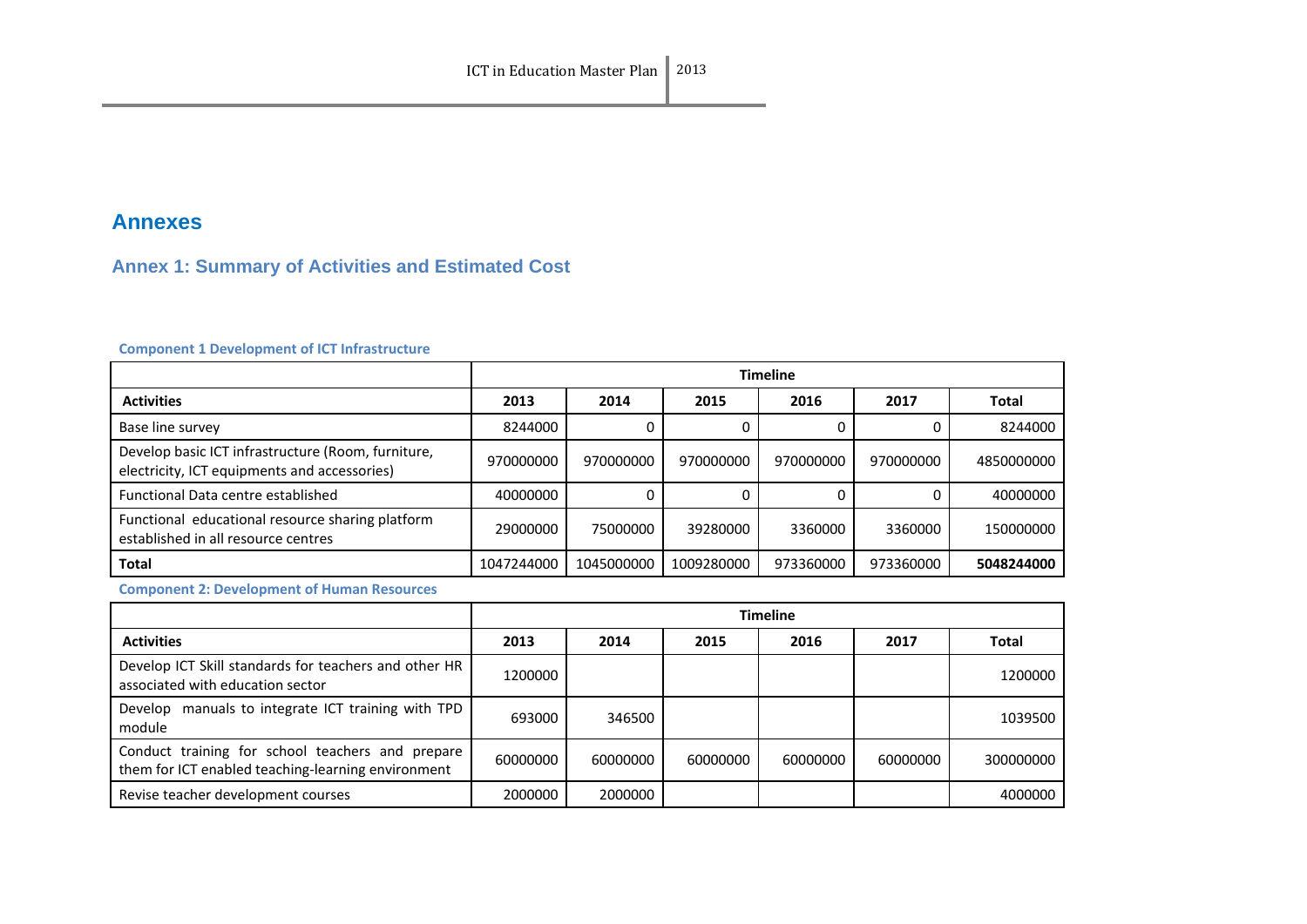| Enhance capacity of HR associated with education<br>sector through training and continue learning | 6744500  | 6744500  | 6744500  | 6744500         | 6744500  | 33722500     |
|---------------------------------------------------------------------------------------------------|----------|----------|----------|-----------------|----------|--------------|
| Total                                                                                             | 70637500 | 69091000 | 66744500 | 66744500        | 66744500 | 339962000    |
| <b>Component 3: Development of Digital Learning Materials</b>                                     |          |          |          |                 |          |              |
|                                                                                                   |          |          |          | <b>Timeline</b> |          |              |
| <b>Activities</b>                                                                                 | 2013     | 2014     | 2015     | 2016            | 2017     | <b>Total</b> |
| Develop, update and revise the existing ICT curricula                                             | 493000   | 493000   | 493000   | 493000          | 493000   | 2465000      |
| Develop interactive digital teaching learning materials                                           | 5000000  | 10000000 | 10000000 | 5000000         | 5000000  | 35000000     |
| Develop interactive digital training materials                                                    | 800000   | 800000   | 800000   | 800000          | 800000   | 4000000      |
| Develop interactive digital content for non-formal,<br>distance and open learning                 | 200000   | 200000   | 400000   |                 |          | 800000       |
| Develop disable friendly materials to enhance them<br>with digital contents                       | 400000   | 400000   | 400000   | 400000          | 400000   | 2000000      |
| Establish and operate content management system                                                   | 400000   | 400000   | 400000   | 400000          | 400000   | 2000000      |
| Promote and encourage the use of free and open<br>source materials                                | 900000   | 450000   | 450000   | 450000          | 450000   | 2700000      |
| Total                                                                                             | 8193000  | 12743000 | 12943000 | 7543000         | 7543000  | 48965000     |

#### **Component 4: Enhancement of Education System**

|                                      | <b>Timeline</b> |         |         |         |         |              |
|--------------------------------------|-----------------|---------|---------|---------|---------|--------------|
| <b>Activities</b>                    | 2013            | 2014    | 2015    | 2016    | 2017    | <b>Total</b> |
| Strengthen the MIS                   | 1900000         | 950000  | 950000  | 950000  | 950000  | 5700000      |
| Improve the Office Automation System | 1400000         | 400000  | 400000  | 400000  | 400000  | 3000000      |
| Support R &D activities in education | 1900000         | 1900000 | 1000000 | 1000000 | 1000000 | 6800000      |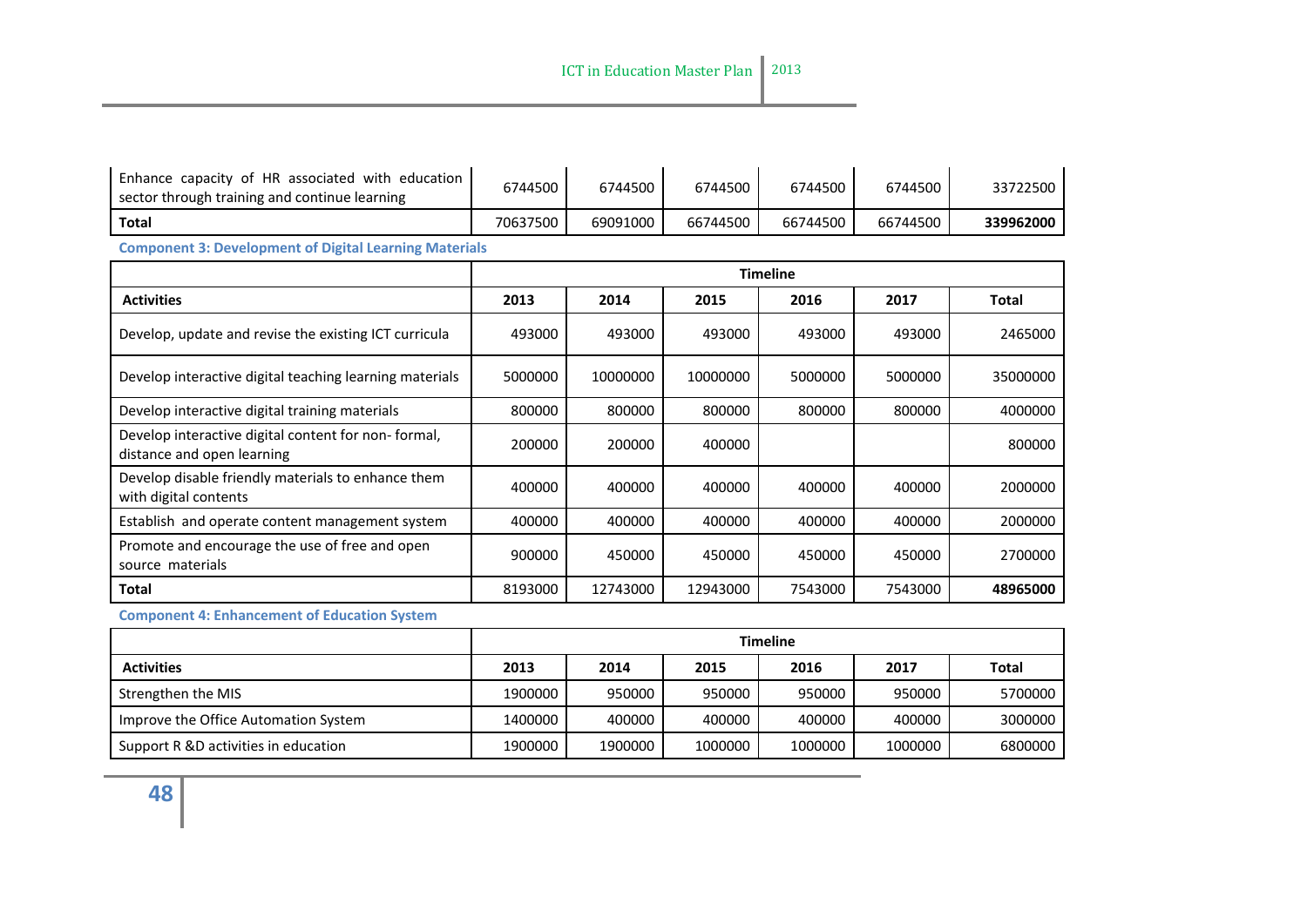| Establish and strengthen E-governance system in<br>education sector | 1900000    | 1900000    | 1000000    | 1000000    | 1000000    | 6800000      |
|---------------------------------------------------------------------|------------|------------|------------|------------|------------|--------------|
| Develop Quality benchmark for ICT services in<br>Education          | 1000000    | 1000000    |            |            |            | 2000000      |
| <b>Total</b>                                                        | 8100000    | 6150000    | 3350000    | 3350000    | 3350000    | 24300000     |
| <b>Activities</b>                                                   | 2013       | 2014       | 2015       | 2016       | 2017       | <b>Total</b> |
| <b>Monitoring and Evaluation</b>                                    |            |            |            |            |            |              |
| Yearly review of strategies and programme                           | 1500000    | 1500000    | 1500000    | 1500000    | 1500000    | 7500000      |
| Mid-term review of the plan                                         |            |            | 4000000    |            |            | 4000000      |
| Evaluation of the programme                                         |            |            |            |            | 5000000    | 5000000      |
| <b>Total</b>                                                        | 1500000    | 1500000    | 5500000    | 1500000    | 6500000    | 16500000     |
| <b>Grand Total</b>                                                  | 1135674500 | 1134484000 | 1097817500 | 1052497500 | 1057497500 | 5477971000   |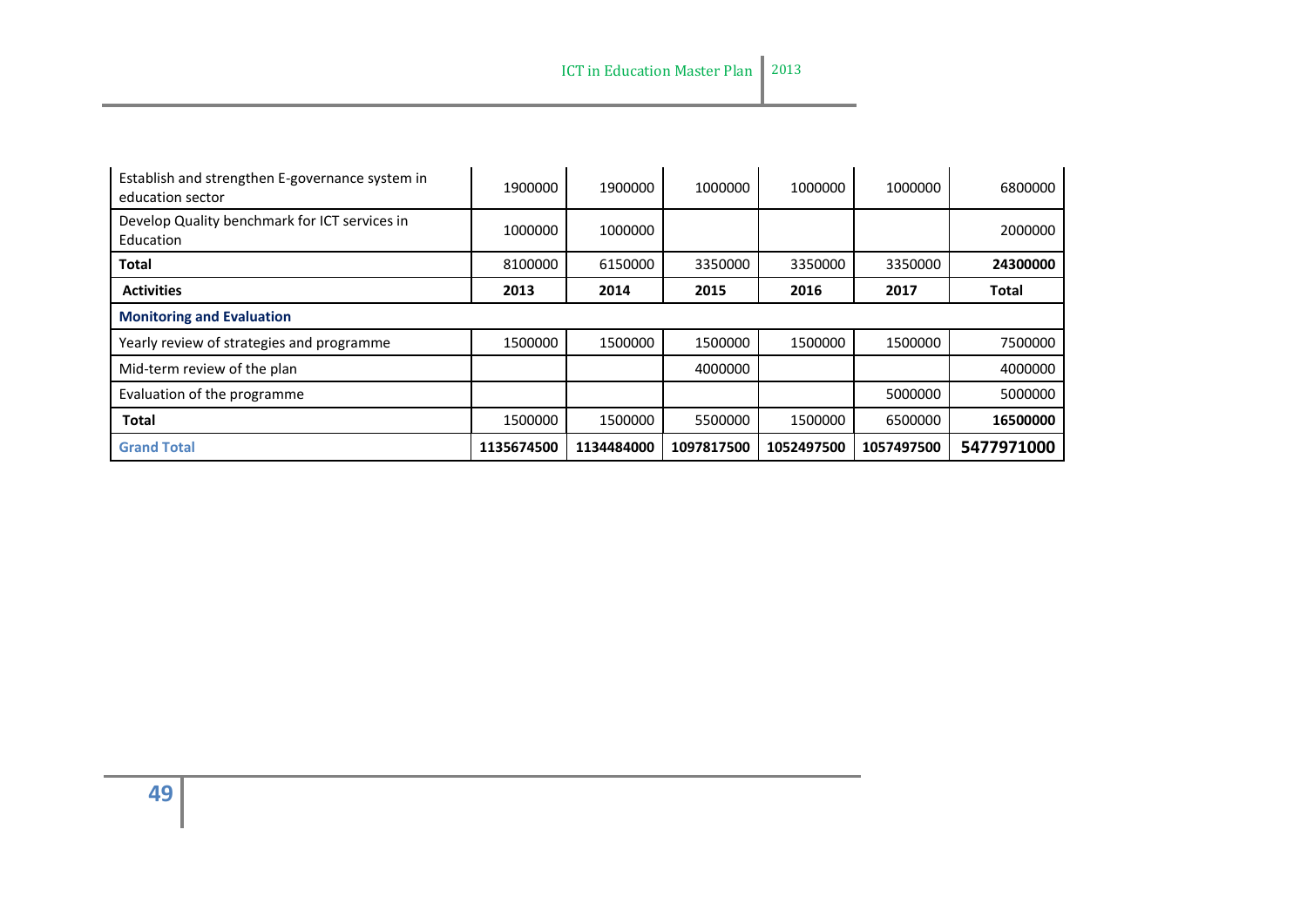#### <span id="page-49-0"></span>**Annex 2: Master Plan Preparation Team**

This plan was prepared under the supervision of the ICT in Education Master plan preparation Committee headed by Mr Diwakar Dhungel, Joint Secretary of Monitoring and Evaluation Division of the Ministry of Education. The development process was coordinated National ICT in education consultant Er. Shankar N Adhikary with technical support from the team comprising of Dr Lekha Nath Poudel, Mr Narayan Krishna Shrestha, Mr Govinda Ram Paneru, Mr Arjun Aryal , Ms Nirmala Niraula, Ms Sunita Shakya.

Based on the input provided by a policy level sharing of draft plan at the Ministry of Education, a team of MOE/DOE updated the draft and prepared the final draft of the plan in October, 2012.

This Master Plan for ICT in Education has been developed following a strict consultative process, though this master plan is prepared by a core team of the Ministry of education. Interaction with all implicated departments of the Ministry has taken place at each step of the process through some consultative meetings in which different drafts of the Master Plan have been discussed. Technical and financial support for the development process was provided UNESCO, MoE and Department of Education.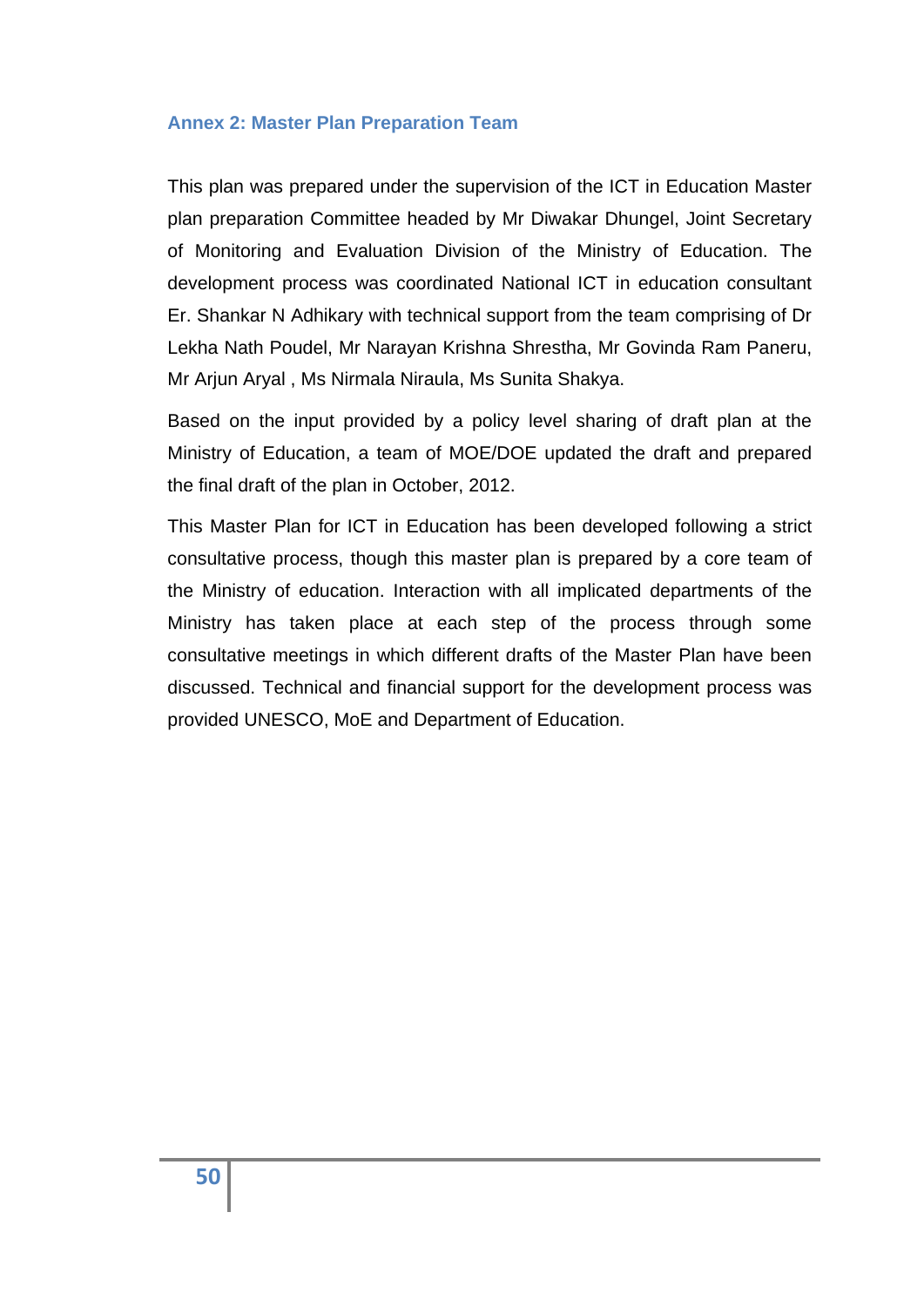# <span id="page-50-0"></span>**Annex 3: Consultations on Master Plan Preparation Regional consultation**

A Regional Consultation Program for the Preparation of ICT in Education Master Plan was organised at Kaski, Pokhara on 2068/08/18 (Dec 4, 2011). Ministry of Education (MoE) has organized a regional consultation program on preparation of ICT master plan at Pokhara, Kaski on 4<sup>th</sup> Dec 2011. Main objective of this consultation and interaction program was to collect view points from different stakeholders of the ICT in education master plan.

The program was successfully completed and the team was able to collect useful views related to ICT in education. There were 40 participants in the consultation. The participants were graduate school teachers, college lectures, and the representatives from Regional Education Directorate, District Education Office and other academicians and professionals. Questionnaires were prepare to collect view points by focusing different areas of ICT in education

The participants have provided their viewpoints about the problems, opportunities and other issues related to ICT education and ICT in education. These views are reflected on this master plan. This regional consultation program has helped us to gather right information from the users and institutions related to ICT education.

On the interaction and consultation program we have realized that there is an urgent need for a comprehensive ICT in education programme. Lack of ICT related human resources, lack of infrastructure and lack of social awareness they are some of the problems to use ICT in school education. A comprehensive plan with public-private-community participation is required in order to develop the infrastructure, ICT human resources and social awareness program to promote the ICT in education.